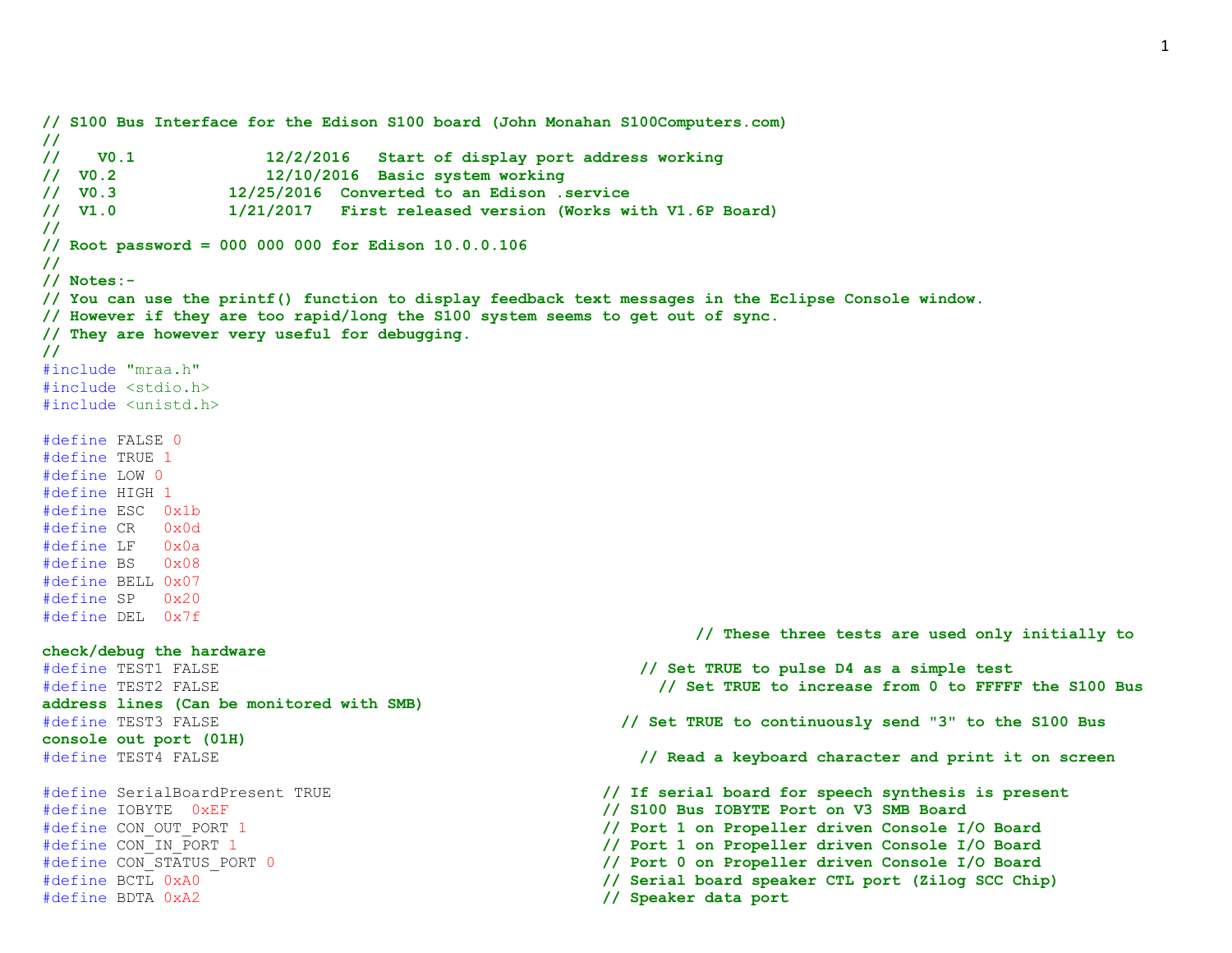2

#define E\_MEMW 19 **// GP19** #define EDISON\_READY 23 **// GP110** #define DATA\_RD 24 **// GP114** #define P18 55 **// GP81 (Spare)** #define P19 39 **// GP77 (Spare)** #define E\_PSYNC 41 **// GP83** #define bDO3 48 **// GP15** #define E\_RESET\_CMD 53 **// GP79** #define ADDRESS3 54 **// GP80** #define ADDRESS2 31 **// GP44** #define ADDRESS1 32 **// GP46** #define E\_sINTA 33 **// GP48** #define S100\_INT 36 **// GP14**

```
#define E_STOP_REQUEST 4 // GP135, Input low to high stops S100 process on Edison
#define E_sINP 13 // GP128, For S100 bus sINP
#define E_sOUT 14 // GP13_PWM1
#define E_MEMR 15 // GP165
#define P24 // GP12_PWM0 (Spare)
#define DATA_WR 21 // GP183_PWM3
#define ACTIVATE_EDISON 25 // GP129
#define RW_PULSE 38 // GP43
#define P17 44 // GP134 (Spare)
#define P23 40 // GP82 (Spare)
#define P45 45 // GP45 (Spare, Always HIGH)
#define bDO0 37 // GP40 (All set as OUTPUTS)
#define bDO1 46 // GP47
#define bDO2 47 // GP49
#define bDO4 49 // GP48
#define bDO5 50 // GP42
#define bDO6 51 // GP42
#define bDO7 52 // GP78
#define S4 35 // GP131 (Spare)
#define bDI0 0 // GP182_PWM2 (All set as INPUTS)
#define bDI1 26 // GP130
#define bDI2 6 // GP27
#define bDI3 7 // GP20
#define bDI4 8 // GP28
#define bDI5 9 // GP111
#define bDI6 10 // GP109
```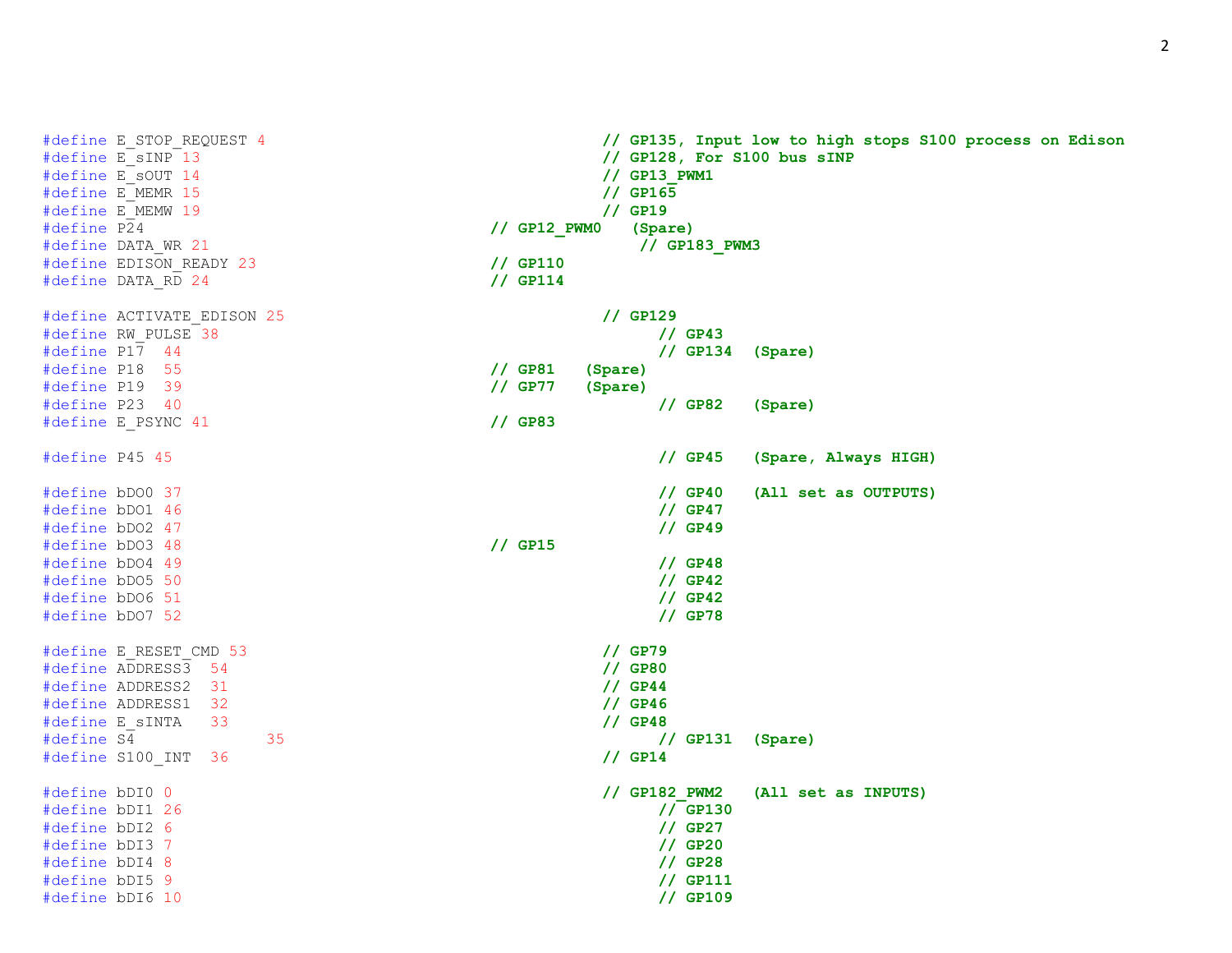#define bDI7 11 **// GP115**

```
extern void InterruptRoutine();
extern void SetRAMAddress(long);
extern void SetPortAddress(int);
extern void WritePort(int, int);
extern int ReadPort(int);
extern void Send pDBIN();
extern void Send pSYNC();
extern void Send sOUT();
extern void Send pWR();
extern void Send sINP();
extern void EndBusCycle();
extern void WriteRAM(long, int);
extern void Send MWRT();
extern int ReadRAM(long);
extern void Send sMEMR();
extern void Send Z80Reset();
extern void PrintString(char*);
extern void PutChar(char);
extern char GetChar();
extern int GetStatus();
extern void PutCRLF();
extern void PrintSignon();
extern void PrintMenuOptions();
extern void ShowRAMMap();
extern void DisplayRAM();
extern long GetHexValue();
extern void GetHex2Values(long*,long*);
extern void GetHex3Values(long*,long*, long*);
extern int toupper(int);
extern void DisplayRAM ASCII();
extern void Echo();
extern int isascii(int);
extern void FillRAM();
extern void MoveRAM();
extern void VerifyRAM();
extern void SubstituteRAM();
extern void QueryPort();
extern void S100Signals();
extern void InitilizeSerialPort(int);
extern int SpeakString(char*);
extern int SpeakOut(char);
extern void PutBinary(char);
```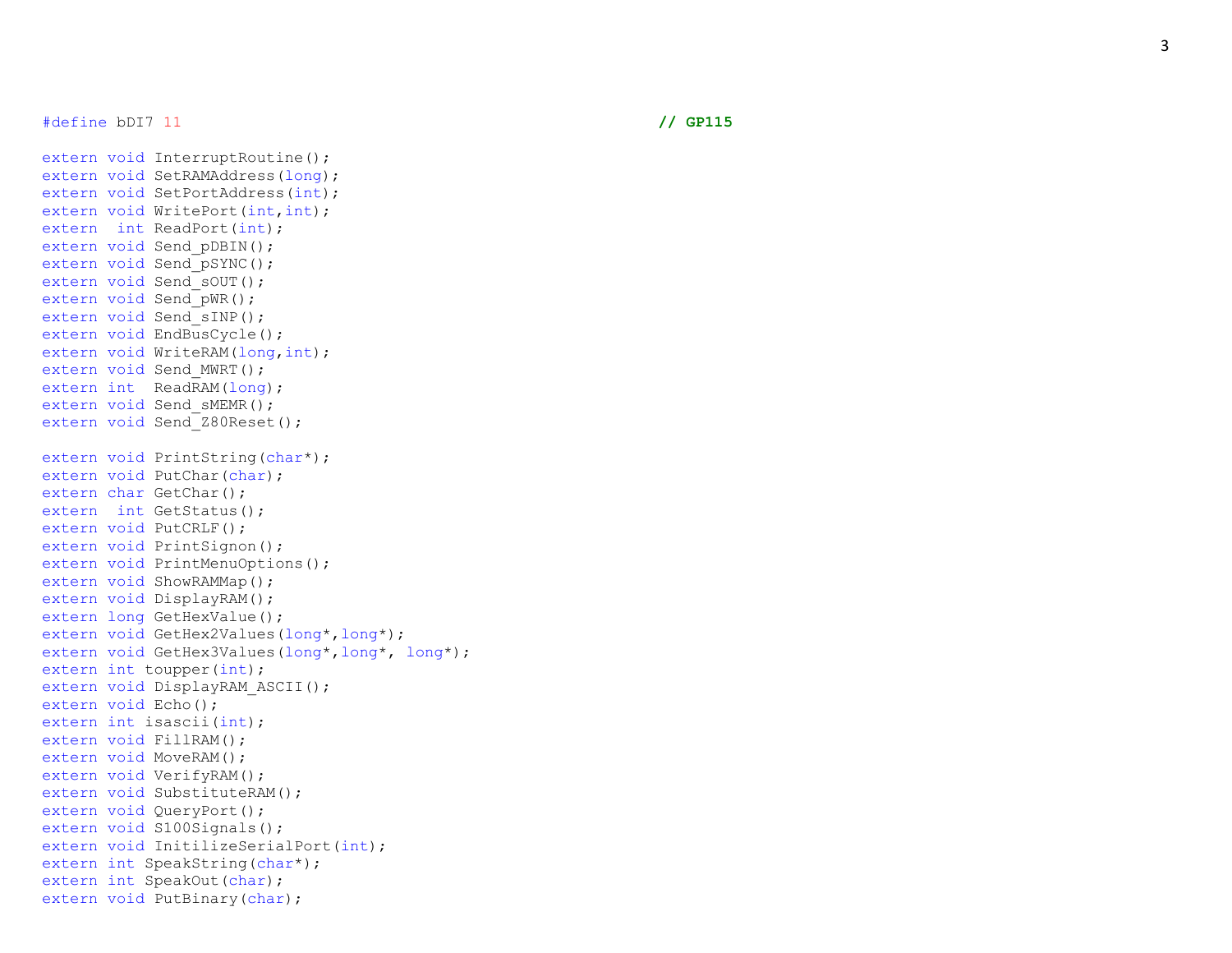```
extern long GetDecimalValue(); // Return a long decimal value from keyboard
extern void StopChange();
int Stop_Flag;
int Activate Interrupts Flag;
int Interrupt_Flag;
mraa gpio context pin[56];
char buffer[1024];
int AbortFlag;
int main()
{
int i;
char c;
mraa_init();
    for (i=0; i < 56; i++) // INITILIZE ALL EDISON PINS
         {
        switch(i)
             {
             case 1: //skip these pins (Note these are MRAA library 
pin numbers)
             case 2:
             case 3:
             case 5:
             case 12:
             case 16:
             case 17:
             case 18:
             case 22:
             case 27:
             case 28:
             case 29:
             case 30:
             case 34:
             case 39: // P19 (GP77)
             case 40: // P23
             case 42:
             case 43:
             case 44: // P17 (GP134)
             case 55: // P18 (GP81)
                 break;
             case ACTIVATE_EDISON:
                 pin[i] = mraa_gpio_init(i); // Set Slave Active Flag (U12-p19) as input
                 mraa_gpio_dir(pin[i], MRAA_GPIO_IN);
```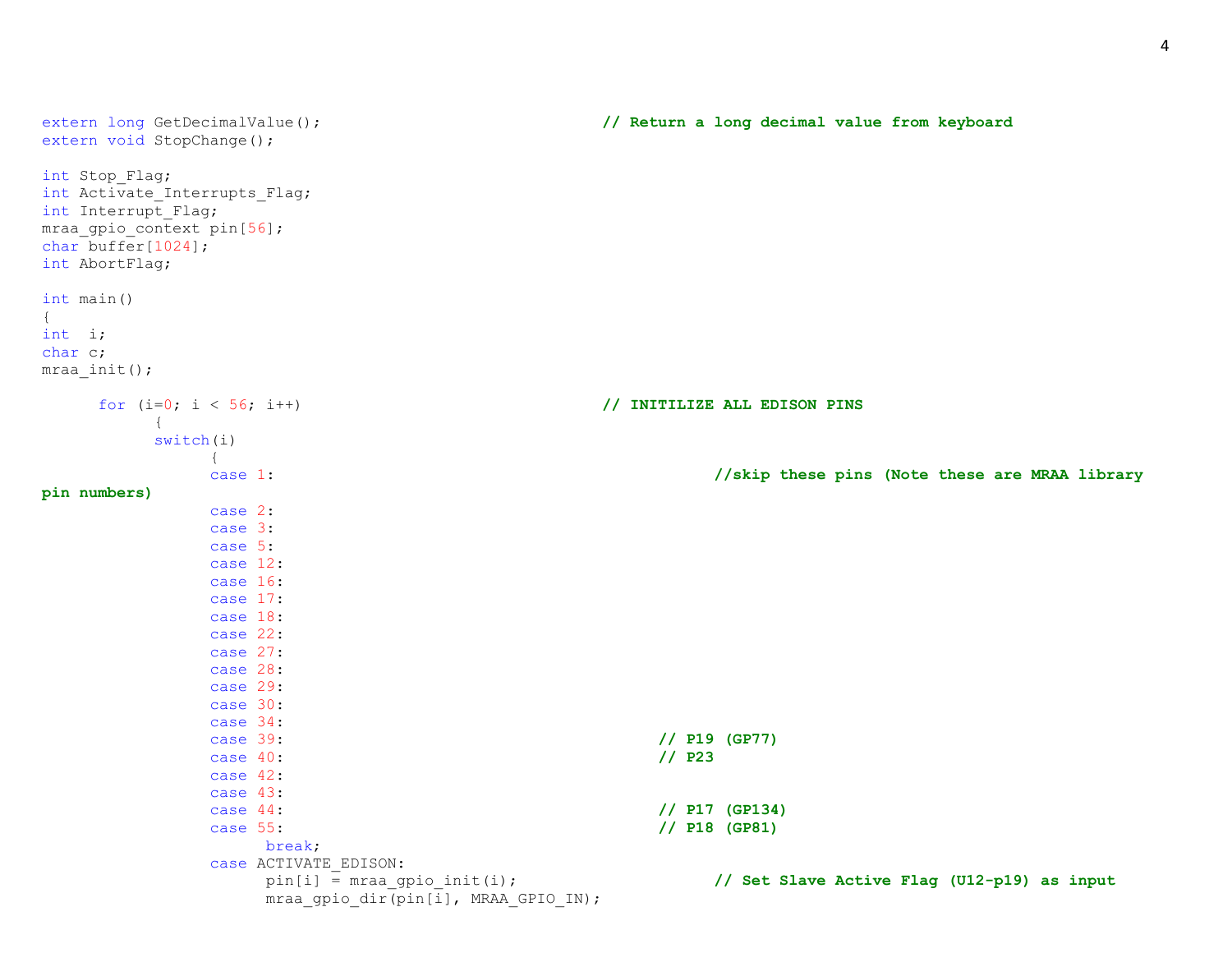```
mraa gpio use mmaped(pin[i],1); // For fast I/O
                     break;
                case 0: // S100 bus data inputs (U5)
                case 26:
               case 6:
               case 7:
               case 8:
               case 9:
               case 10:
                case 11:
                     pin[i] = mraa_gpio_init(i); // Set eight S100 data inputs (From U5)
                     mraa qpio dir(pin[i], MRAA GPIO IN);
                     mraa gpio use mmaped(pin[i],1); \overline{\hspace{1cm}} // For fast I/O
                     break;
                case E_STOP_REQUEST:
                     pin[i] = mraa qpio init(i);
                     mraa gpio dir(pin[i], MRAA GPIO IN);
                     mraa gpio isr(pin[i], MRAA GPIO EDGE RISING, &StopChange,NULL);
                     mraa qpio use mmaped(pin[i],1);
                     break;
                case S100_INT:
                     pin[S100 INT] = mraa gpio init(S100 INT); // By Default S100 Interrupts are
not turned on
                     mraa gpio dir(pin[S100 INT], MRAA GPIO IN);
                     mraa gpio isr(pin[S100 INT], MRAA GPIO EDGE RISING, &InterruptRoutine,NULL);
                     mraa qpio use mmaped(pin[S100 INT], 1);
                     break;
               default:
                     pin[i] = mraa_gpio_init(i); // Default all outputs, 
initially HIGH
                     mraa gpio mode(pin[i],MRAA GPIO STRONG); // Note includes 8 Data outputs (U4)
and address lines
                     mraa gpio dir(pin[i], MRAA GPIO OUT HIGH);
                     mraa_qpio_use_mmaped(pin[i],1); \overline{\phantom{a}} // For fast I/O
                     }
          }
     mraa gpio write(pin[E_RESET_CMD],HIGH); // Initialize all output pin // Initialize all output pin
levels (just in case)
     mraa qpio write(pin[P45], HIGH);
     mraa gpio write(pin[ADDRESS1], HIGH);
     mraa gpio write(pin[ADDRESS2], HIGH);
     mraa gpio write(pin[ADDRESS3], HIGH);
```
mraa qpio write(pin[RW\_PULSE], HIGH); mraa gpio write(pin[DATA WR], HIGH);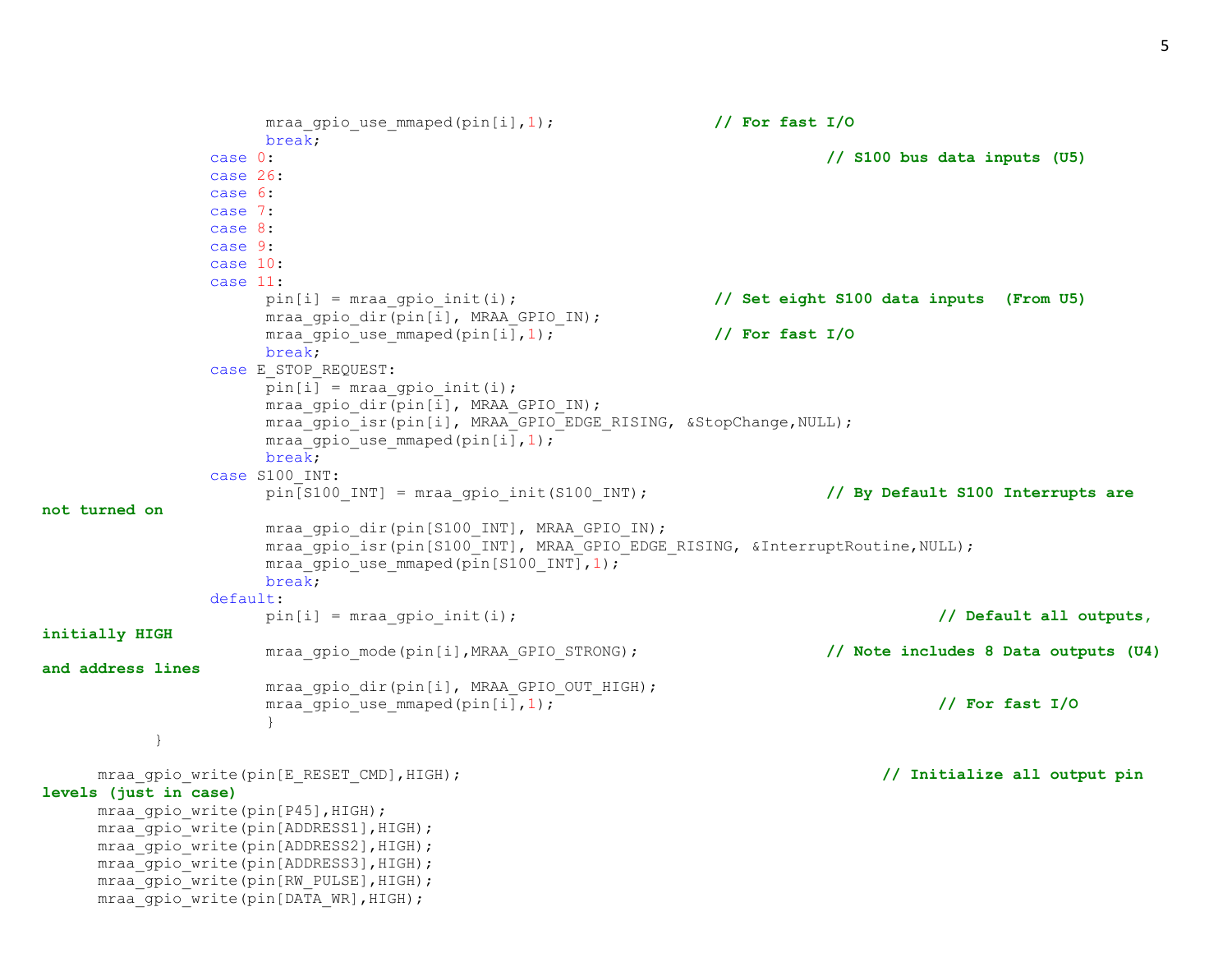| mraa gpio write (pin [DATA RD], HIGH);                                           |                                      |
|----------------------------------------------------------------------------------|--------------------------------------|
| mraa gpio write (pin [E sINP], HIGH);<br>lines in NOP state.                     | // Start with S100 bus control       |
| mraa gpio write (pin [E sOUT], HIGH);                                            |                                      |
| mraa gpio write (pin [E MEMR], HIGH);                                            |                                      |
| mraa gpio write (pin [E MEMW], HIGH);                                            |                                      |
| mraa gpio write (pin [E PSYNC], HIGH);<br>mraa gpio write (pin [E sINTA], HIGH); |                                      |
|                                                                                  |                                      |
| Activate Interrupts Flag = FALSE;                                                | // Setup all flags (No               |
| Interrupts for initial testing)                                                  |                                      |
| Interrupt Flag = FALSE;                                                          |                                      |
| AbortFlag = $FALSE;$                                                             | // LOW from Edison board ->          |
| mraa gpio write (pin [EDISON READY], LOW);<br>LED D4 ON to indicate we are ready |                                      |
|                                                                                  | $//$ Inform                          |
| the CPLD code of status                                                          |                                      |
| sleep $(1)$ ;                                                                    |                                      |
| while (TEST1)                                                                    | // <--- DIGNOSTIC                    |
| TEST (Loops forever if active)                                                   |                                      |
|                                                                                  |                                      |
| mraa gpio write (pin [EDISON READY], LOW);                                       | // LOW from Edison board ->          |
| LED D4 ON to indicate we are ready                                               |                                      |
| sleep(1);                                                                        |                                      |
| mraa_gpio_write(pin[EDISON_READY], HIGH);<br>ON to indicate we are ready         | // LOW from Edison board -> LED D4   |
| sleep $(1)$ ;                                                                    |                                      |
| printf ("S100 Edison running. LED D4 should Flash On/Off\n");                    | // S100 bus has activated the board  |
| $\}$                                                                             |                                      |
|                                                                                  |                                      |
| while (TRUE)                                                                     | // $\lt$ -- This is the              |
| start of the main Edison software loop.                                          |                                      |
|                                                                                  |                                      |
| while (mraa gpio read (pin [ACTIVATE EDISON]) == $HIGH$ )                        | // Wait until Bus Master grants S100 |
| access.                                                                          |                                      |
| printf("Waiting for Activate command. \n");                                      |                                      |
| usleep(10000);                                                                   |                                      |
|                                                                                  |                                      |
| $printf("S100 Edison running.\n',')$ ;                                           | // S100 bus has activated the        |
| board (ACTIVATE EDISON is LOW)                                                   |                                      |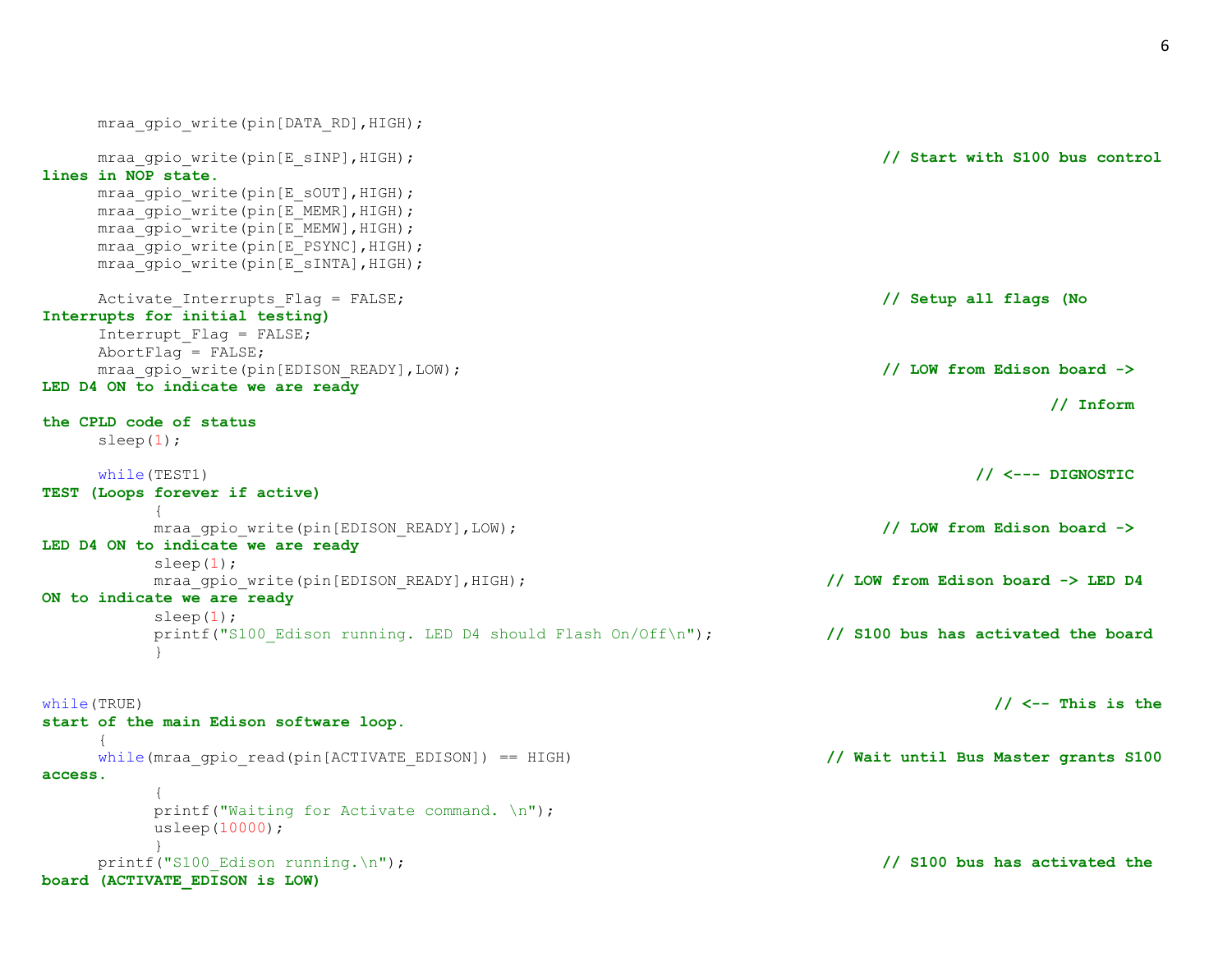while(TEST2) **// <--- DIGNOSTIC TEST (Loops forever if** 

```
active)
       {
       printf("The S100 bus address lines should increase from OH to FFFFFH\n");
       for(i=0; i < 0xFFFFF;i++)
           {
           SetRAMAddress((long)i); // Set the S100 bus 
address lines
           Send_sMEMR(); // Send pSync and 
raise sMEMR status line on S100 bus (will stay up).
           Send_pDBIN(); // Send pDBIN 
pulse to S100 bus
           EndBusCycle(); // Also Clear the 
S100 Bus Status Line
// printf("Address = %x\n",i); // Display current 
address
         usleep(10000);
           }
       }
   while(TEST3) // <--- DIGNOSTIC TEST (Loops forever if 
active)
       {
       printf("The S100 bus console should continously display '3'\n");
       while(TRUE)
           {
           WritePort(CON_OUT_PORT, 0x33); // Write a 3's to
CON_OUT_PORT continously
         usleep(1000);
           }
       }
   while(TEST4) // <--- DIGNOSTIC TEST (Loops forever if 
active)
       {
       char c;
       printf("Read a keyboard character and print it on screen\n");
       while(TRUE)
           {
           while(!GetStatus()); // Check if a character 
is available
           c = ReadPort(CON_IN_PORT); // If so get the 
character
           WritePort(CON_OUT_PORT, c); // Write a 3's to 
CON_OUT_PORT
```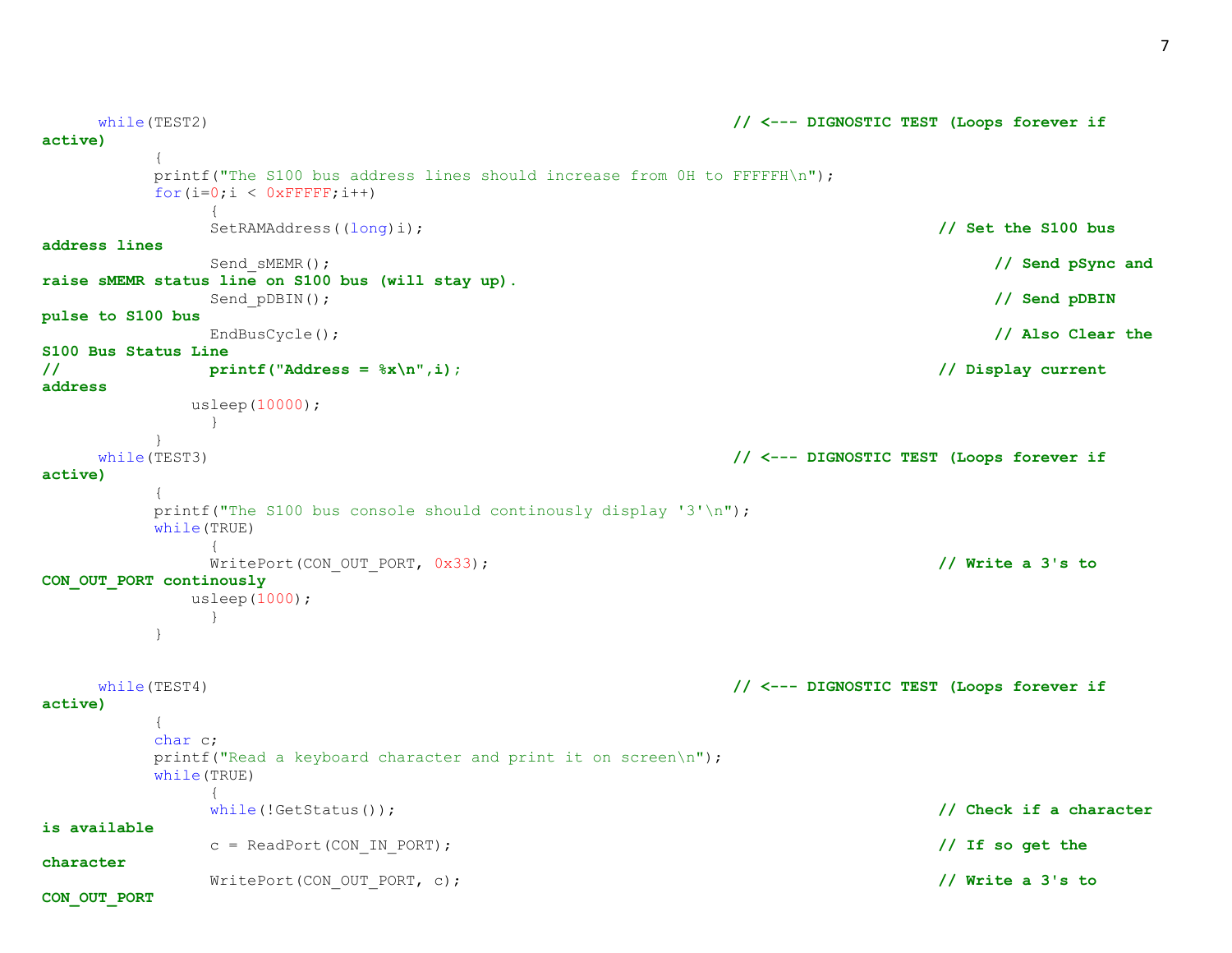```
}
       }
   for (i=0; i<70; i++) // To test character 
output to Console is OK
       PutChar(' ');
   PutCRLF();
```
**////////////////////////////////////////////////////////////////////////////////////////////////////////////////// ///////**

```
PrintSignon();
     PrintMenuOptions();
     if(SerialBoardPresent)
          InitilizeSerialPort(BCTL); // Initialize Serial Port A0/A2 on serial 
board (if present);
     while(mraa gpio read(pin[ACTIVATE EDISON]) == LOW) // Loop within main menu until 'Z' command
           {
          Stop Flag = FALSE;if(AbortFlag)
                {
                PrintString("\r\nCommand Aborted\b\r\n\r\n");
                PrintMenuOptions();
                AbortFlag = FALSE;}
          PutChar('>');
          c = \text{topper}(\text{GetChar}());
          if(c := ESC)PutChar(c);
          if(c != 'Q') // Because Q needs a second 
character input
                PutCRLF();
          switch(c)
                {
                case CR:
                case LF:
                     PutChar(BELL);
                     break;
                case ESC:
                     PrintString("\r\nTurn Edison CPUs Off. Reset S100 system. (Y/N):");
                     c = \text{topper(GetChar())};if(c != 'Y')
```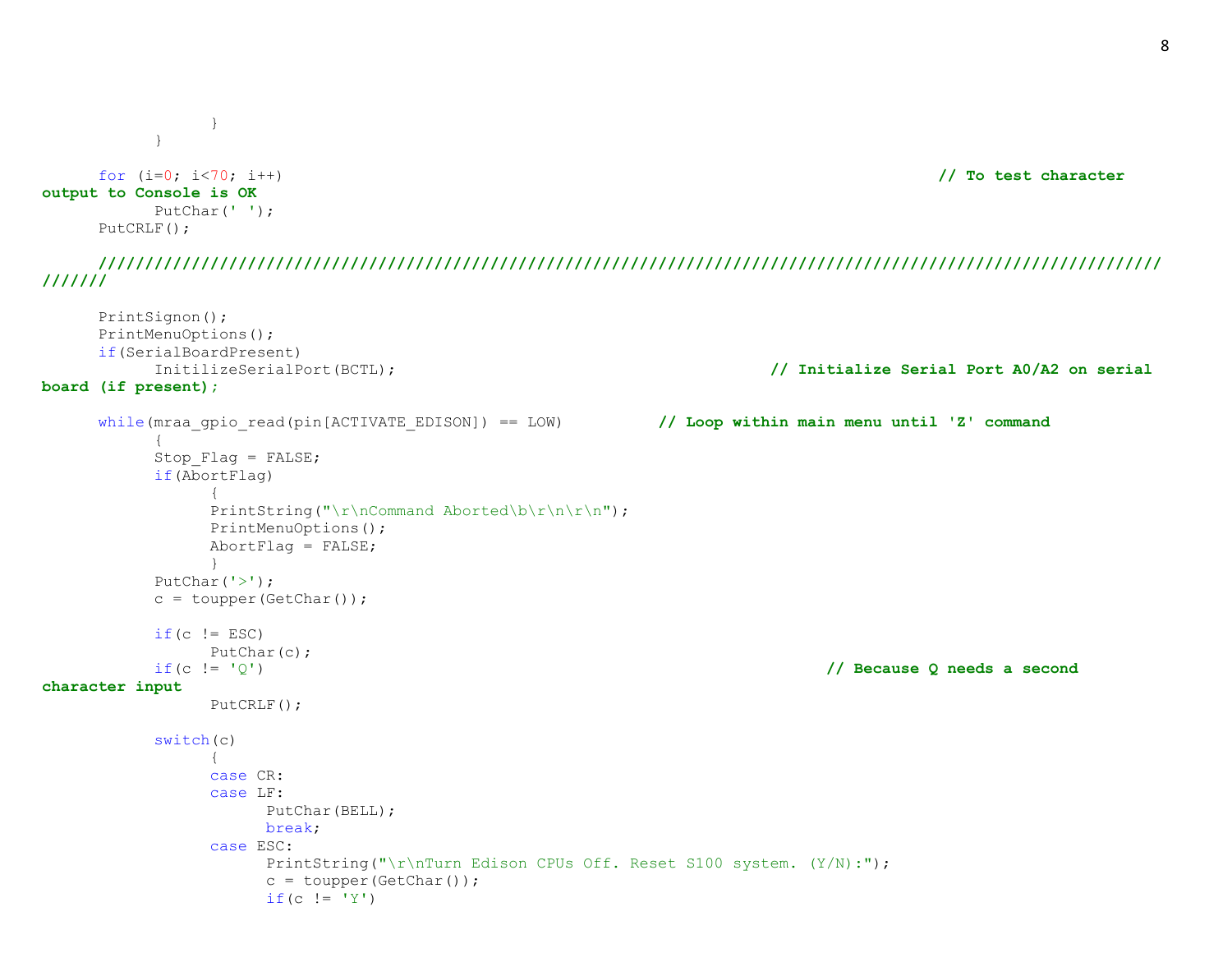```
{
        PrintString("N\r\n");
        PrintMenuOptions();
        break;
        }
    Send Z80Reset();
    PrintString("Y\r\nEdison CPUs Off (Until next system reboot). S100 system reset.\r\n");
    mraa gpio write(pin[EDISON READY],HIGH); // Edison board LED D4 OFF to indicate we are NOT
    return MRAA_SUCCESS;
    break;
case 'A':
    PrintString("S100 Bus Memory Map.\r\n");
    ShowRAMMap(); // Display Memory map
    break;
case 'B':
    break;
case 'D':
    DisplayRAM(); // Print HEX values in RAM
    break;
case 'E':
    PrintString("\r\nEcho a character from keyboard. (ESC to quit)\r\n");
    Echo(); // Keyboard test
    break;
case 'F':
    FillRAM(); // Fill RAM area with a HEX value
    break;
case 'G':
    S100Signals();
    break;
case 'K':
    PutCRLF();
    PrintSignon();
    PrintMenuOptions(); // Show main menu
    break;
case 'M':
    MoveRAM(); // Move RAM area
    break;
case 'Q':
    QueryPort(); // Input or Output to a port
    break;
case 'S':
    PrintString("\r\nSubstitute RAM.\r\n ");
    SubstituteRAM(); // Change RAM bytes one at a time
```
**ready**

## 9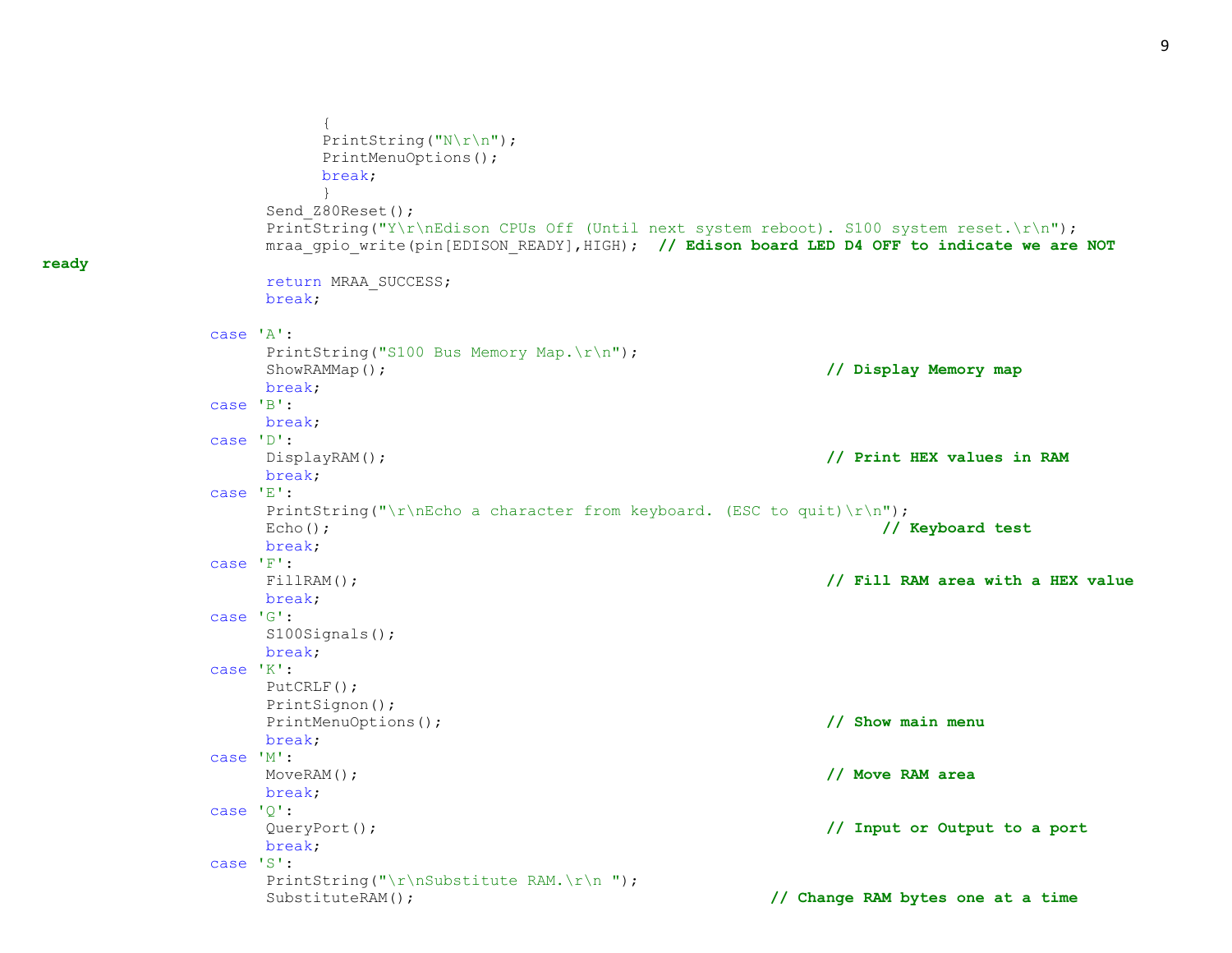```
break;
               case 'T':
                     DisplayRAM_ASCII(); // Print ASCII values in RAM
                    break;
               case 'V':
                     VerifyRAM(); // Verify areas of RAM are the same.
                    break;
               case 'W':
                     SpeakString("This is a test of the Edison S 100 Board.$"); // Send test string to speech 
synthesizer (Note the required '$')
                     PrintString("Spoke:- This is a test of the Edison S100 Board.\r\n\cdot\r\nbreak;
               case 'Z':
                     PrintString("\r\nEdison returning control back to S100 bus master. \r\n>");
                     Send Z80Reset(); // Take easy way out (for now), just reset
the Z80
                    break;
               default:
                     PrintMenuOptions();
                     sprintf(buffer,"'%c' Menu option is not done yet.\ln\ln\pi,c);
                     PrintString(buffer);
                     PutChar(BELL);
                    break;
                }
          }
     }
     return MRAA_SUCCESS;
}
////////////////////////////////////////////////////////////////////////////////////////////////////////////////////////
////////
///////////////////////////// HIGH LEVEL MONITOR SUPPORT ROUTINES 
///////////////////////////////////////////////////////////
////////////////////////////////////////////////////////////////////////////////////////////////////////////////////////
////////
void S100Signals()
{
char c;
long repeat;
long delay = 100000; // default pulse width
char char buffer[100];
```
while(TRUE)

long port, address, value;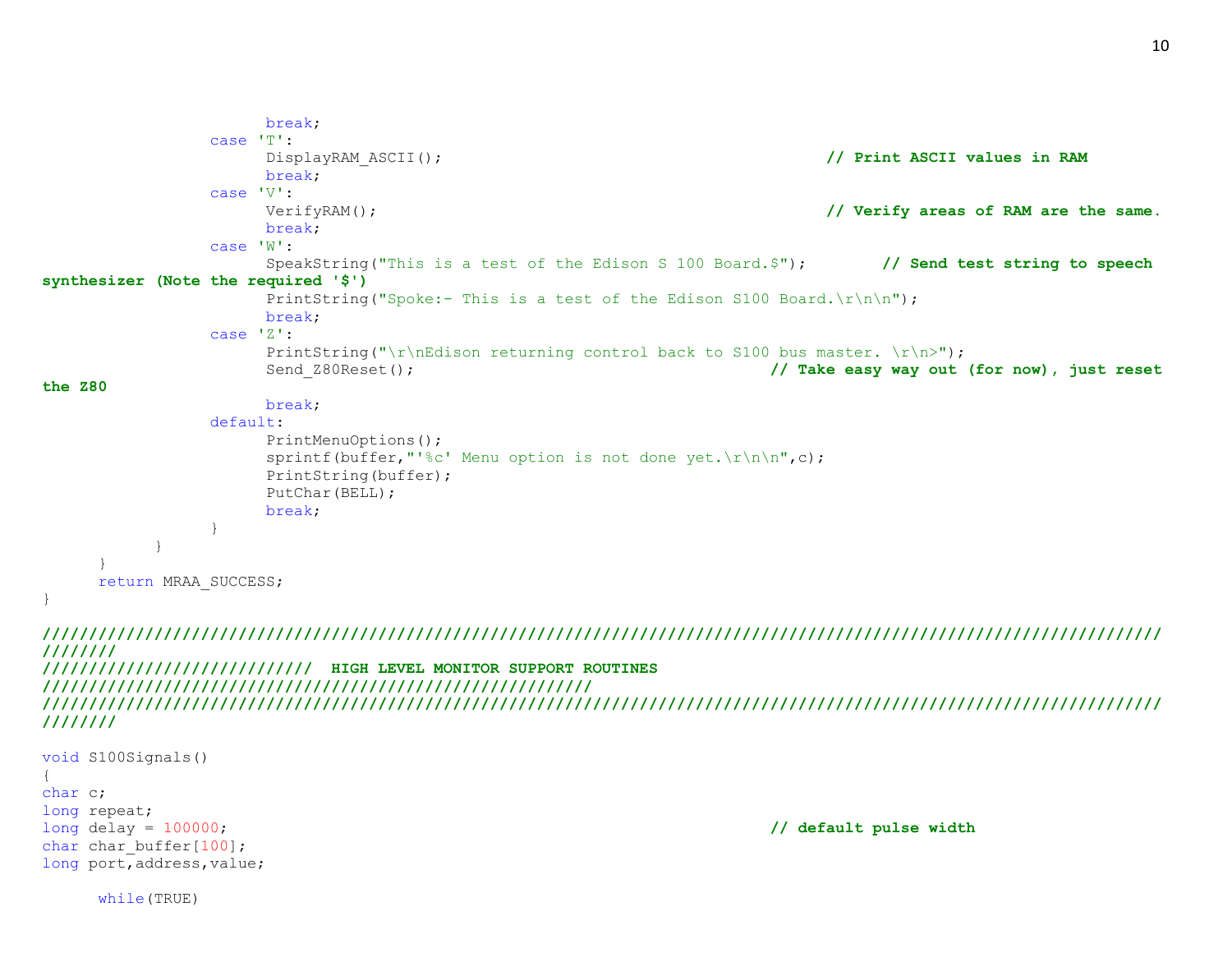```
{
PutCRLF();
PrintString(">>>>>>> S100 Bus Signal Testing Menu <<<<<<\\r\n\n");
PrintString("A Turn Off all S100 bus Signals\r\n");
PrintString("B Pulse sOUT (S100 bus High, Pin 45) \r\ln");
PrintString("C Pulse sMEMR (S100 bus High, Pin 47) \r\r\
PrintString("D Pulse MEMW (S100 bus High, Pin 68) \r\n");
PrintString("E Pulse sINTA (S100 bus High, Pin 96) \r\r\
PrintString("F Pulse pDBIN (S100 bus High, Pin 78) \r\r\
PrintString("G Pulse pWR* (S100 bus Low, Pin 77) \r\r\
PrintString("H Cycle the Address lines (0-FFFFFH)\rightharpoonup r);
PrintString("I Write to a Port \nr\n");
PrintString("J Read From a Port \nr\n");
PrintString("K Write To RAM location \r\n");
PrintString("L Read From RAM location \r\n");
PrintString("M Test Interrupt (S100 V1) \r\n");
sprintf(char buffer,"N Set Pulse width. Currently set to ~%ld uSec.\r\n",delay);
PrintString(char buffer);
PrintString("ESC to return to the main menu\r \n\cdot \r);
if(AbortFlag)
      {
      PrintString("\r\nCommand Aborted\b\r\n\r\n");
      AbortFlag = FALSE;}
PutChar('>');
c = \text{topper}(\text{GetChar}());if(c == ESC){
      PrintMenuOptions();
      return;
     break;
     }
PutChar(c);
switch(c)
      {
      case 'A':
            PrintString("\r\nAll S100 Bus lines are now turned off.\r\n>");
            EndBusCycle();
            PutCRLF();
            PutCRLF();
           break;
      case 'B':
            PrintString("\r\nPulse sOUT, Pin 45. Enter # of times to pulse (XXXXXH+CR) ");
```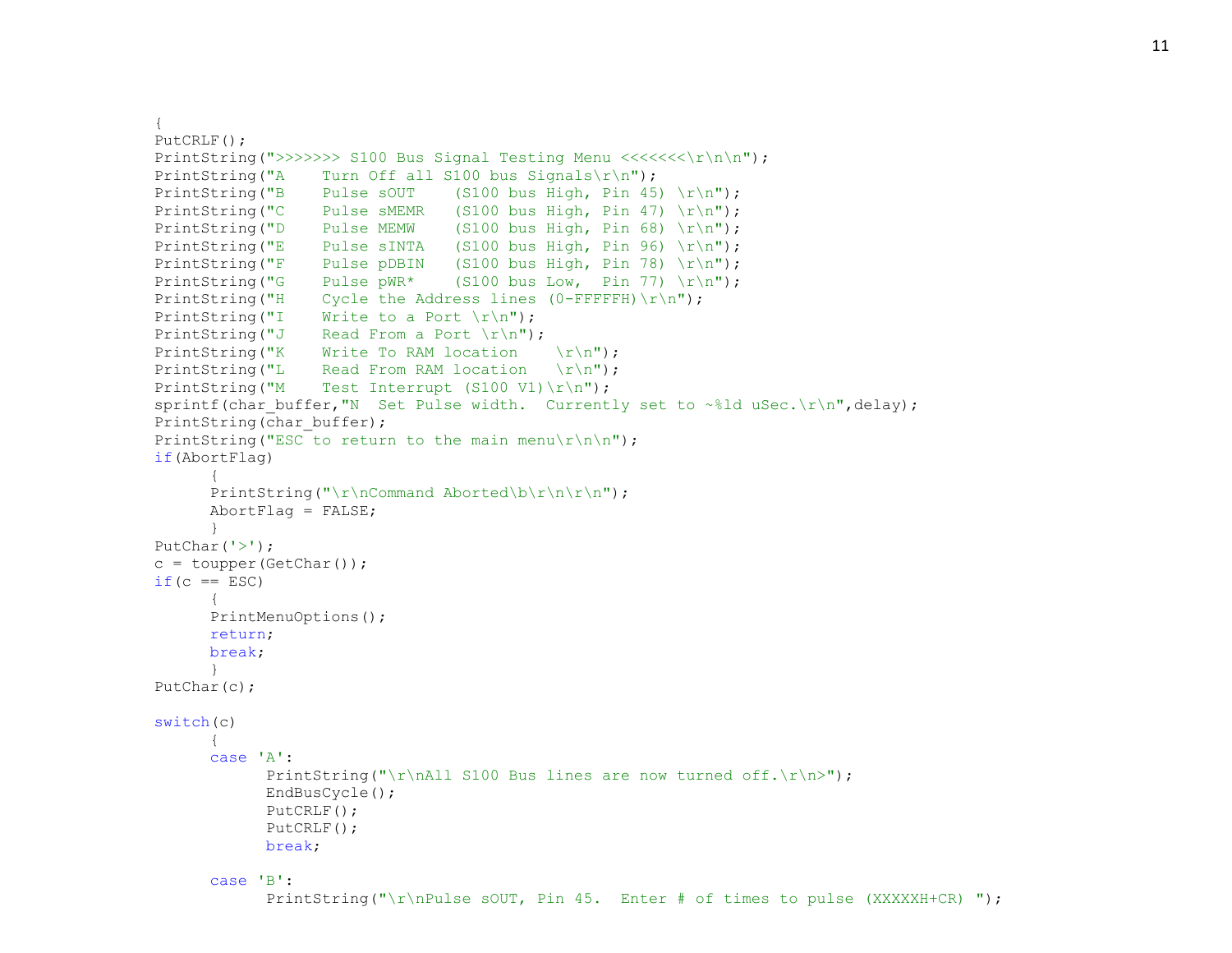```
repeat = GetHexValue();
                       if(AbortFlag)
                            return;
                       PrintString("\r\nTest running.....");
                       while(repeat--)
                            {
                            mraa gpio write(pin[DATA RD],LOW); // Activate DATA IN lines on U5 via CPLD
                            mraa_gpio_write(pin[E_sOUT],LOW); // Activate the above command with a low pulse 
to the CPLD
                            usleep(delay);
                            mraa gpio write(pin[DATA_RD],HIGH); // Inactivate DATA IN lines on U5 via CPLD
                            mraa_gpio_write(pin[E_sOUT],HIGH); // Inactivate the above command with a low pulse 
to the CPLD
                            if(GetStatus())
                                  {
                                  if(GetChar() == ESC){
                                        AbortFlag = TRUE;return;
                                        }
                                  }
                            }
                       PrintString("\r\nPulse sOUT test complete.\r\n\n");
                      mraa qpio write(pin[DATA_RD],HIGH); // Inactivate DATA IN lines on U5 via CPLD
                      mraa_gpio_write(pin[E_sOUT],HIGH); // Inactivate the above command with a low pulse 
to the CPLD
                 break;
                 case 'C':
                       PrintString("\r\nPulse sMEMR, Pin47. Enter # of times to pulse (XXXXXH+CR)");
                       repeat = GetHexValue();
                      if(AbortFlag)
                            return;
                       PrintString("\r\nTest running.....");
                       while(repeat--)
                            {
                            mraa gpio write(pin[DATA_RD],LOW); // Inactivate DATA IN lines on U5 via CPLD
                            mraa_gpio_write(pin[E_MEMR],LOW); // Activate the above command with a low pulse 
to the CPLD
                            usleep(delay);
                            mraa qpio write(pin[DATA_RD],HIGH); // Inactivate DATA IN lines on U5 via CPLD
                            mraa_gpio_write(pin[E_MEMR],HIGH); // Inactivate the above command with a low pulse 
to the CPLD
                            if(GetStatus())
                                  {
```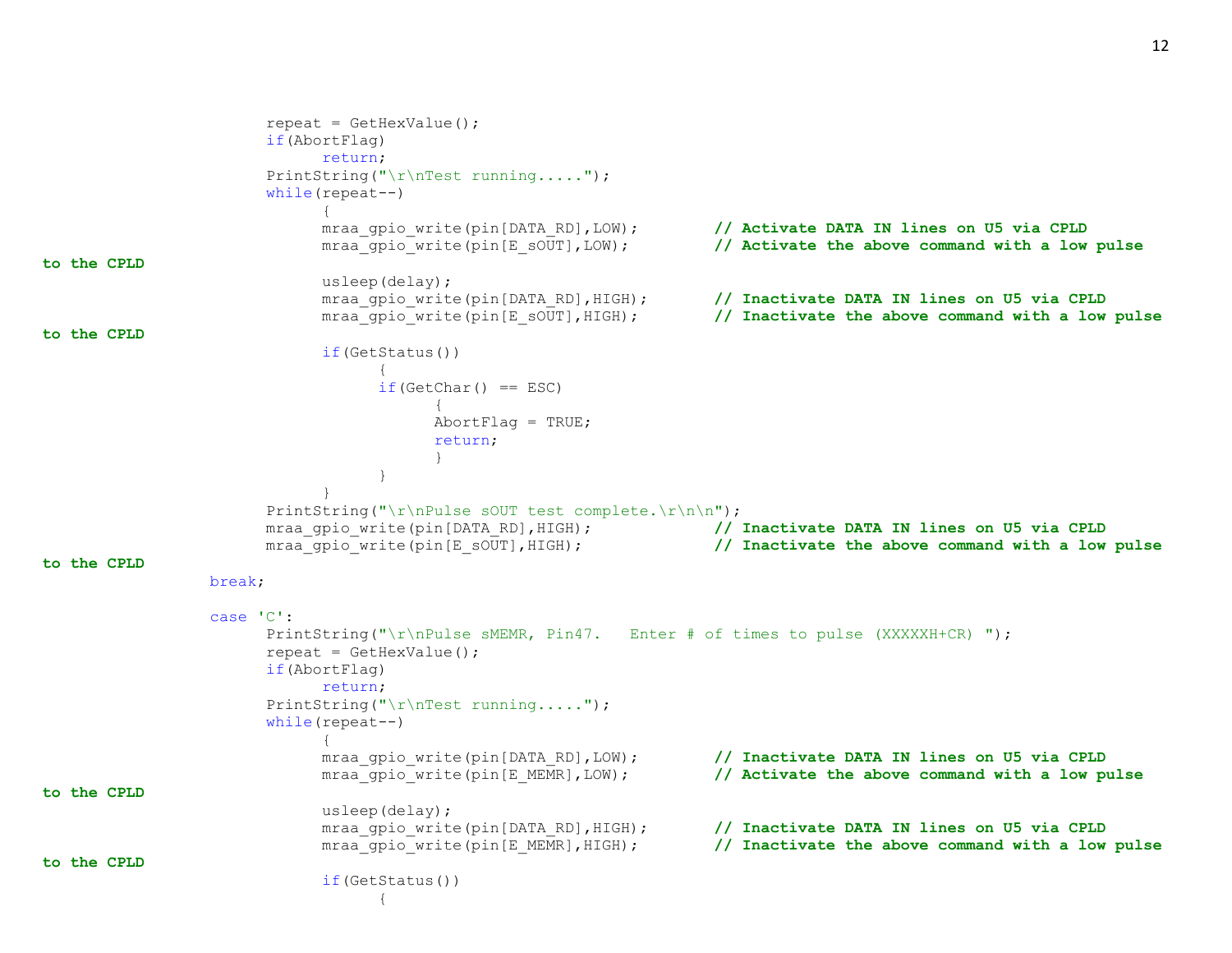```
if(GetChar() == ESC){
                                       AbortFlaq = TRUE;return;
                                        }
                                  }
                            }
                       PrintString("\r\nPulse sMEMR test complete.\r\n\n");
                      mraa gpio write(pin[DATA_RD],HIGH); // Inactivate DATA IN lines on U5 via CPLD
                      mraa gpio write(pin[E_MEMR], HIGH); // Inactivate the above command with a low pulse
to the CPLD
                      break;
                 case 'D':
                       PrintString("\r\nPulse MWRT, pin 68. Enter # of times to pulse (XXXXXH+CR) ");
                       repeat = GetHexValue();
                      if(AbortFlag)
                            return;
                       PrintString("\r\nTest running.....");
                      while(repeat--)
                            {
                            mraa gpio write(pin[DATA_WR],LOW); // Activate DATA IN lines on U5 via CPLD
                            mraa_gpio_write(pin[E_MEMW],LOW); // Activate the above command with a low pulse 
to the CPLD
                            usleep(delay);
                            mraa gpio write(pin[DATA_WR],HIGH); // Inactivate DATA IN lines on U5 via CPLD
                            mraa gpio write(pin[E_MEMW],HIGH); // Inactivate the above command with a low pulse
to the CPLD
                            if(GetStatus())
                                  {
                                  if(GetChar() == ESC){
                                       AbortFlag = TRUE;
                                       return;
                                        }
                                  }
                            }
                       PrintString("\r\nPulse MWRT test complete.\r\n\n");
                      mraa gpio write(pin[DATA_WR],HIGH); // Inactivate DATA IN lines on U5 via CPLD
                      mraa gpio write(pin[E_MEMW],HIGH); // Inactivate the above command with a low pulse
to the CPLD
                      break;
                 case 'E':
                       PrintString("\r\nPulse sINTA, pin 96. Enter # of times to pulse (XXXXHH+CR)");
```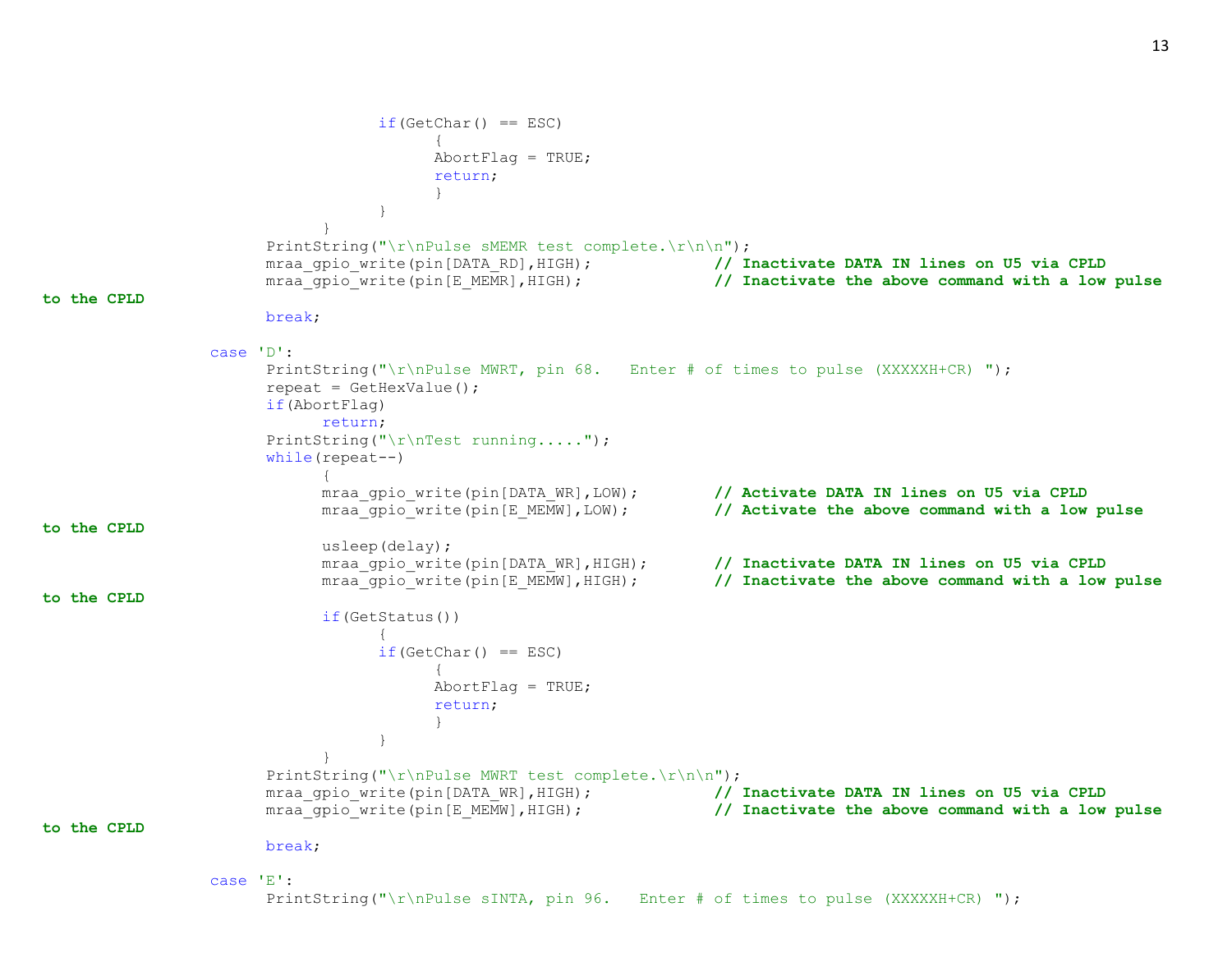```
repeat = GetHexValue();
                        if(AbortFlag)
                             return;
                        PrintString("\r\nTest running.....");
                        while(repeat--)
                              {
                             mraa gpio write(pin[E_sINTA], LOW); // pSYNC command to the CPLD
                             usleep(delay);
                             usleep(delay);
                             usleep(delay);
                             mraa gpio write(pin[E_sINTA], HIGH);
                             if(GetStatus())
                                    {
                                    if(GetChar() == ESC){
                                         AbortFlag = TRUE;return;
                                          }
                                    }
                              }
                        PrintString("\r\nPulse sINTA test complete.\r\n\n");
                       mraa gpio write(pin[E_sINTA], HIGH);
                 break;
                  case 'F':
                        PrintString("\r\nPulse pDBIN, pin 78. Enter # of times to pulse (XXXXHH+CR)");
                        repeat = GetHexValue();
                        if(AbortFlag)
                             return;
                        PrintString("\r\nTest running.....");
                        while(repeat--)
                              {
                             mraa qpio write(pin[DATA_RD],LOW); // Activate DATA IN lines on U5 via CPLD
                             mraa gpio write(pin[RW_PULSE],LOW); // Activate the S100 pDBIN signal with a low
pulse to the CPLD
                             usleep(delay);
                             mraa gpio write(pin[RW_PULSE], HIGH); // Activate the S100 pDBIN signal with a low
pulse to the CPLD
                             mraa gpio write(pin[DATA_RD],HIGH); // Activate DATA IN lines on U5 via CPLD
                             if(GetStatus())
                                    {
                                    if(GetChar() == ESC){
                                         AbortFlag = TRUE;return;
```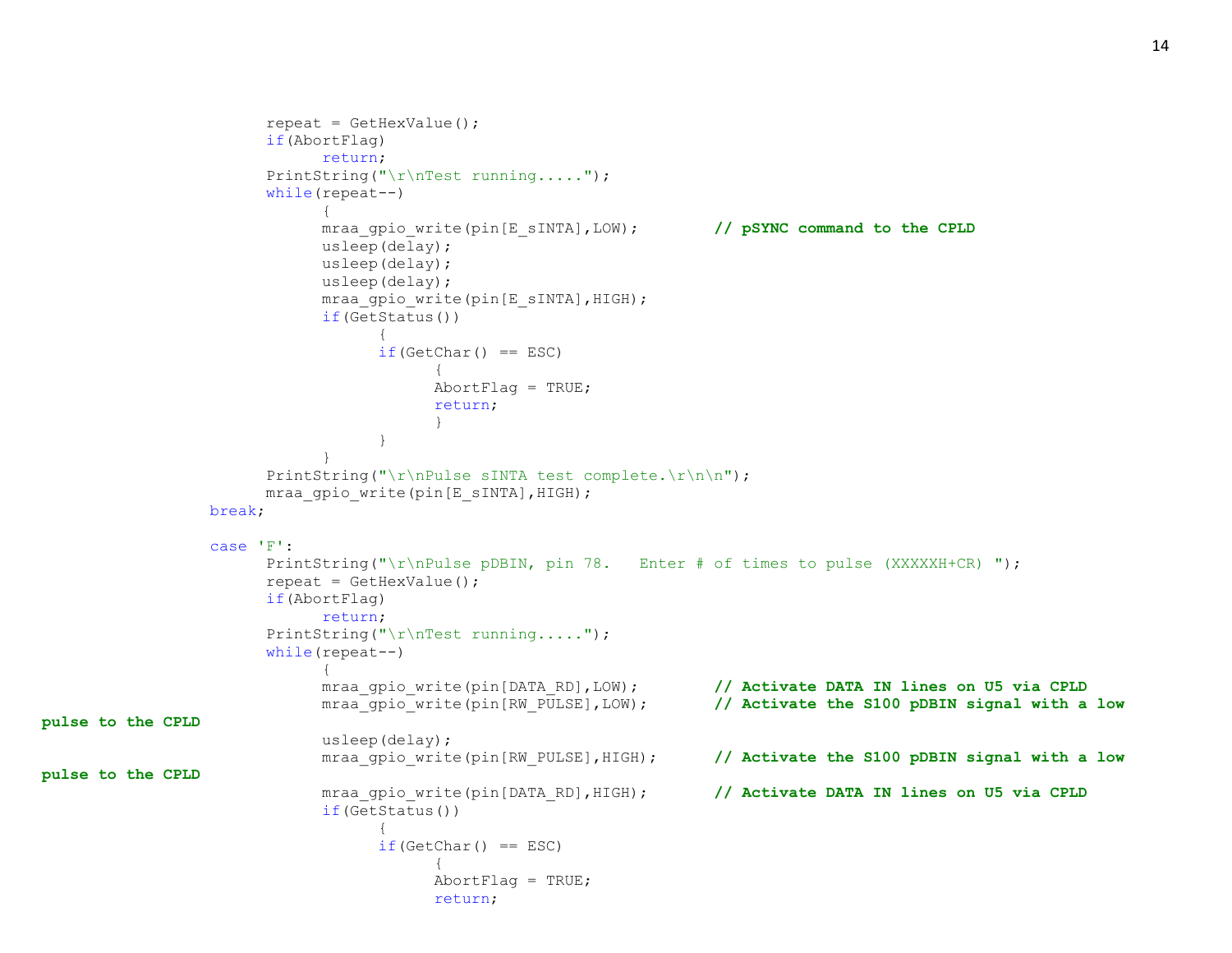```
}
                                   }
                             }
                       PrintString("\r\nPulse pDBIN test complete.\r\n\n");
                       mraa qpio write(pin[RW_PULSE], HIGH); // Activate the S100 pDBIN signal with a low
pulse to the CPLD
                       mraa gpio write(pin[DATA_RD],HIGH); // Activate DATA IN lines on U5 via CPLD
                       break;
                 case 'G':
                       PrintString("\r\nPulse pWR*, pin 77. Enter # of times to pulse (XXXXXH+CR) ");
                       repeat = GetHexValue();
                       if(AbortFlag)
                            return;
                       PrintString("\r\nTest running.....");
                       while(repeat--)
                             {
                            mraa gpio write(pin[DATA WR],LOW); // Activate DATA IN lines on U5 via CPLD
                            mraa gpio write(pin[RW_PULSE],LOW); // Activate the S100 pDBIN signal with a low
pulse to the CPLD
                            usleep(delay);
                            mraa gpio write(pin[RW_PULSE], HIGH); // Activate the S100 pDBIN signal with a low
pulse to the CPLD
                            mraa qpio write(pin[DATA_WR],HIGH); // Activate DATA IN lines on U5 via CPLD
                            if(GetStatus())
                                  {
                                  if(GetChar() == ESC){
                                        AbortFlaq = TRUE;return;
                                        }
                                  }
                             }
                       PrintString("\r\nPulse pDWR* test complete.\r\n\n");
                       mraa_gpio_write(pin[RW_PULSE],HIGH); // Activate the S100 pDBIN signal with a low 
pulse to the CPLD
                       mraa gpio write(pin[DATA_WR],HIGH); // Activate DATA IN lines on U5 via CPLD
                       break;
                 case 'H':
                       PrintString("\r\nTest running.....");
                       address = 0;
                       while(address < 0xffff)
                             {
```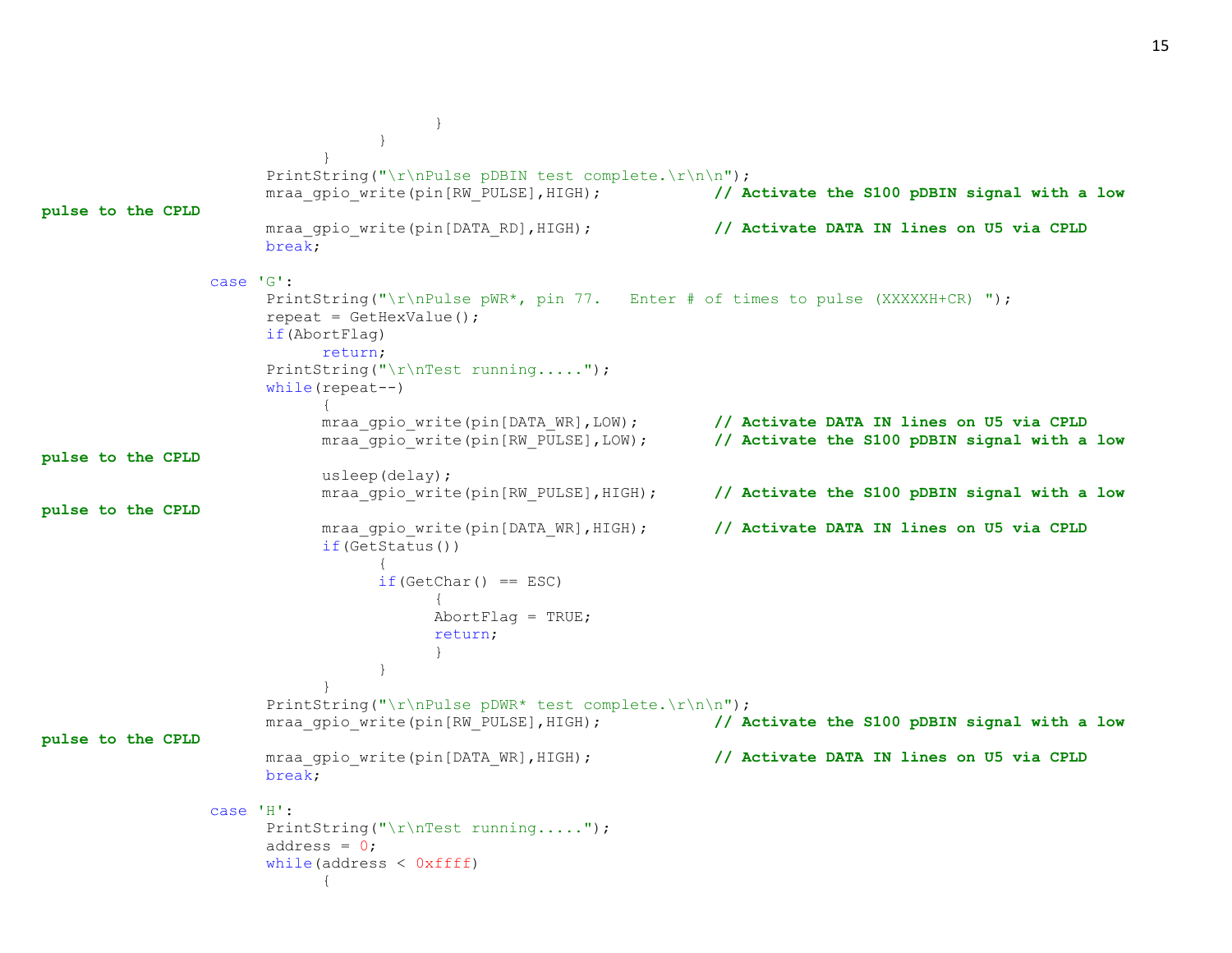```
SetRAMAddress(address++); // Note for the address lines to show up 
on the SMB HEX display we need:-
                          Send sMEMR(); // Send pSync and raise sMEMR status
line on S100 bus.
                          Send pDBIN(); \frac{1}{2} Send pDBIN pulse to S100 bus
                          EndBusCycle(); // Also Clear the S100 Bus Status 
Line
                          usleep(delay);
                          if(GetStatus())
                                {
                                if(GetChar() == ESC){
                                     AbortFlag = TRUE;return;
                                     }
                                }
                          }
                     PrintString("\r\nAddress lines test complete.\r\n\n");
                     break;
                case 'I':
                     PrintString("\r\nEnter Port, Value, # of times (XXH,XXH,XXXXXH +CR) ");
                     GetHex3Values(&port, &value, &repeat);
                     if(AbortFlag)
                          return;
                     PrintString("\r\nTest running.....");
                     while(repeat--)
                           {
                          WritePort((int)port,(int)value);
                          if(GetStatus())
                                {
                                if(GetChar() == ESC){
                                     AbortFlag = TRUE;return;
                                     }
                                }
                           }
                     if(AbortFlag)
                          return;
                     PrintString("\r\nWrite to port test complete.\r\n\n");
                     break;
                case 'J':
                     PrintString("\r\nEnter Port, # of times (XXH,XXXXXH +CR) ");
```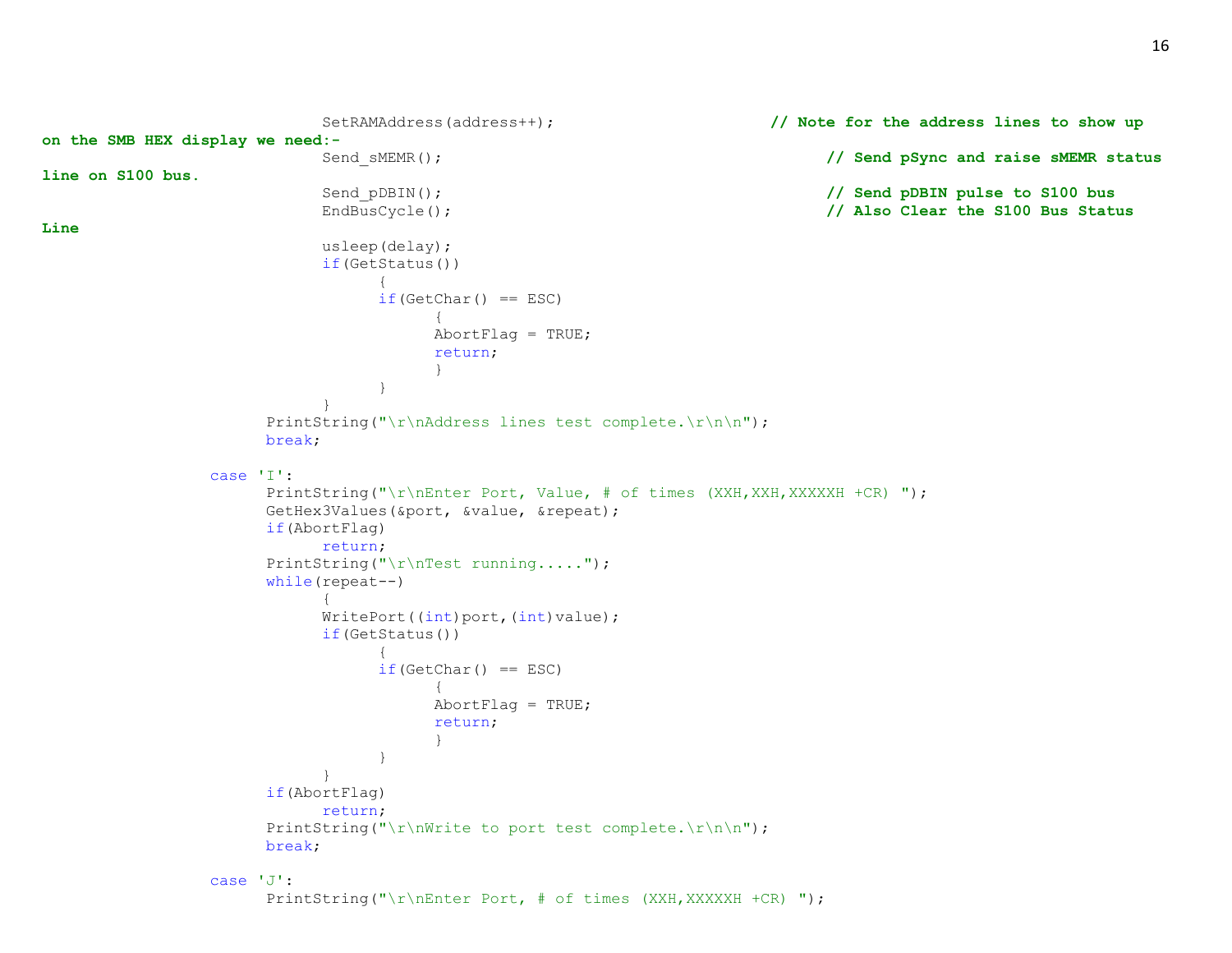```
GetHex2Values(&port,&repeat);
      if(AbortFlag)
            return;
      PrintString("\r\nTest running....");
      while(repeat--)
            {
            c = ReadPort((int)port);sprintf(char buffer,"\r\nPort 802xH = 802xH",(int)port,(char)c);
            PrintString(char buffer);
            if(GetStatus())
                  {
                  if(GetChar() == ESC){
                        AbortFlag = TRUE;
                        return;
                        }
                  }
            }
      if(AbortFlag)
            return;
      PrintString("\r\nRead from port test complete.\r\n\n");
      break;
case 'K':
      PrintString("\r\nEnter Address, Value, # of times (XXXXXH,XXH,XXXXXH +CR) ");
      GetHex3Values(&address, &value, &repeat);
      if(AbortFlag)
            return;
      PrintString("\r\nTest running.....");
      while(repeat--)
            {
            WriteRAM(address, (int)value);
            if(GetStatus())
                  {
                  if(GetChar() == ESC){
                        AbortFlag = TRUE;return;
                        }
                  }
            }
      if(AbortFlag)
            return;
      PrintString("\r\nWrite to RAM test complete.\r\n\n");
      break;
```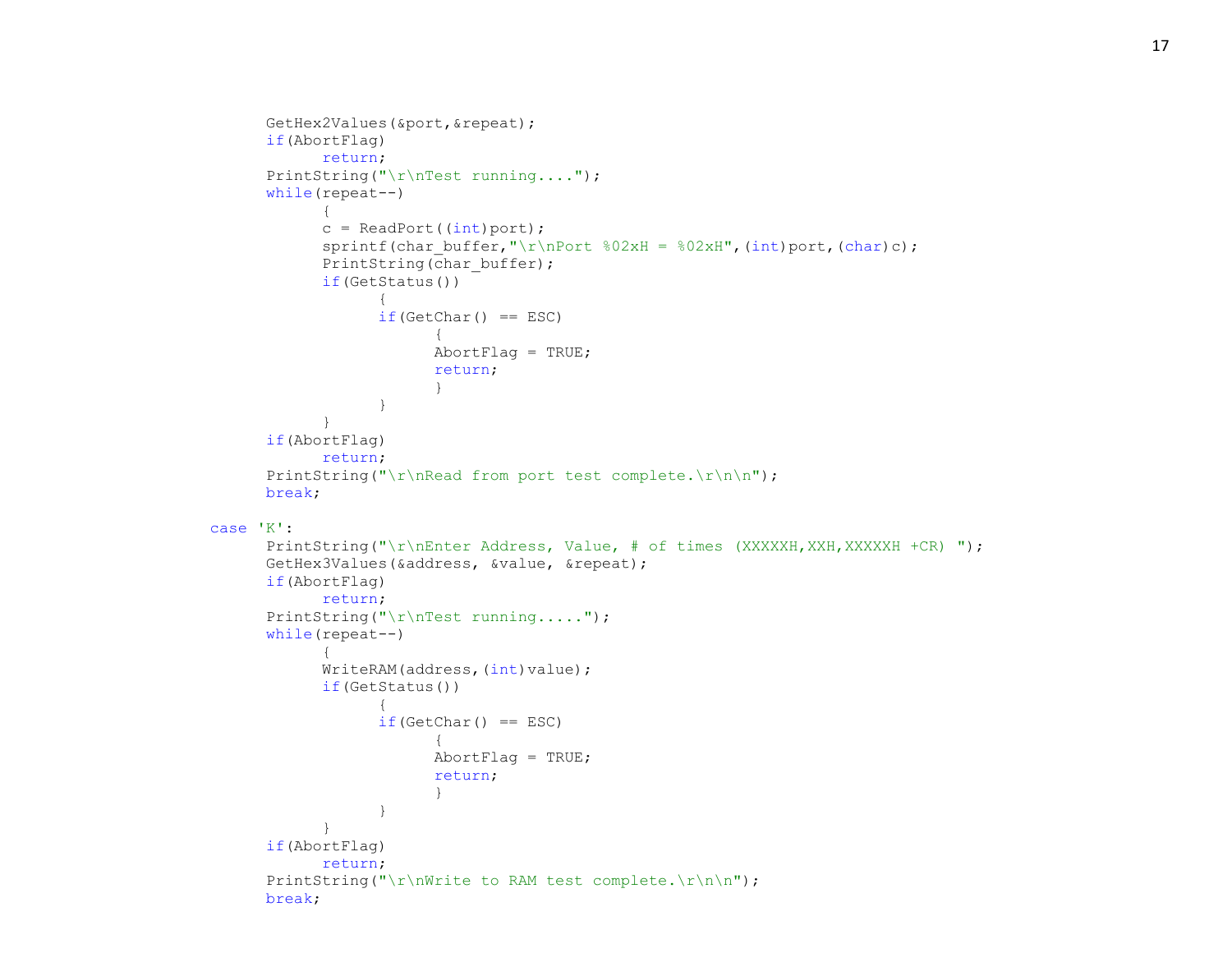```
case 'L':
                       PrintString("\r\nEnter RAM Address, # of read times (XXH,XXXXXH +CR) ");
                      GetHex2Values(&address,&repeat);
                      if(AbortFlag)
                            return;
                       PrintString("\r\cdot r);
                      while(repeat--)
                            {
                            c = ReadRAM(address);
                            sprintf(char buffer,"\r\nAddress 802xH = 802xH",(int)address,c);
                            PrintString(char buffer);
                            if(GetStatus())
                                  {
                                  if(GetChar() == ESC){
                                       AbortFlag = TRUE;return;
                                        }
                                  }
                            }
                      if(AbortFlag)
                            return;
                       PrintString("\r\nRead from RAM test complete.\r\n\n");
                      break;
                 case 'M': // Make sure the S100_INT pin 
is configured above during pin initilization
                      Activate Interrupts Flag = TRUE;
                      PrintString("\r\nS100 Keyboard interrupt (V1, S100 pin 5) will now be recognized.\r\n");
                       PrintString("\r\nType characters to test interrupt. (ESC to abort).\r\n");
                      while(TRUE)
                            {
                            if(Interrupt_Flag)
                                  {
                                  PrintString("Keyboard Interrupted detected.\nr\n");
                                  Interrupt_Flag = FALSE;
                                  if(GetChar() == ESC)break;
                                  }
                            }
                       Interrupt_Flag = FALSE;
                      Activate Interrupts Flag = FALSE;
                      PrintString("\r\nKeyboard test complete.\r\n\n");
                      break;
```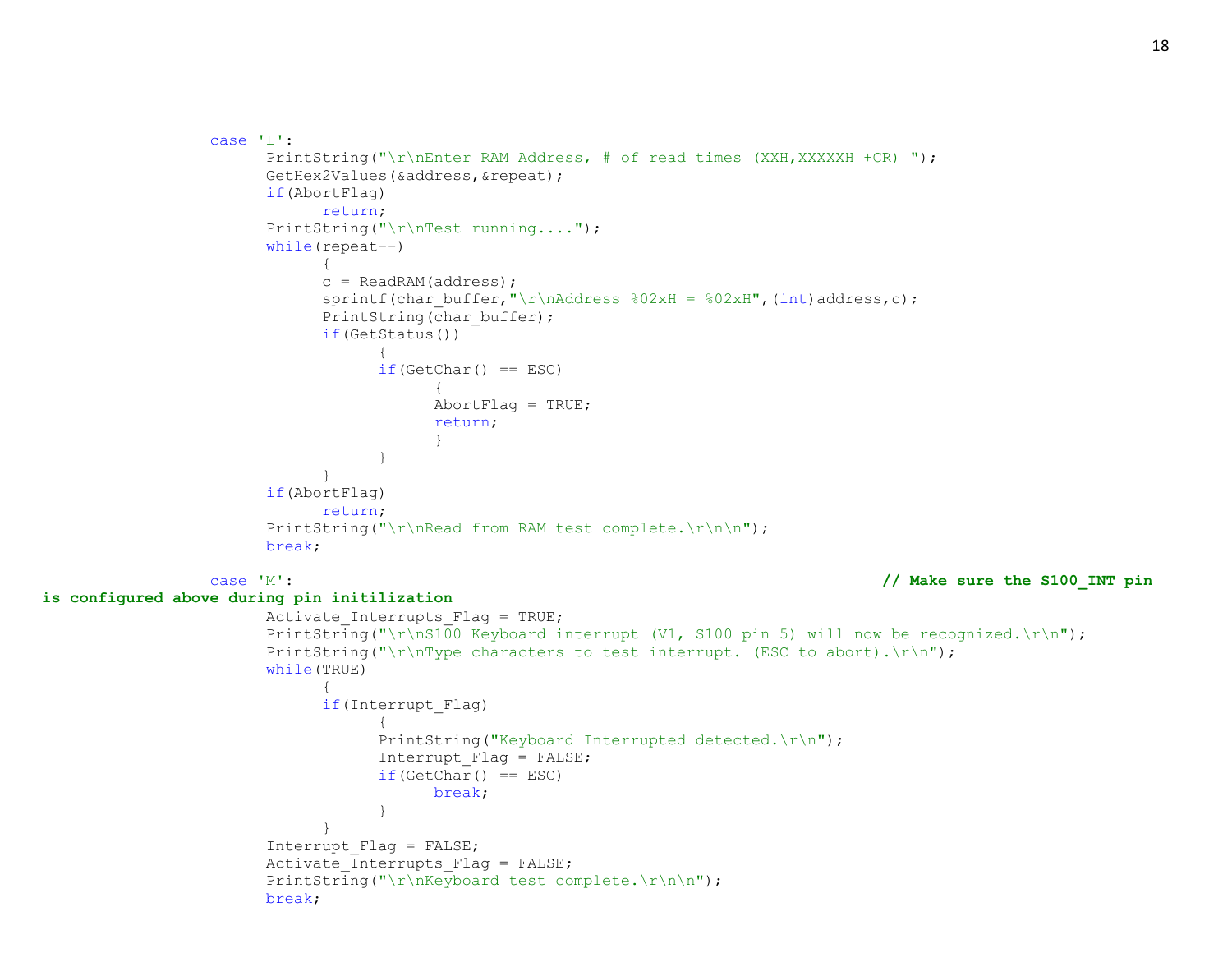```
case 'N':
                        sprintf(char buffer,"\r\nPulse Width = %ld uSec. Enter new value (XXXXXD) ",delay);
                        PrintString(char buffer);
                        delay = GetDecimalValue();
                        if((AbortFlag) || (!delay))
                              return;
                        PutCRLF();
                        PutCRLF();
                        break;
                  case CR:
                  case LF:
                        PutChar(BELL);
                        break;
                  default:
                        PrintString("\r\nInvalid menu Option.\r\n");
                        break;
                  }
            }
     return;
void QueryPort()
char c;
long port, out value;
int in value;
char char buffer[100];
      c = \text{topper}(\text{GetChar}());switch(c)
            \left\{ \right.case 'I':
                  PrintString("I\r\nQuery In Port (XXH) ");
                  port = GetHexValue();
                  if(AbortFlag)
                        return;
                  in value = ReadPort(port);sprintf(char buffer," = 802x (",in value); // Print hex values
                  PrintString(char buffer);
                  PutBinary((char)in value); // Print Binary value
                  PrintString(") \r\n");
```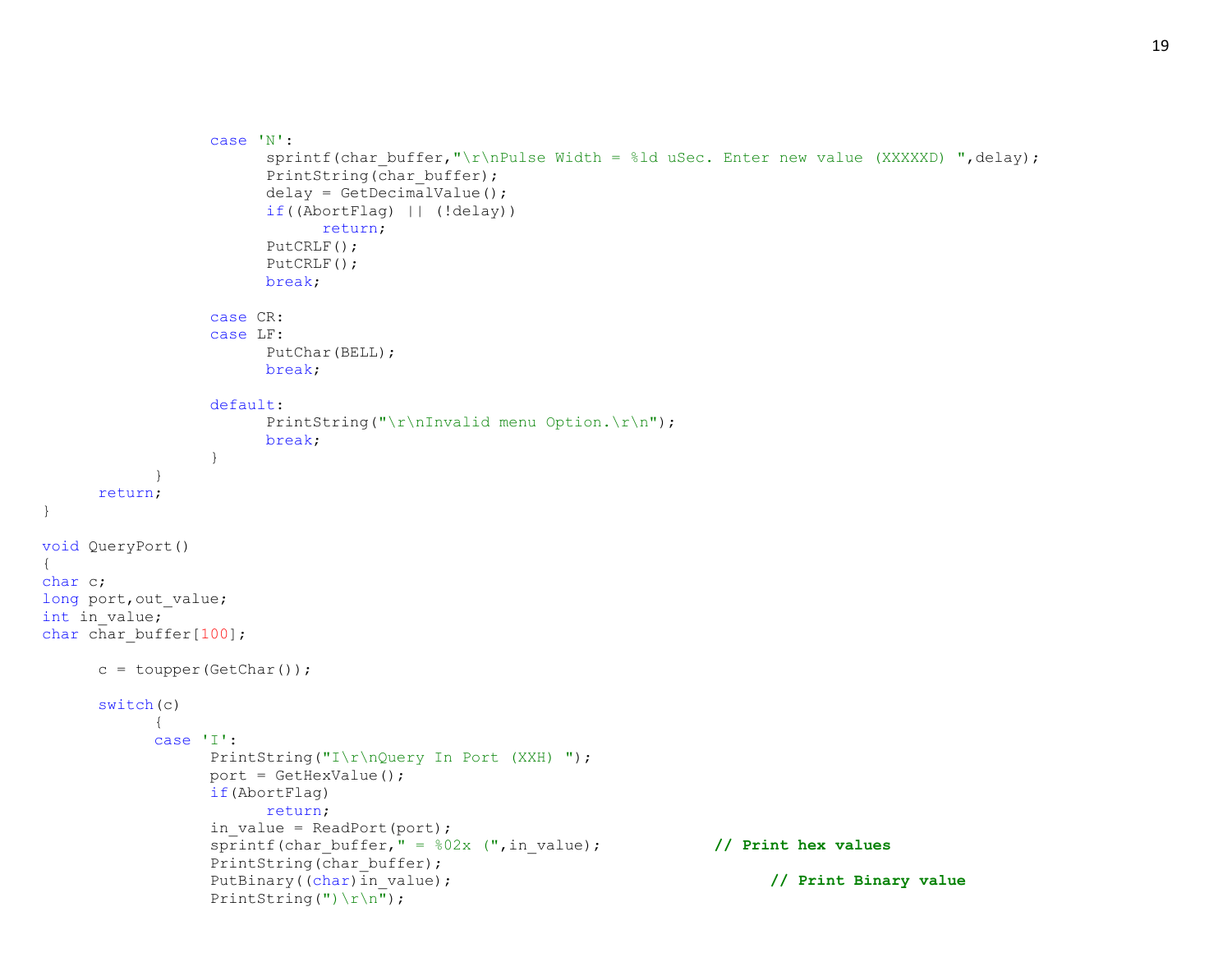```
return
;
             case 'O'
:
                   PrintString("I\r\nQuery Out Port (XXH, XXH) ");
                   GetHex2Values( &port,&out_value);
                   if(AbortFlag)
                          return
;
                   WritePort((int)port,(int)out_value);
                   PutCRLF();
                   return
;
             case ESC:
             default
:
                   AbortFlag = TRUE;return
;
                   break
;
             }
void Echo() char c;
      while(TRUE) {
            c = \text{GetChar}();
            if (c == ESC){
                   AbortFlag = TRUE;PutCRLF();
                   PrintMenuOptions();
                   break
;
                   }
            if(isascii(c))
                   PutChar(c);
            else PutChar(BELL);
             }
void VerifyRAM() long start;
      long finish;
      long loc2;
```
{

}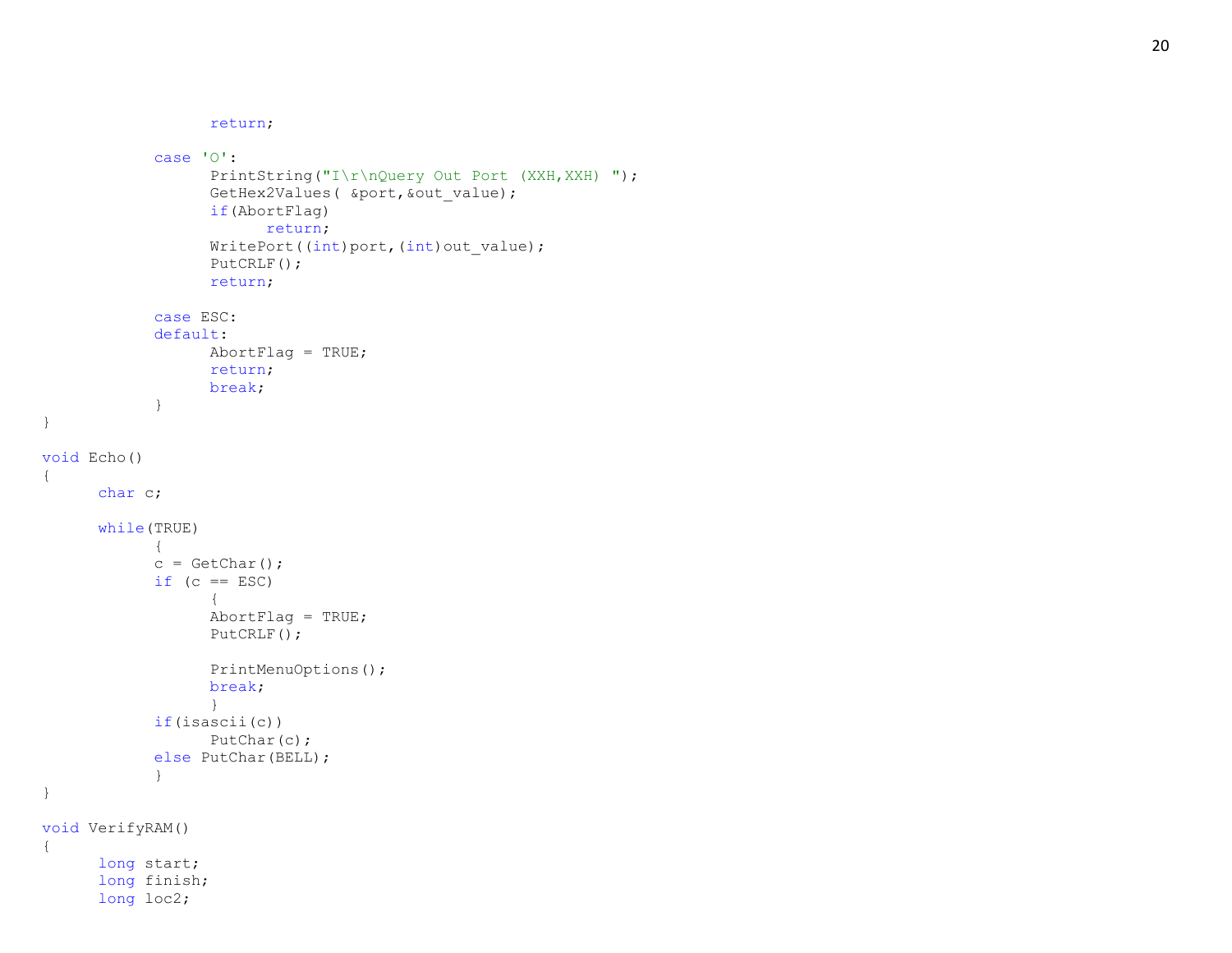```
long p,q,temp;
     char c,k;
     int error flag = 0;
     char char buffer[200];
     PrintString("\rVerify RAM bytes. (XXXXXH,XXXXXH,XXXXXH+CR) ");
     GetHex3Values(&start, &finish, &loc2);
     if(AbortFlag)
          return;
     if(finish < start) // Adjust so the order so first < 
second
           {
          temp = start;
          start = finish;
          finish = temp;
           }
     PutCRLF();
     q = \text{loc2};for(p = start; p \le finish; p++, q++)
           {
          c = ReadRAM(p); // Add in fill byte
          k = ReadRAM(q);if (c := k){
                if(error flag++ == 6)
                      {
                      PrintString("\r\nMultiple mismatches. Will stop checking\r\n");
                      PutCRLF();
                     return;
                      }
                sprintf(char buffer,"\r\nMismatch at \ell\1xH (%02x) and \ell\1xH (%02x)\r\n",p,c,q,k);
                PrintString(char buffer);
                }
          }
     if(!error_flag)
           {
          PrintString("\r\nNo mismatches were detected.\r\n");
          PutCRLF();
          return;
           }
}
void SubstituteRAM()
{
```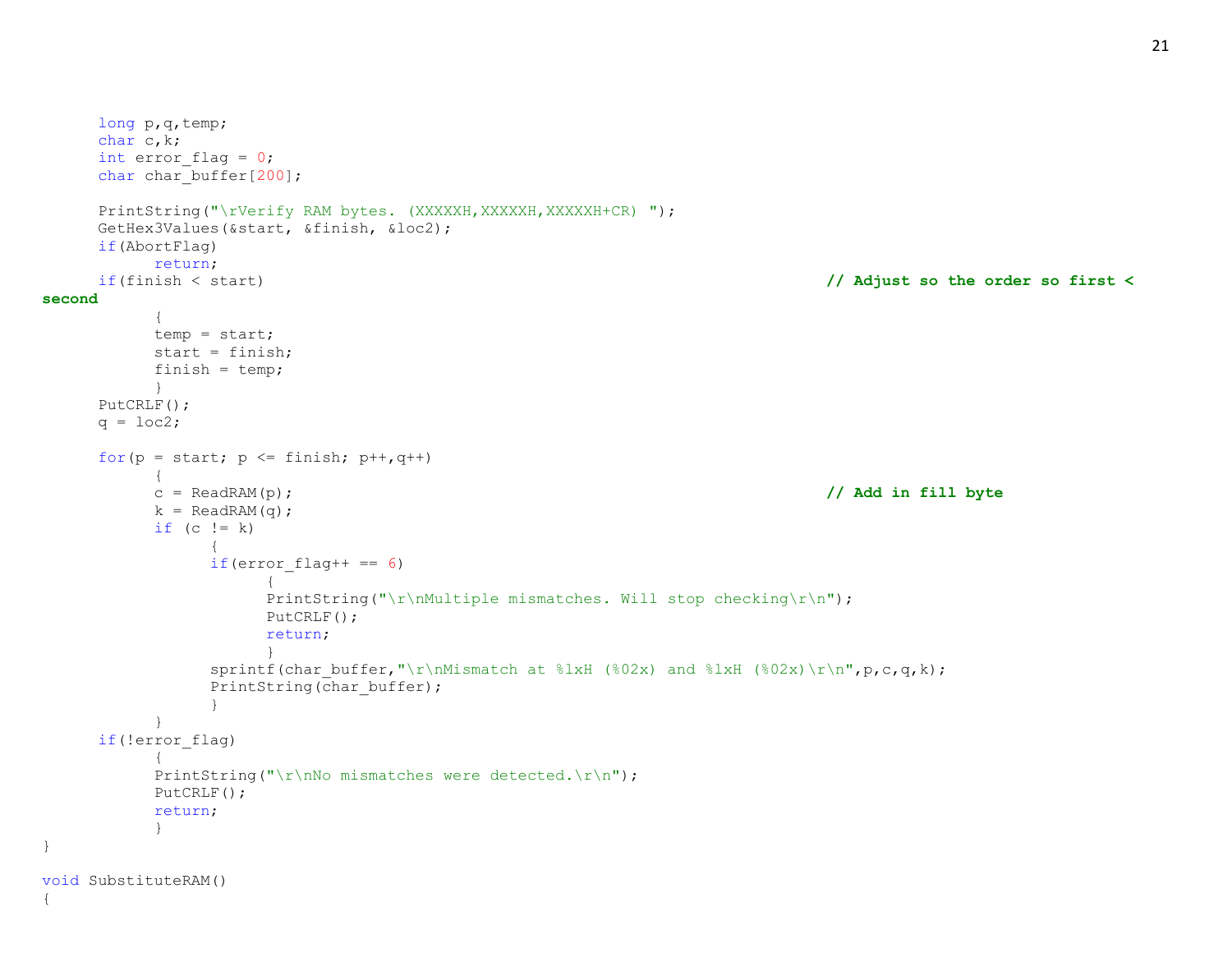22

```
long p;
     int c, k = 0;char char buffer[200];
     PrintString("\r\nEnter RAM Location.(XXXXXH+CR) ");
     p = GetHexValue();
     if(AbortFlag)
           return;
     sprintf(char buffer, "\r\n%05lx ",p);
     PrintString(char buffer);
     while(TRUE)
           {
           c = ReadRAM(p);
           if(AbortFlag)
                 return;
           sprintf(char buffer, "%02xH-",c);
           PrintString(char buffer);
           c = GetHexValue();
           if(AbortFlag)
                 {
                 AbortFlag = FALSE; // Use ESC just to end the 
substitution process
                 PutCRLF();
                 PutCRLF();
                 return;
                 }
           if((c == CR) || (c == LF)){
                 PutCRLF();
                 PutCRLF();
                 return;
                 }
           WriteRAM(p++,c);
           PutChar(' ');
           if (k++ == 0x08){
                 sprintf(char buffer, "\r\n%05lx ",p);
                 PrintString(char buffer);
                 k = 0;}
           }
     return;
```
}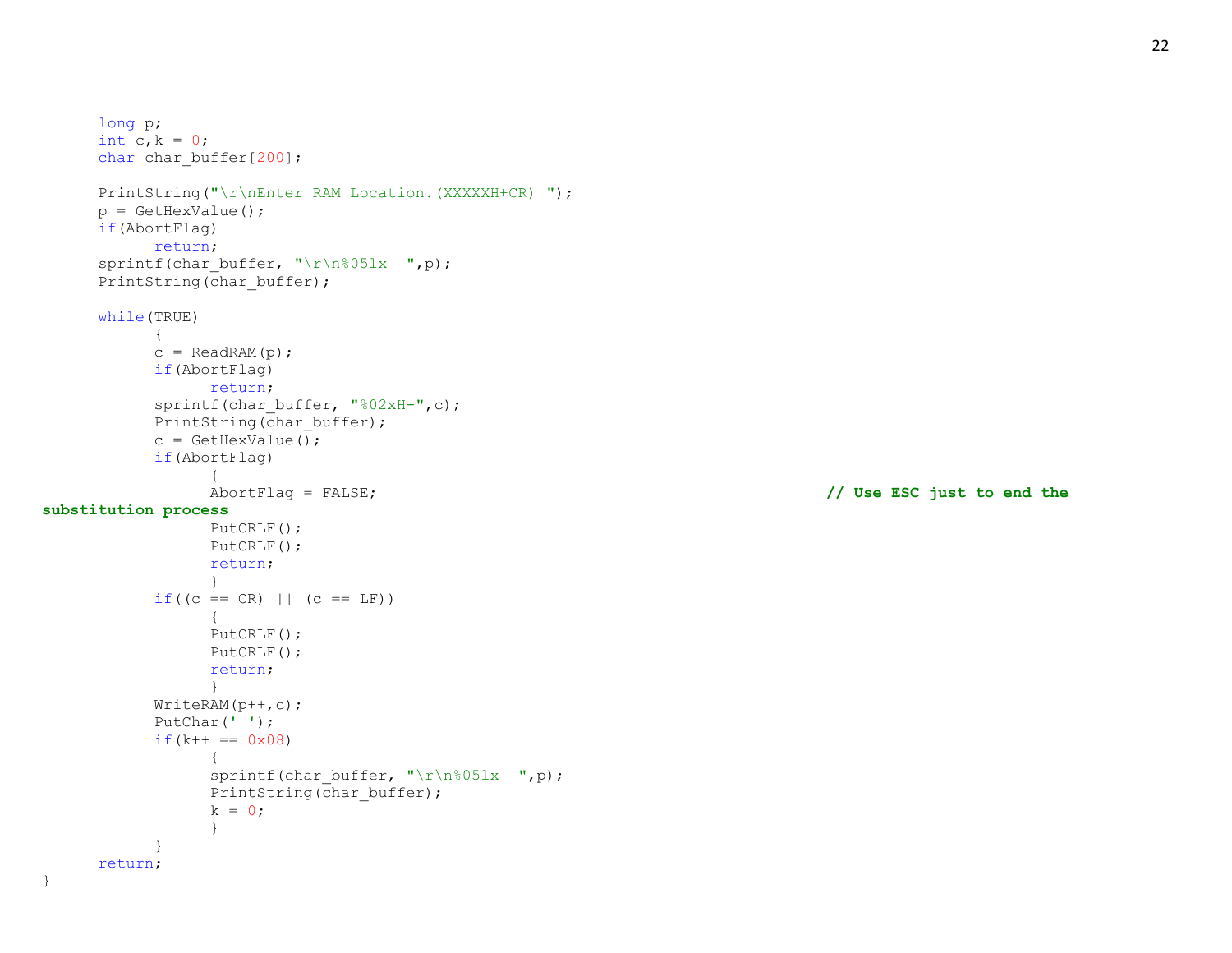```
void MoveRAM()
{
     long start;
     long finish;
     long new;
     long p,q,temp;
     char c;
     PrintString("\rMove RAM.(XXXXXH,XXXXXH,XXXXXH+CR) ");
     GetHex3Values(&start, &finish, &new);
     if(AbortFlag)
          return;
    if(finish < start) // Adjust so the order so first < 
second
          {
          temp = start;
          start = finish;
          finish = temp;
          }
    PutCRLF();
    q = new;for(p = start; p \leq finish; p++)
          {
          c = ReadRAM(p); // Add in fill byte
          WriteRAM(q++, c);}
     PutCRLF();
     return;
}
void FillRAM()
\left\{ \right.long start;
     long finish;
     long fill byte;
     long p, temp;
     PrintString("\rFill RAM. (XXXXXH, XXXXXH, XXH+CR) ");
     GetHex3Values(&start, &finish, &fill byte);
     if(AbortFlag)
          return;
     PutCRLF();
     if(finish < start) // Adjust so the order so first <
```
## **second**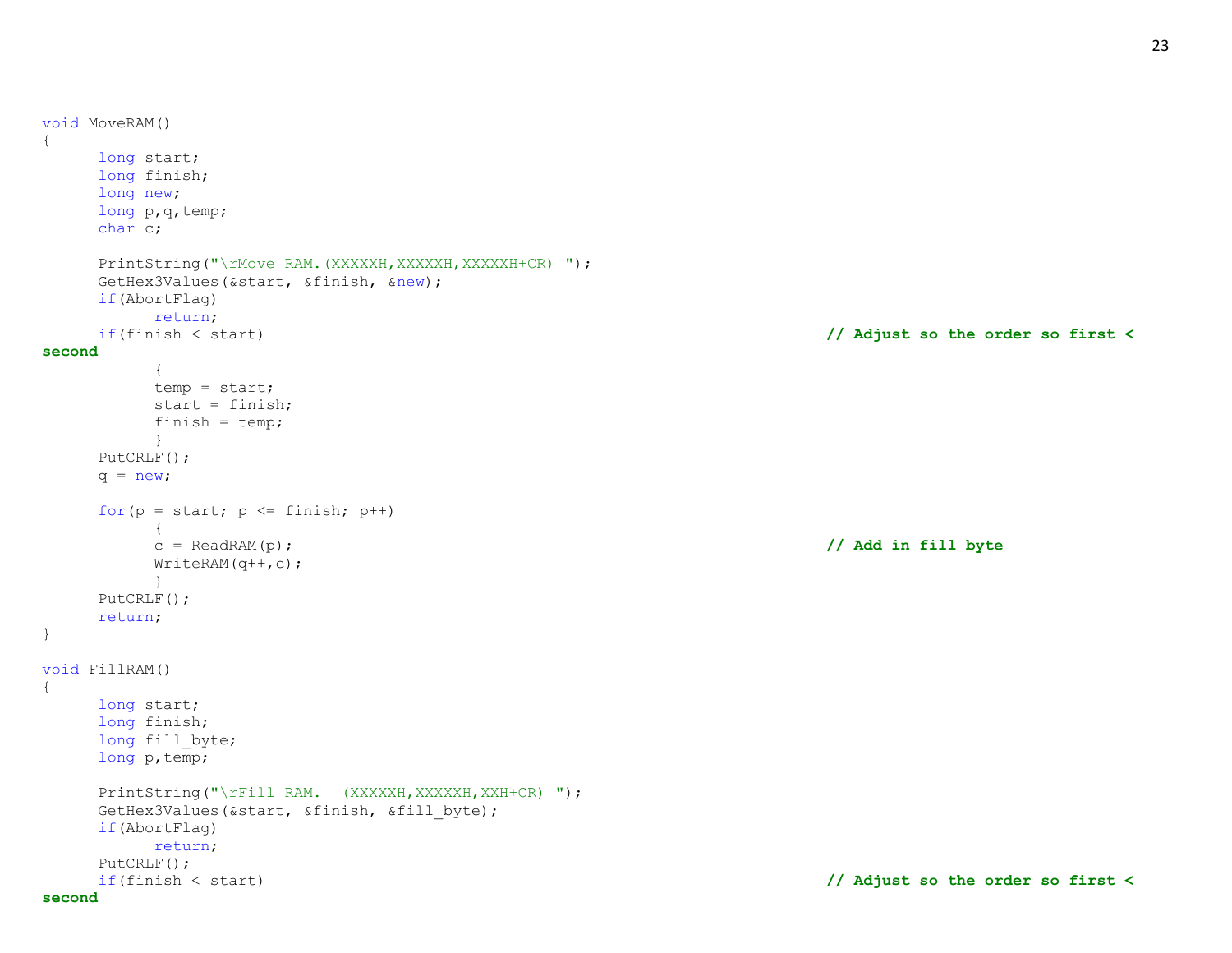```
{
           temp = start;
           start = finish;finish = temp;
           }
     for(p = start; p \leq finish; p++)
          WriteRAM(p,(char)fill_byte); // Add in fill byte
     PutCRLF();
     return;
}
void DisplayRAM()
{
     long start;
     long finish;
     long p,temp;
     int r;
     int i;
     char char buffer[200];
     PrintString("\rDisplay RAM. (XXXXXH, XXXXXH+CR) ");
     GetHex2Values(&start, &finish);
     if(AbortFlag)
          return;
     PutCRLF();
     if(finish < start) // Adjust so the order so first < 
second
           {
          temp = start;
           start = finish;
           finish = temp;
           }
     sprintf(char buffer, "\r\n%05lx ", start);
     PrintString(char buffer);
     for(p = start, i=0; p <= finish; p++,i++)
           {
          if(GetStatus())
                {
                if(GetChar() == ESC){
                     AbortFlag = TRUE;return;
                      }
```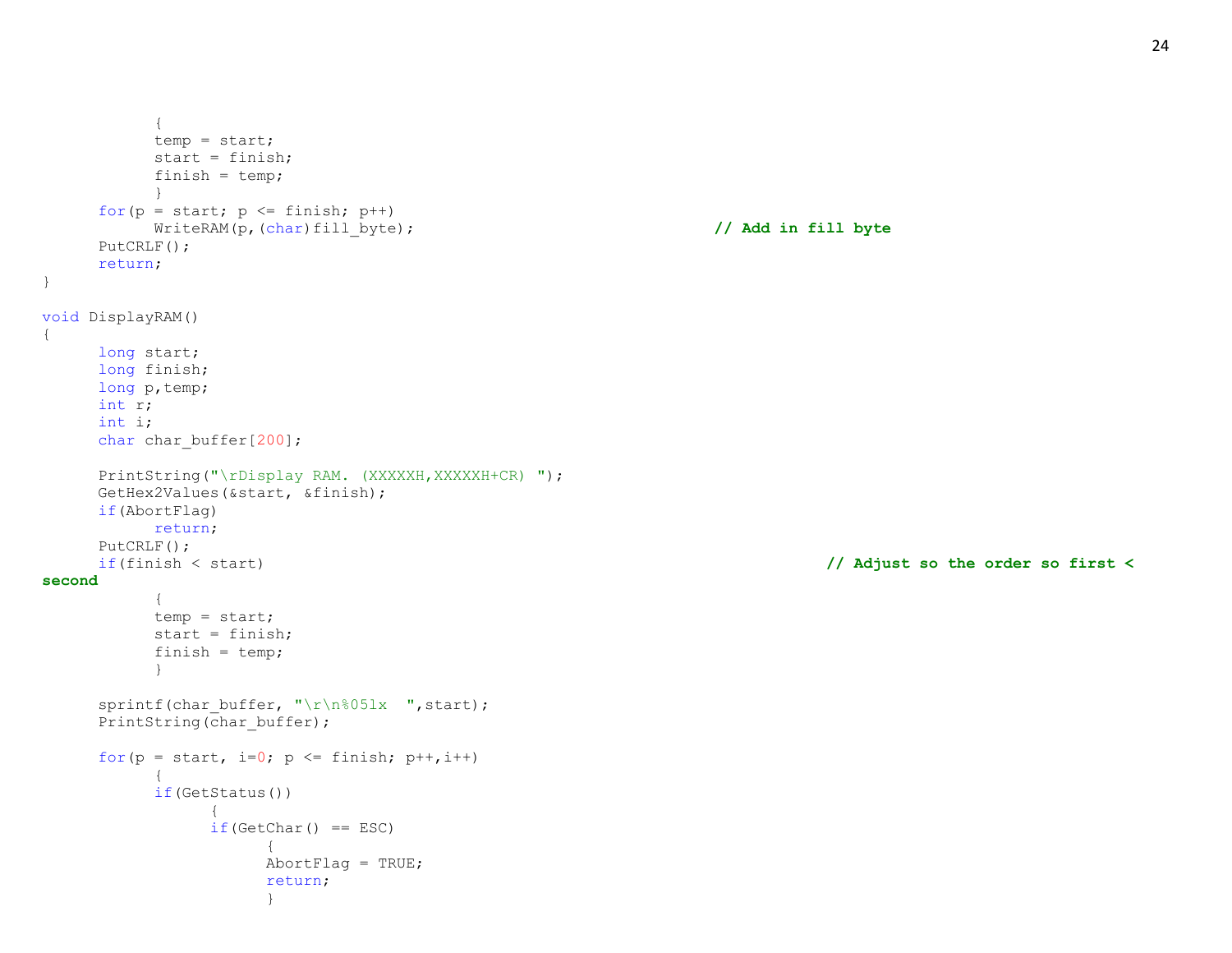```
}
          r = ReadRAM(p); // Get HEX value
          r &= 0xff;if(i == 0x10)
                {
               sprintf(char buffer, "\r\n%05lx ",p);
               PrintString(char buffer);
               i = 0;}
          sprintf(char buffer, "%02x ",r);
          PrintString(char buffer);
          }
     PutCRLF();
     PutCRLF();
     return;
}
void DisplayRAM_ASCII()
{
     long start;
     long finish;
     long p, temp;
     int r;
     int i;
     char char buffer[200];
     PrintString("\rDisplay RAM ASCII (XXXXXH, XXXXXH+CR) ");
     GetHex2Values(&start, &finish);
     if(AbortFlag)
          return;
     PutCRLF();
     if(finish < start) // Adjust so the order so first < 
second
          {
          temp = start;
          start = finish;
          finish = temp;
          }
     sprintf(char buffer, "\r\n%05lx ", start);
     PrintString(char_buffer);
     for(p = start, i=0; p <= finish; p++,i++)
          {
          if(GetStatus())
```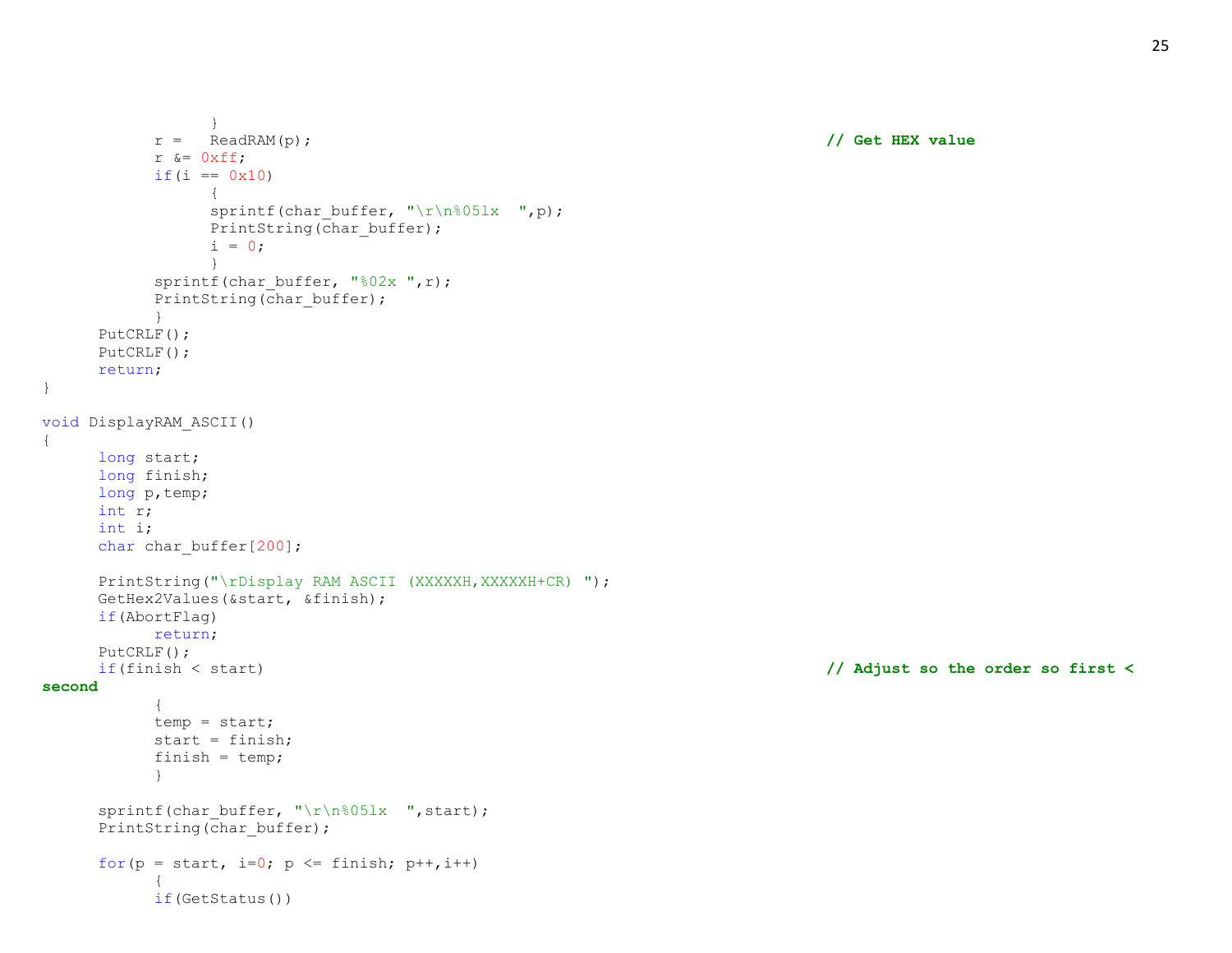```
{
               if(GetChar() == ESC){
                     AbortFlag = TRUE;
                     return;
                     }
                }
          r = ReadRAM(p); // Get HEX value
          r &= 0xff;if(r < ' ') // Only printable characters
               r = '.';
          if (r > 0x7E)r = \langle \cdot, \cdot \rangle;
          if(i == 0x20)
                {
               sprintf(char buffer, "\r\n%05lx ",p);
               PrintString(char buffer);
               i = 0;}
          sprintf(char buffer, "%c",(char)r);
          PrintString(char buffer);
          }
     PutCRLF();
     PutCRLF();
     return;
void ShowRAMMap()
     unsigned long k;
     char c1,c2,c3;
     for(k = 0; k < 0xffffff; k == 0x2000)
          {
          if(GetStatus())
                {
               if(GetChar() == ESC){
                     AbortFlag = TRUE;
                     return;
                     }
               }
          switch (k)
                {
               case 0:
```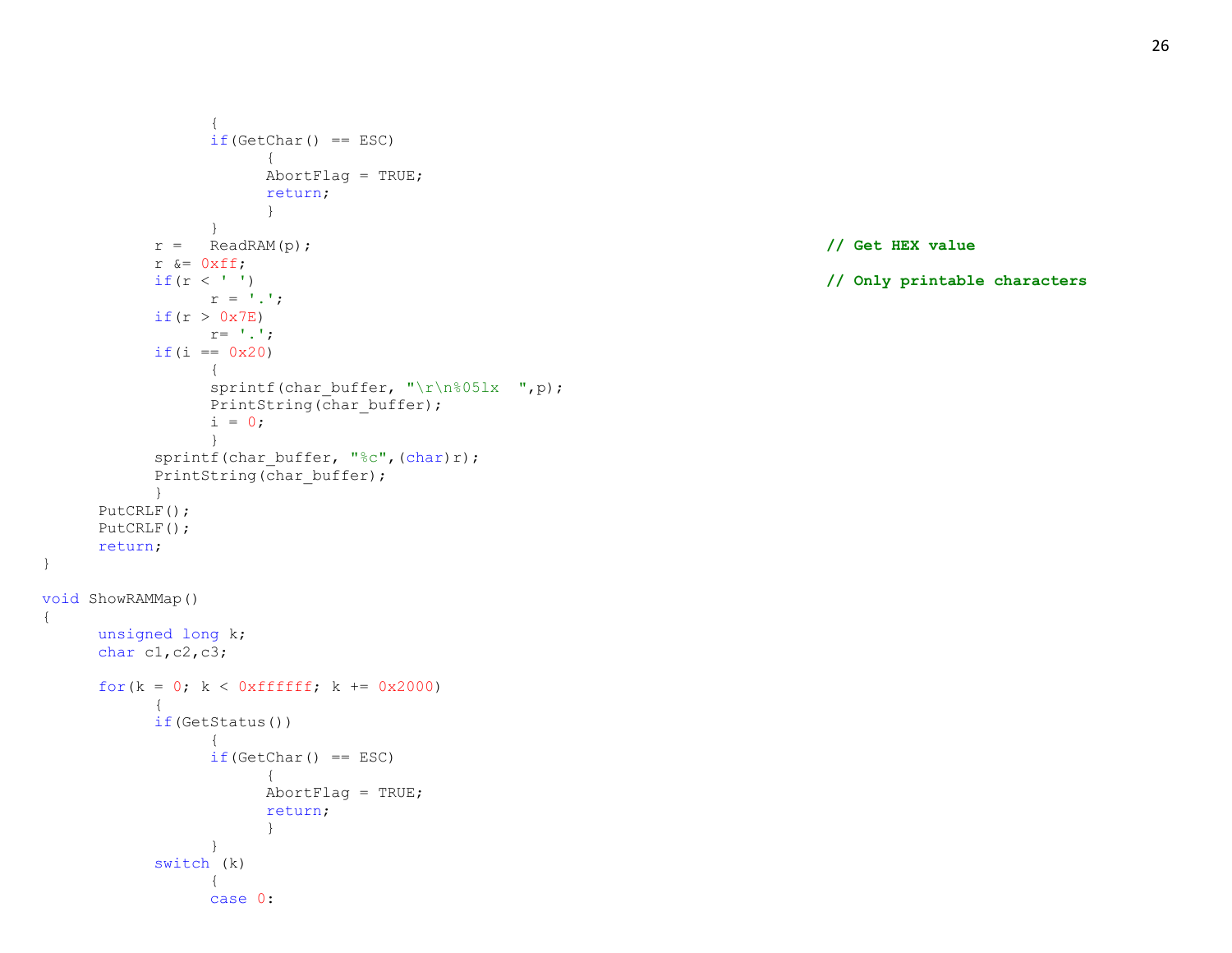```
sprintf(buffer, "\r\r\n0000000 ");
           PrintString(buffer);
           break;
     case 0x0080000:
           sprintf(buffer, "\r\n080000 ");
           PrintString(buffer);
           break;
     case 0x0100000:
     case 0x0180000:
     case 0x0200000:
     case 0x0280000:
     case 0x0300000:
     case 0x0380000:
     case 0x0400000:
     case 0x0480000:
     case 0 \times 0500000:
     case 0x0580000:
     case 0x0600000:
     case 0x0680000:
     case 0x0700000:
     case 0x0780000:
     case 0x0800000:
     case 0x0880000:
     case 0x0900000:
     case 0x0980000:
     case 0x0a00000:
     case 0x0a80000:
     case 0x0b00000:
     case 0x0b80000:
     case 0x0c00000:
     case 0x0c80000:
     case 0 \times 0d00000:
     case 0x0d80000:
     case 0 \times 0 = 000000:
     case 0x0e80000:
     case 0x0f00000:
     case 0x0f80000:
           sprintf(buffer, "\r\n%4x ",(unsigned int)k);
           PrintString(buffer);
           break;
     }
c1 = \text{ReadRAM}(k);c2 = !c1; //Complement it
WriteRAM(k,c2);
```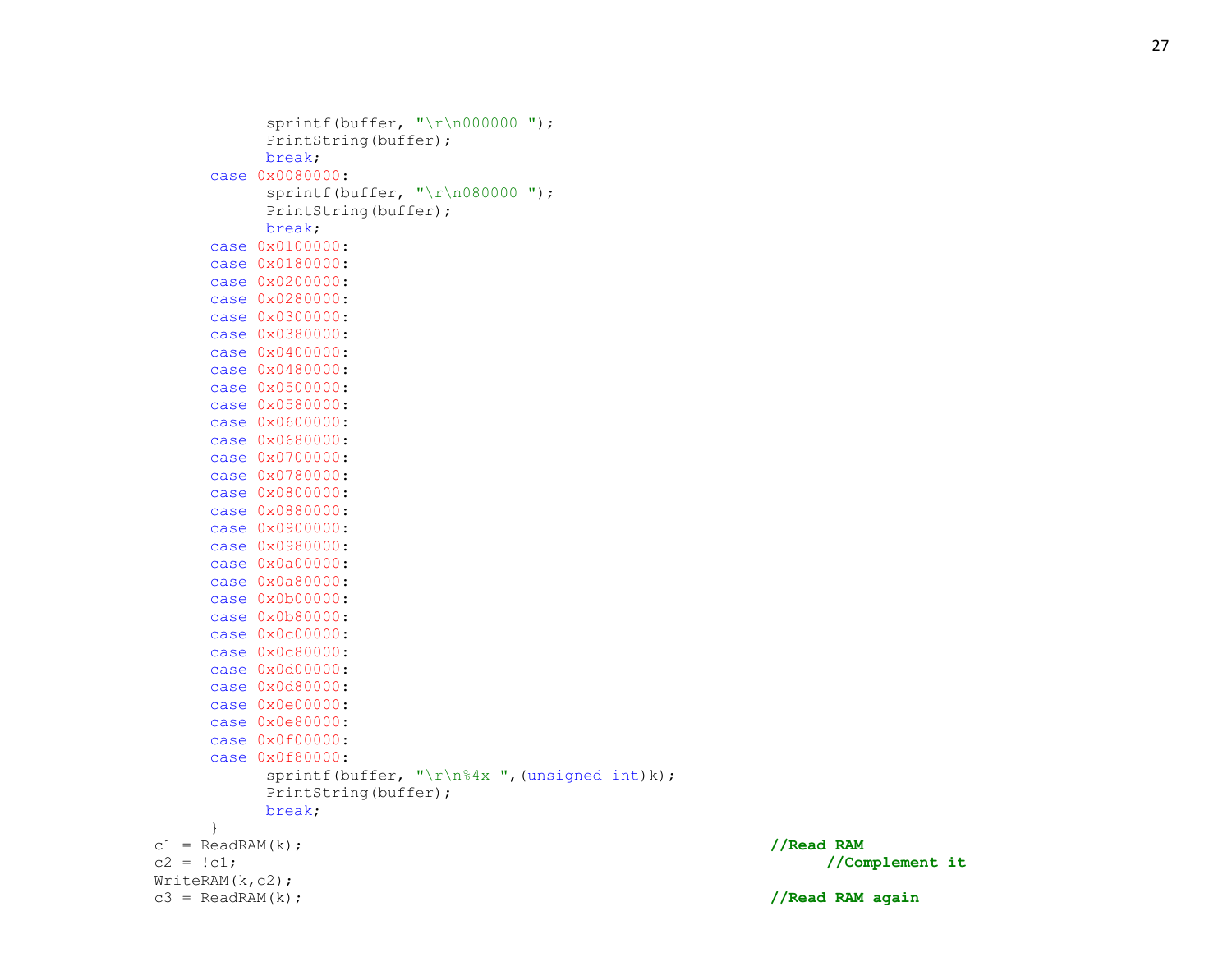```
if(c3 == c2) //Must be RAM
              \left\{ \right.WriteRAM(k,c1); //Put back original data
              PutChar('R');
              }
         else if (cl := 0xff){
              PutChar('p'); //Must be PROM
              }
         else
              {
              PutChar('.'); //Must be empty
              }
         if(GetStatus())
              {
              if(GetChar() == ESC){
                  AbortFlag = TRUE;return;
                   }
              }
         }
    PutCRLF();
    PutCRLF();
}
void PrintSignon()
{
    int c;
    PrintString("Edison S100 Bus Monitor V1.12a John Monahan (2/21/2017) ");
    c = ReadPort(IOBYTE);sprintf(buffer, "IOBYTE = \frac{8x}{r\cdot r}, c);
    PrintString(buffer);
}
void PrintMenuOptions()
{
    PrintString("\r\n------------------------------------------------------------------\r\n");
    PrintString ("A=Memmap D=Disp RAM E=Echo F=Fill RAM G=S100 Bus\r\n");
    PrintString ("K=Menu M=Move RAM Q=Port I/O T=Type RAM S=Subs RAM\r\n");
    PrintString ("V=Verify RAM W=Speech Test Z=To Z80 ESC to abort \r\ln\ln\;
}
```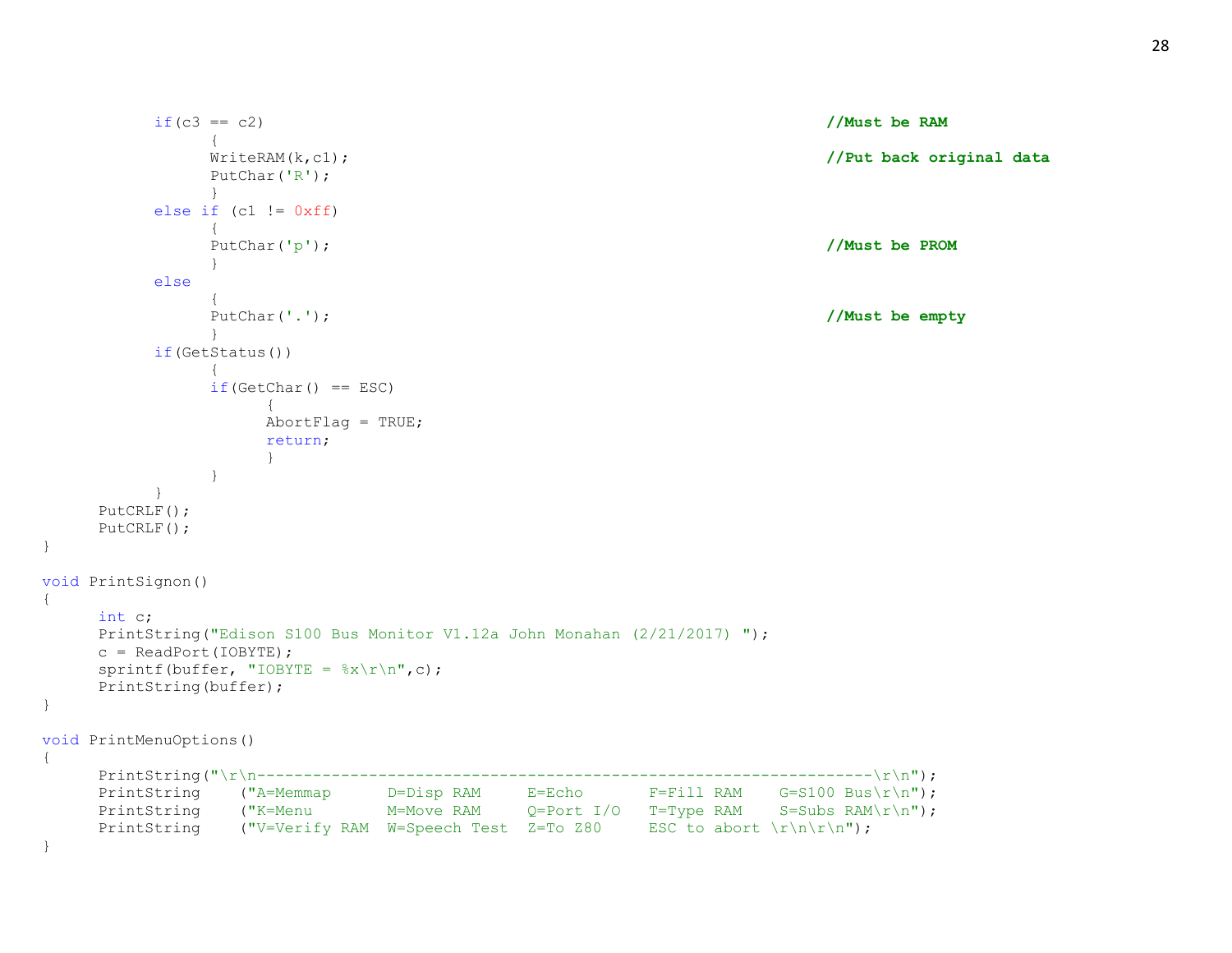**//////////////////////////////////////////////////////////////////////////////////////////////////////////////////////// //////// ///////////////////////////// MEDIUM LEVEL MONITOR SUPPORT ROUTINES /////////////////////////////////////////////////////////// //////////////////////////////////////////////////////////////////////////////////////////////////////////////////////// ////////**

```
int ReadPort(int port_address) // Read a byte from a Port at 16 bit 
address
{
    int i;
    int k;
    SetPortAddress(port address);
    Send sINP(); // Send pSync and raise sINP status
line on S100 bus (will stay up).
    Send_pDBIN(); // Send pDBIN pulse to S100 bus
    for(i=0; i < 8; i++) // First set direction of Edison bits to 
READ
             {
             switch(i)
                  {
                  case 0:
                      if(mraa_gpio_read(pin[bDI0]))
                          k = 1:
                      else k = 0;
                      break;
                  case 1:
                      if(mraa_gpio_read(pin[bDI1]))
                          k = 0.000000010;
                      break;
                  case 2:
                      if(mraa_gpio_read(pin[bDI2]))
                          k = 0.000000100;
                      break;
                  case 3:
                      if(mraa_gpio_read(pin[bDI3]))
                           k = 0.000001000;
                      break;
                  case 4:
                      if(mraa_gpio_read(pin[bDI4]))
                          k |= 0b00010000;
                      break;
```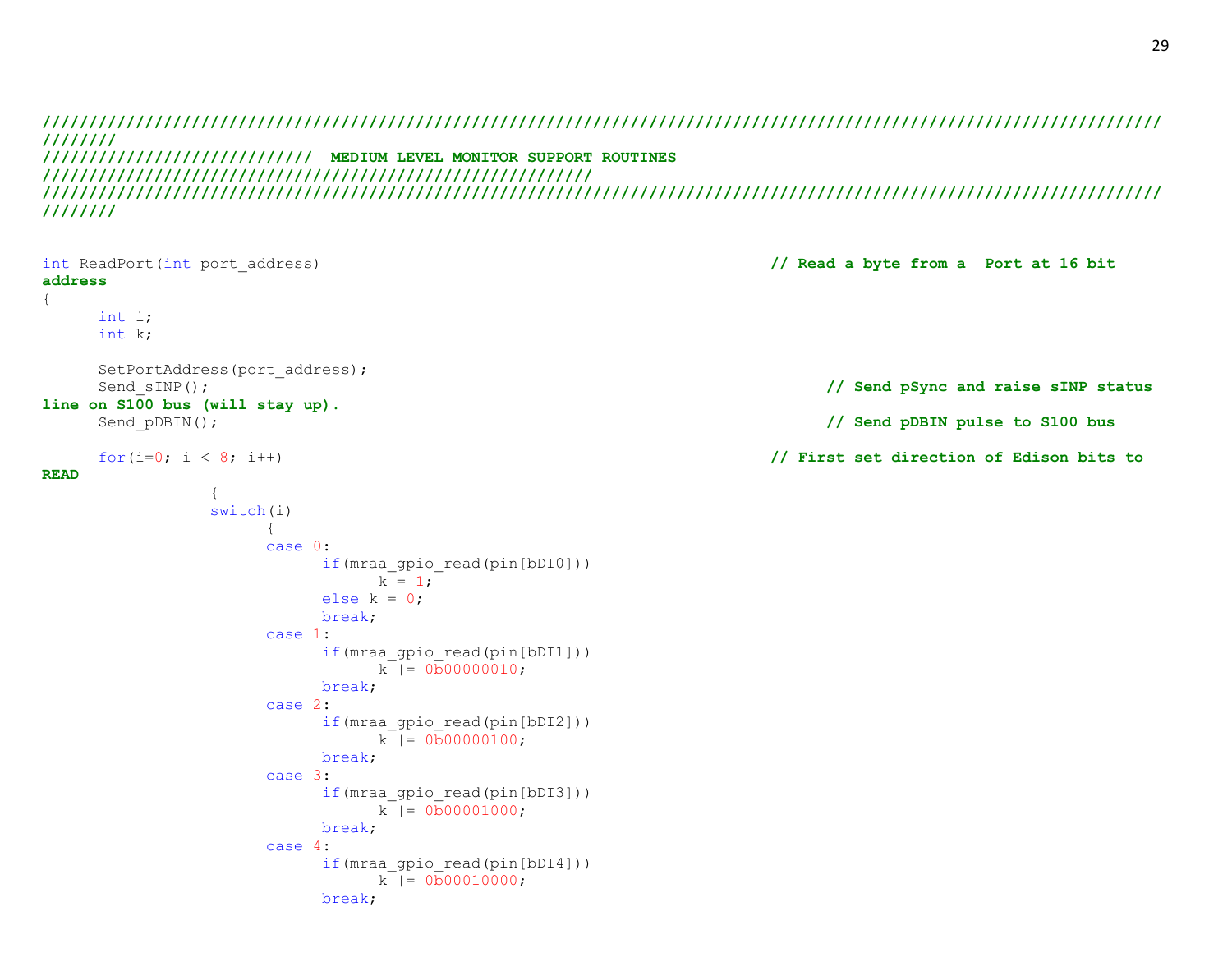```
case 5:
                           if(mraa_gpio_read(pin[bDI5]))
                                k = 0.000100000;
                           break;
                      case 6:
                           if(mraa_gpio_read(pin[bDI6]))
                                k |= 0b01000000;
                           break;
                     case 7:
                           if(mraa_gpio_read(pin[bDI7]))
                                k |= 0b10000000;
                           break;
                      }
                }
     EndBusCycle(); // Clear the S100 Bus Status Lines
etc.
// printf("EndBusCycle() DONE \r\n");
     return k;
}
void WritePort(int port_address, int value) // Write a byte to a Port at 16 bit address
{
     int i;
     char k=0;
// printf("%c",value);
     SetPortAddress(port address);
     for(i=0; i < 8; i++)
           {
           k = ((value >> i) & 1);
           switch(i)
                {
                case 0:
                     if(k)mraa gpio write(pin[bDO0], HIGH);
                     else mraa gpio write(pin[bDO0], LOW);
                     break;
                case 1:
                     if(k)mraa_gpio_write(pin[bDO1],HIGH);
                     else mraa_gpio_write(pin[bDO1], LOW);
                     break;
                case 2:
                     if(k)
```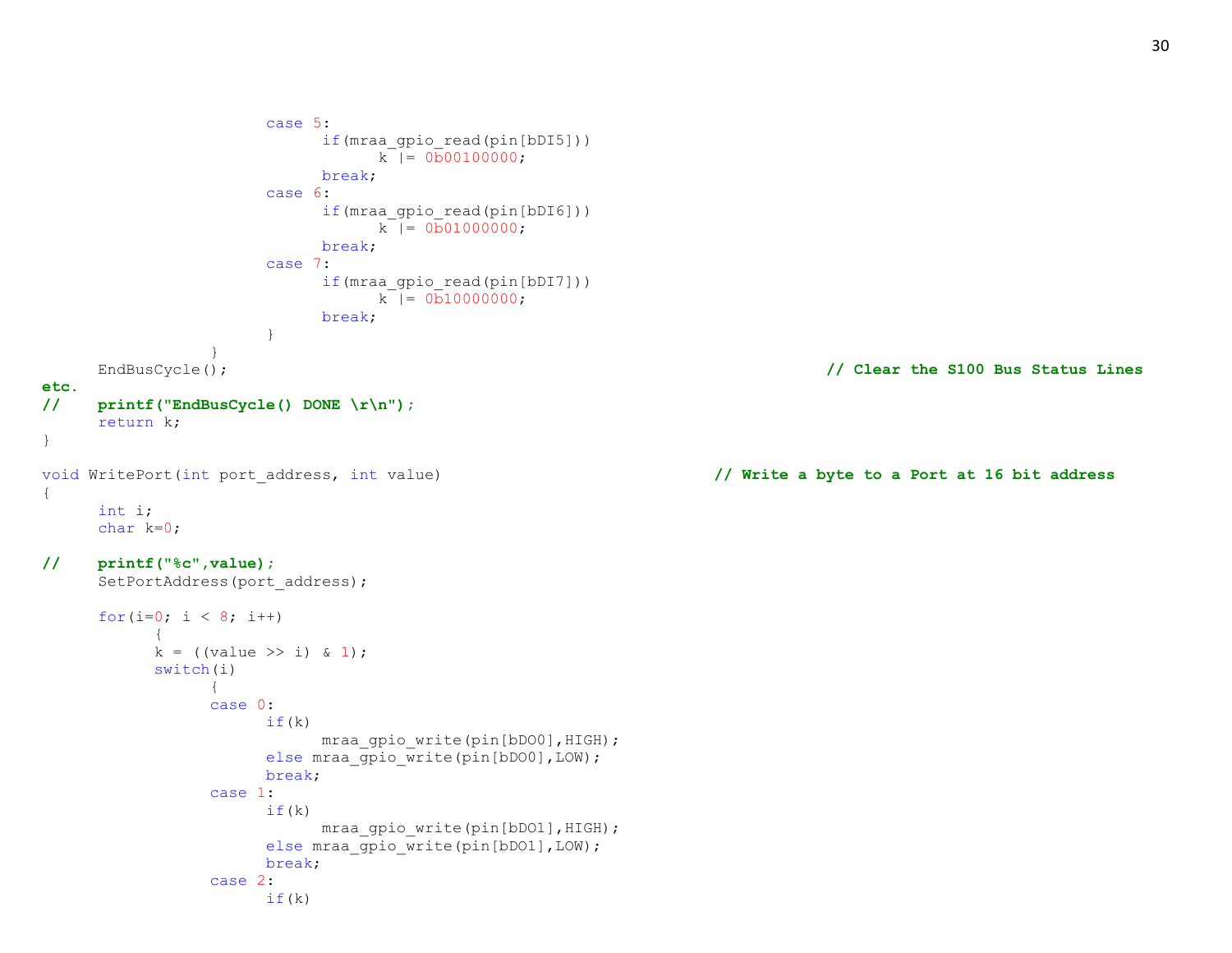```
mraa qpio write(pin[bDO2], HIGH);
                   else mraa qpiio write(pin[bDO2], LOW);
                   break;
              case 3:
                   if(k)
                        mraa gpio write(pin[bDO3], HIGH);
                   else mraa gpio write(pin[bDO3], LOW);
                   break;
              case 4:
                   if(k)mraa qpio write(pin[bDO4], HIGH);
                   else mraa gpio write(pin[bDO4], LOW);
                   break;
              case 5:
                   if(k)mraa gpio write(pin[bDO5], HIGH);
                   else mraa gpio write(pin[bDO5], LOW);
                   break;
              case 6:
                   if(k)mraa gpio write(pin[bDO6], HIGH);
                   else mraa gpio write(pin[bDO6], LOW);
                   break;
              case 7:
                   if(k)mraa gpio write(pin[bDO7], HIGH);
                   else mraa gpio write(pin[bDO7], LOW);
                   break;
               }
         }
    Send sOUT(); // Raise sOUT status line on S100
bus (will stay up).
     Send pWR(); // Send pWR* pulse to S100 bus
     EndBusCycle(); // Also Clear the S100 Bus Status 
Line
    return;
  }
void SetPortAddress(int location) // Set S100 bus port address lines A0 -A15 to a 
value (16 bits wide)
    {
    int i, k=0;
     for(i=0; i < 16; i++){
```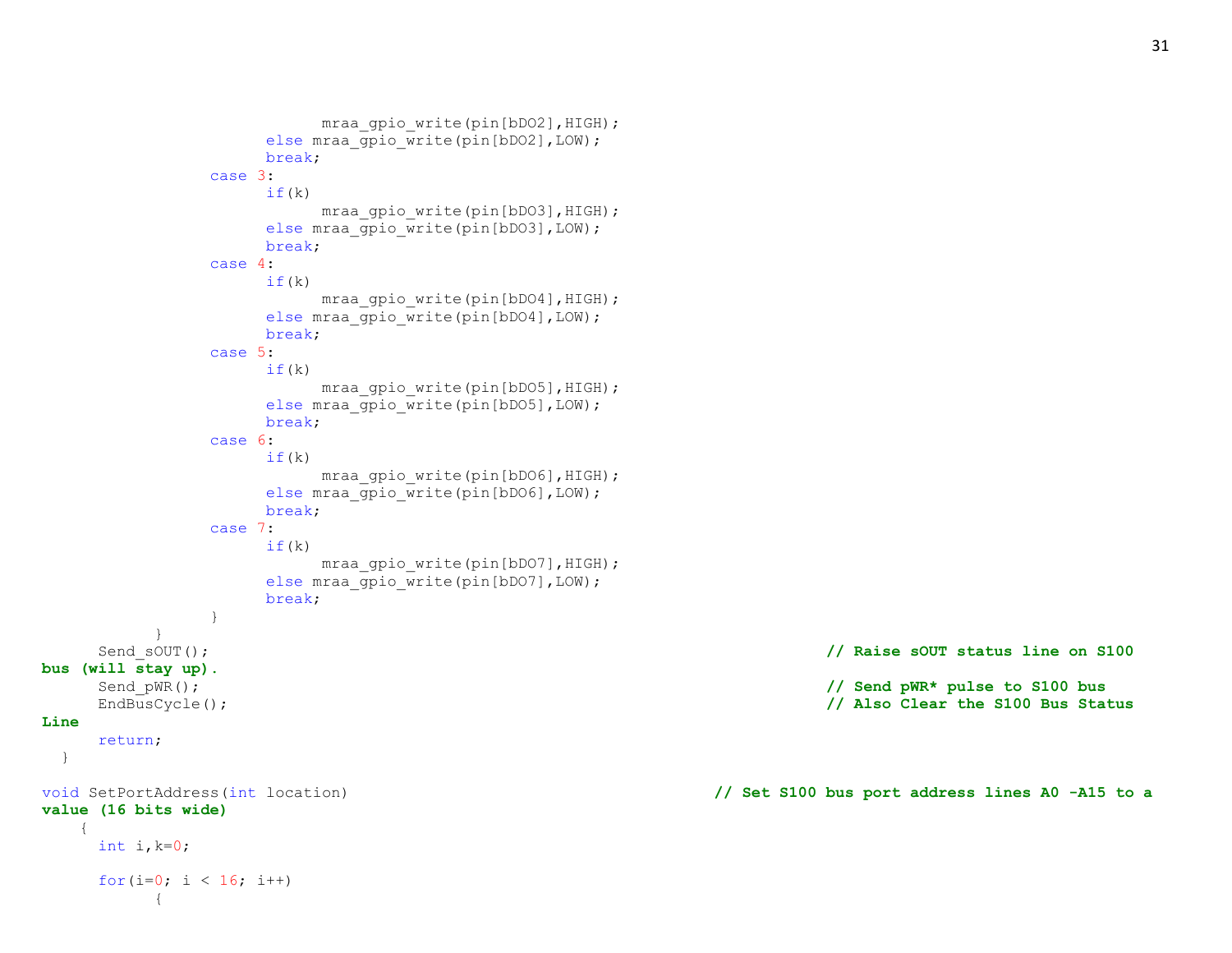```
k = ((location \gg i) \& 1);switch(i)
      {
      case 0:
            if(k)
                  mraa gpio write(pin[bDO0], HIGH);
            else mraa gpio write(pin[bDO0], LOW);
            break;
      case 1:
            if(k)mraa qpio write(pin[bDO1], HIGH);
            else mraa gpio write(pin[bDO1], LOW);
            break;
      case 2:
            if(k)mraa gpio write(pin[bDO2], HIGH);
            else mraa gpio write(pin[bDO2], LOW);
            break;
      case 3:
            if(k)mraa gpio write(pin[bDO3], HIGH);
            else mraa gpio write(pin[bDO3], LOW);
            break;
      case 4:
            if(k)mraa gpio write(pin[bDO4], HIGH);
            else mraa gpio write(pin[bDO4], LOW);
            break;
      case 5:
            if(k)mraa gpio write(pin[bDO5], HIGH);
            else mraa gpio write(pin[bDO5], LOW);
            break;
      case 6:
            if(k)mraa gpio write(pin[bDO6], HIGH);
            else mraa gpio write(pin[bDO6], LOW);
            break;
      case 7:
            if(k)
                  mraa gpio write(pin[bDO7], HIGH);
            else mraa_gpio_write(pin[bDO7], LOW) ;
            break;
      case 8:
```
mraa\_gpio\_write(pin[ADDRESS1],LOW); **// Send lower 8 Bits**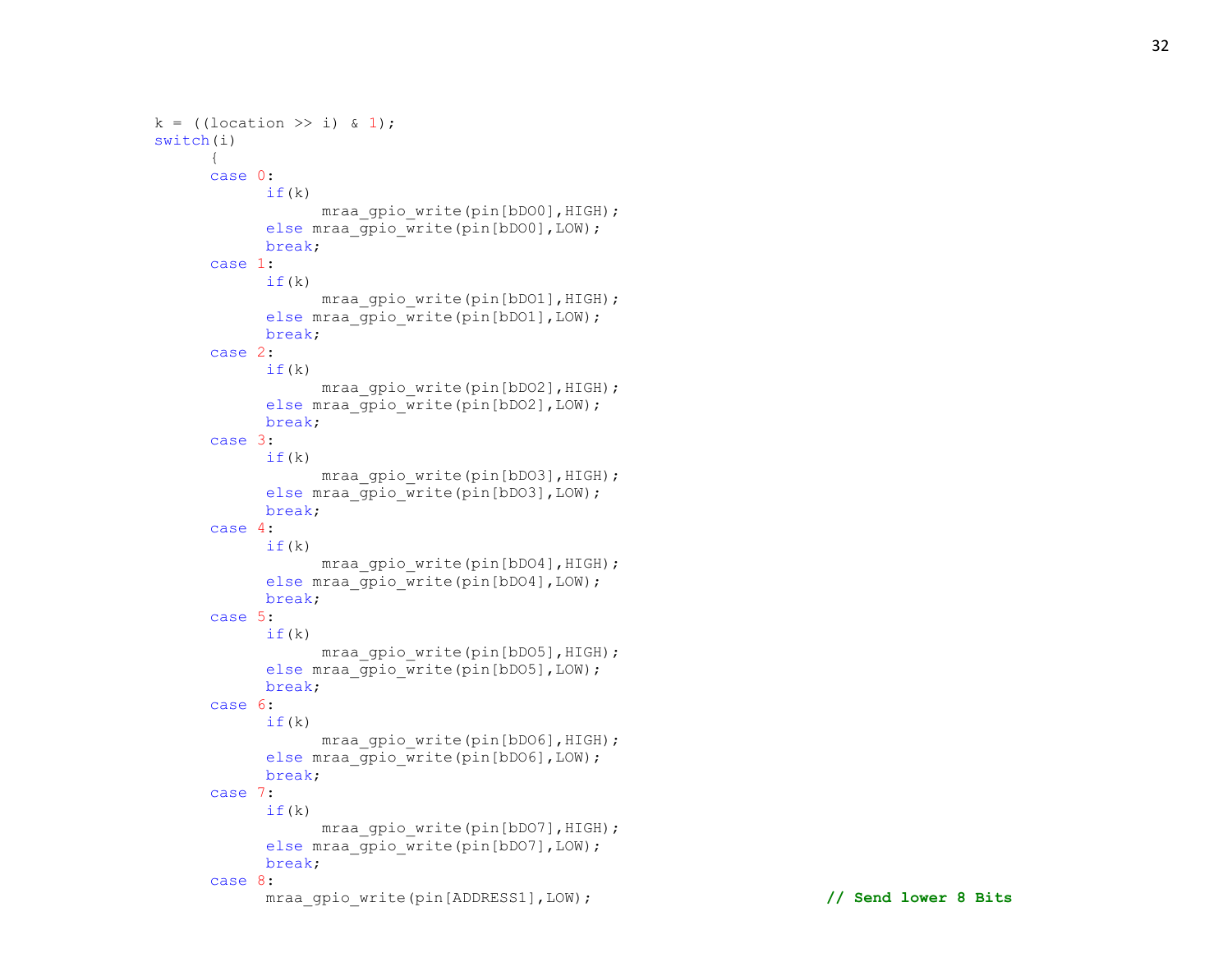```
mraa qpio write(pin[ADDRESS1], HIGH);
     if(k)mraa qpio write(pin[bDO0], HIGH);
     else mraa gpio write(pin[bDO0], LOW);
      break
;
case
9
:
     if(k)mraa gpio write(pin[bDO1], HIGH);
     else mraa gpio write(pin[bDO1], LOW);
break
;
case 10
:
     if(k)
            mraa gpio write(pin[bDO2], HIGH);
     else mraa gpio write(pin[bDO2], LOW);
break
;
case 11
:
     if(k)mraa gpio write(pin[bDO3], HIGH);
     else mraa gpio write(pin[bDO3], LOW);
      break
;
case 12
:
     if(k)
            mraa gpio write(pin[bDO4], HIGH);
     else mraa_gpio_write(pin[bDO4], LOW);
break
;
case 13
:
     if(k)mraa gpio write(pin[bDO5], HIGH);
     else mraa gpio write(pin[bDO5], LOW);
break
;
case 14
:
     if(k)
            mraa_gpio_write(pin[bDO6],HIGH);
     else mraa gpio write(pin[bDO6], LOW);
      break
;
case 15
:
     if(k)mraa gpio write(pin[bDO7], HIGH);
     else mraa qpio write(pin[bDO7], LOW);
     mraa gpio write(pin[ADDRESS2],LOW); // Send upper 8 bits
     mraa gpio write(pin[ADDRESS2], HIGH);
      break
;
}
```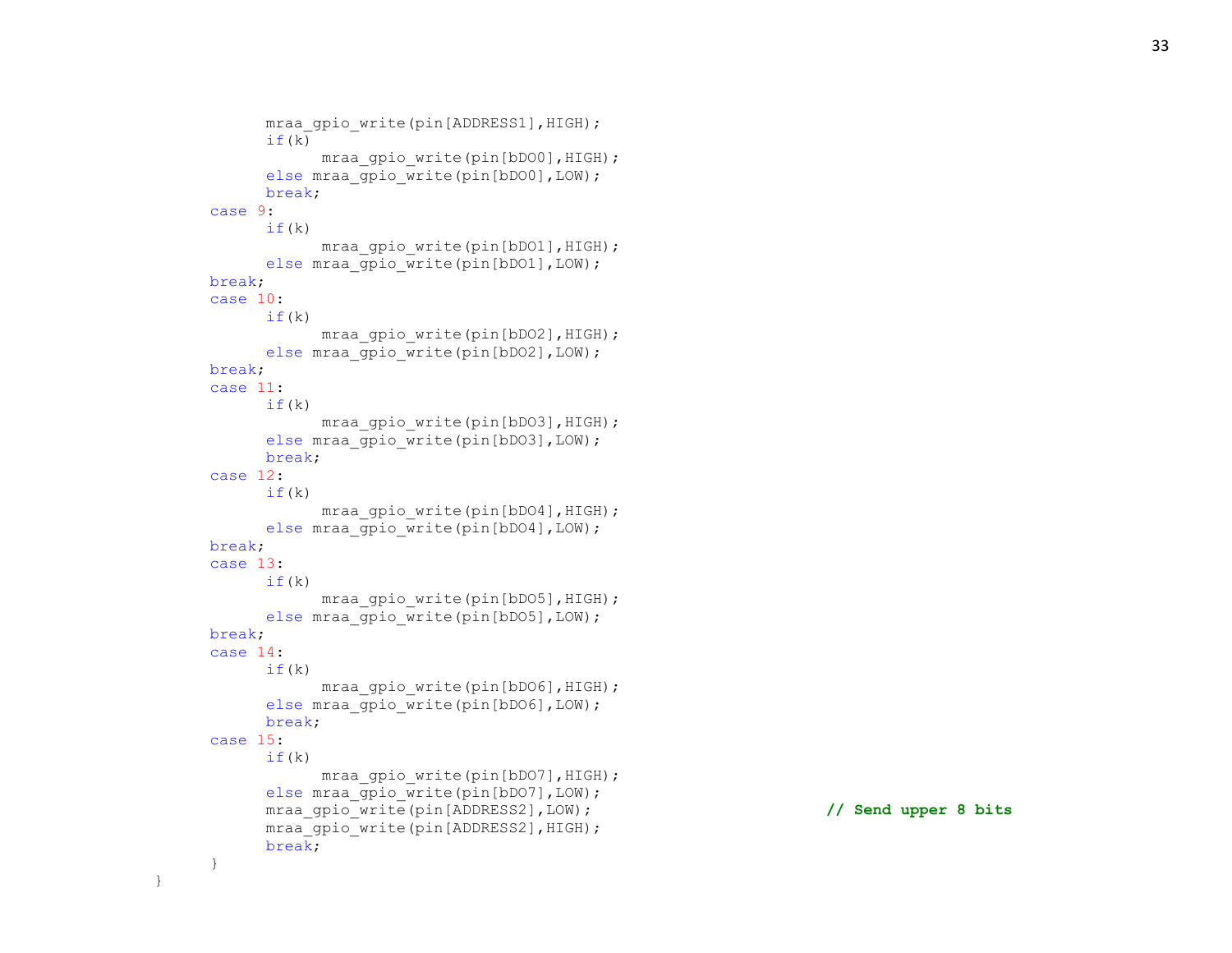```
debug/see the address lines displayed on the
SetPortAddress() routine then the following
activated. Normally they are inactive.
// Send_sINP(); // Send pSync and raise sINP status 
line on S100 bus (will stay up).
// Send_pDBIN(); // Send pDBIN pulse to S100 bus
// EndBusCycle(); // Also Clear the S100 Bus Status 
Line
}
void SetRAMAddress(long location) // Set S100 bus address lines A0-A23 to a value 
(24 bits wide)
    { // Remember location is a long
    int i, k=0;for(i=0; i < 24; i++)
         {
         k = ((location \gg i) \& 1);switch(i)
             {
             case 0:
                  if(k)mraa gpio write(pin[bDO0], HIGH);
                  else mraa gpio write(pin[bDO0], LOW);
                  break;
             case 1:
                  if(k)mraa gpio write(pin[bDO1], HIGH);
                  else mraa gpio write(pin[bDO1], LOW);
                  break;
             case 2:
                  if(k)mraa gpio write(pin[bDO2], HIGH);
                  else mraa gpio write(pin[bDO2], LOW);
                  break;
             case 3:
                  if(k)mraa gpio write(pin[bDO3], HIGH);
                  else mraa gpio write(pin[bDO3], LOW);
                  break;
             case 4:
                  if(k)
```

```
// For testing, if you want to
```
**// SMB using ONLY the** 

**// 3 lines need to be**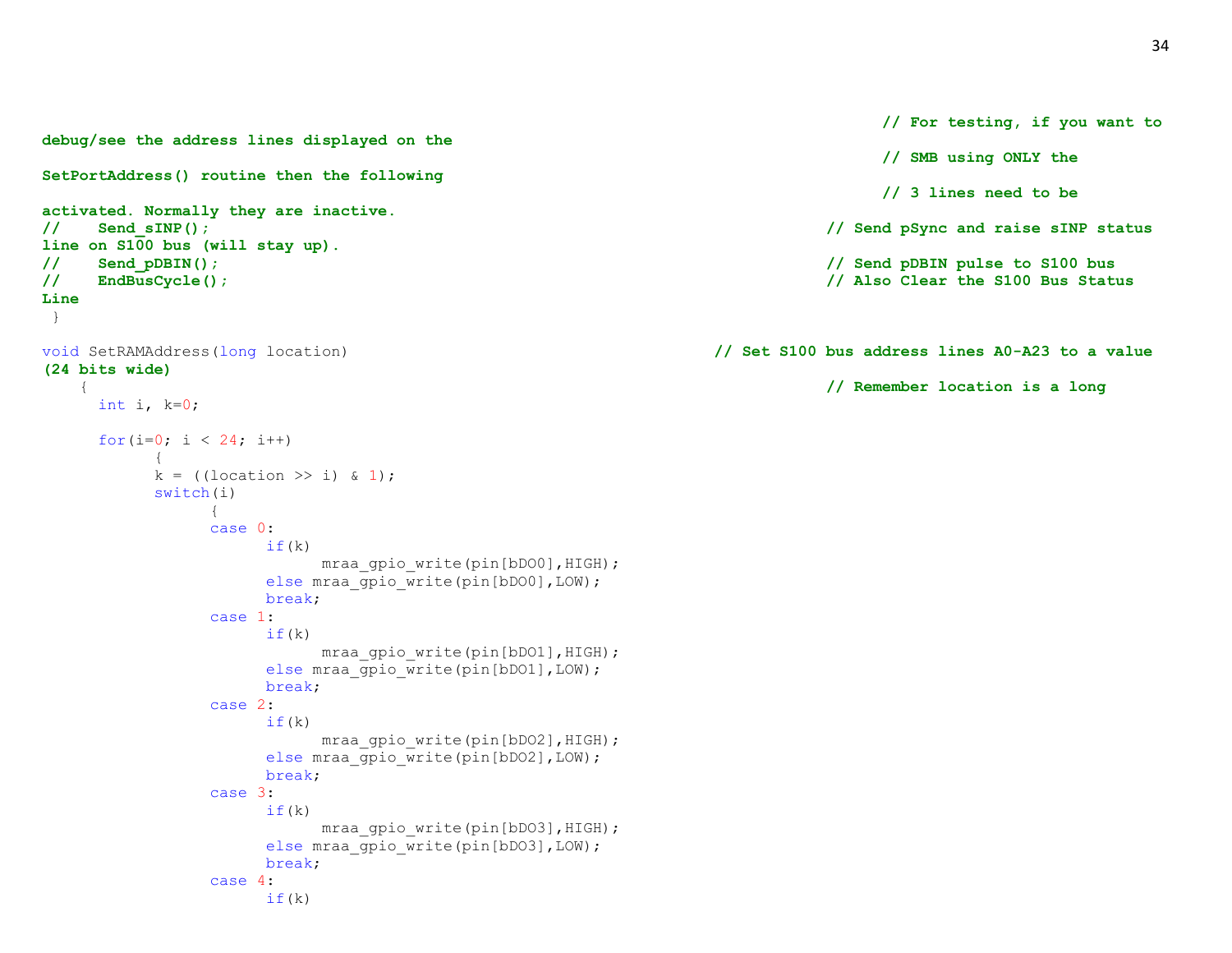```
mraa qpio write(pin[bDO4], HIGH);
      else mraa gpio write(pin[bDO4], LOW);
      break
;
case
5
:
     if(k)
            mraa gpio write(pin[bDO5], HIGH);
      else mraa gpio write(pin[bDO5], LOW);
      break
;
case
6
:
      if(k)mraa qpio write(pin[bDO6], HIGH);
      else mraa gpio write(pin[bDO6], LOW);
      break
;
case
7
:
      if(k)mraa gpio write(pin[bDO7], HIGH);
      else mraa gpio write(pin[bDO7], LOW);
      break
;
case
8
:
     mraa_gpio_write(pin[ADDRESS1],LOW); // Send lower 8 Bits
     mraa qpio write(pin[ADDRESS1], HIGH);
      if(k)mraa gpio write(pin[bDO0], HIGH);
      else mraa_gpio_write(pin[bDO0],LOW);
break
;
case
9
:
     if(k)mraa gpio write(pin[bDO1], HIGH);
      else mraa gpio write(pin[bDO1], LOW);
break
;
case 10
:
     if(k)
            mraa_gpio_write(pin[bDO2],HIGH);
      else mraa gpio write(pin[bDO2], LOW);
break
;
case 11
:
      if(k)mraa gpio write(pin[bDO3], HIGH);
     else mraa gpio write(pin[bDO3], LOW);
      break
;
case 12
:
      if(k)mraa gpio write(pin[bDO4], HIGH);
      else mraa gpio write(pin[bDO4], LOW);
break
;
```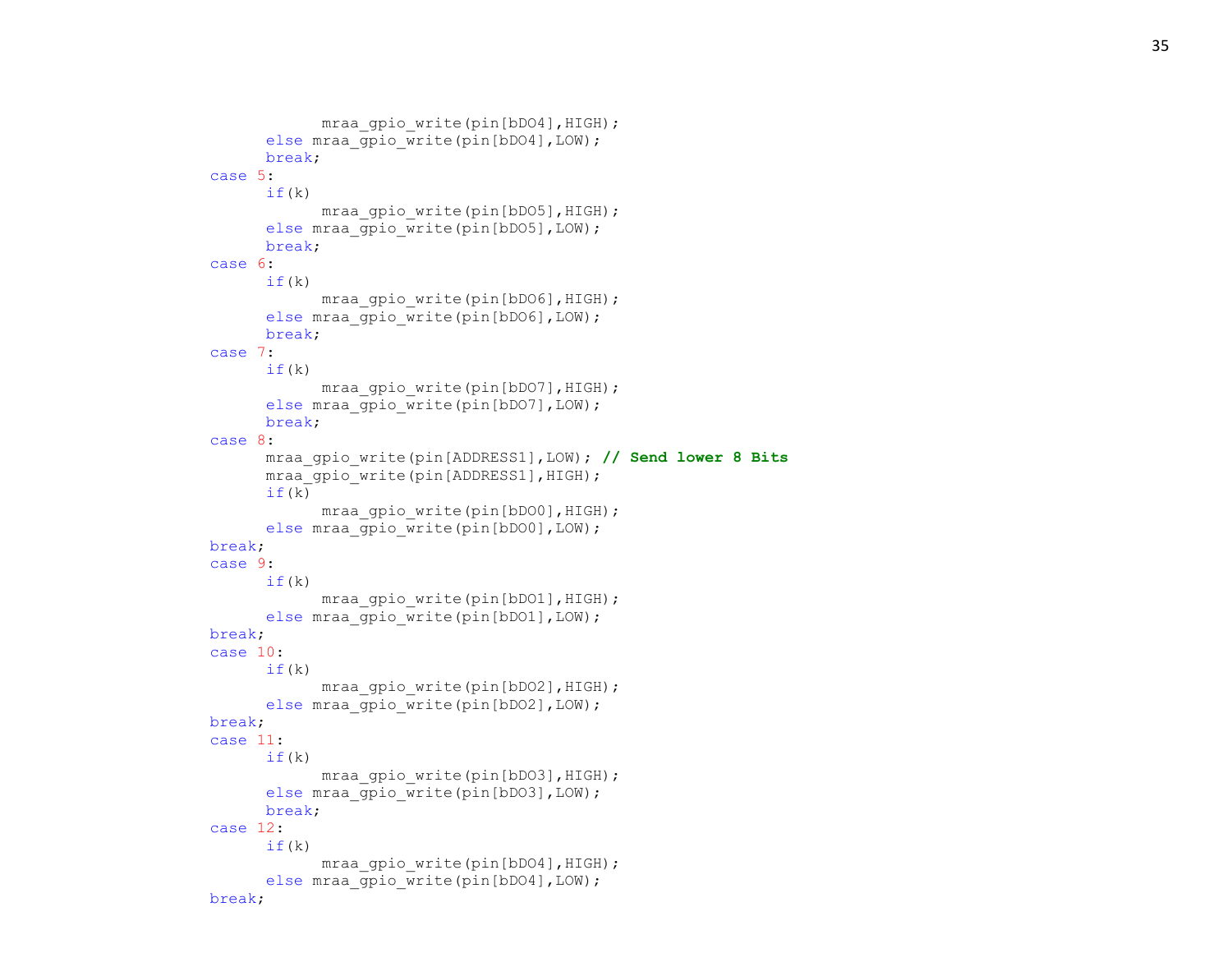case 13:  $if(k)$ mraa gpio write(pin[bDO5], HIGH); else mraa gpio write(pin[bDO5], LOW); break; case 14: if(k) mraa gpio write(pin[bDO6], HIGH); else mraa gpio write(pin[bDO6], LOW); break; case 15:  $if(k)$ mraa gpio write(pin[bDO7], HIGH); else mraa gpio write(pin[bDO7], LOW); break; case 16: mraa\_gpio\_write(pin[ADDRESS2],LOW); **// Send next 8 bits** mraa gpio write(pin[ADDRESS2], HIGH); if(k) **// Now continue with A16 - A23** mraa qpio write(pin[bDO0], HIGH); else mraa gpio write(pin[bDO0], LOW); break; case 17:  $if(k)$ mraa gpio write(pin[bDO1], HIGH); else mraa gpio write(pin[bDO1], LOW); break; case 18:  $if(k)$ mraa gpio write(pin[bDO2], HIGH); else mraa gpio write(pin[bDO2], LOW); break; case 19:  $if(k)$ mraa gpio write(pin[bDO3], HIGH); else mraa gpio write(pin[bDO3], LOW); break; case 20:  $if(k)$ mraa gpio write(pin[bDO4], HIGH); else mraa gpio write(pin[bDO4], LOW); break; case 21:  $if(k)$ mraa gpio write(pin[bDO5], HIGH);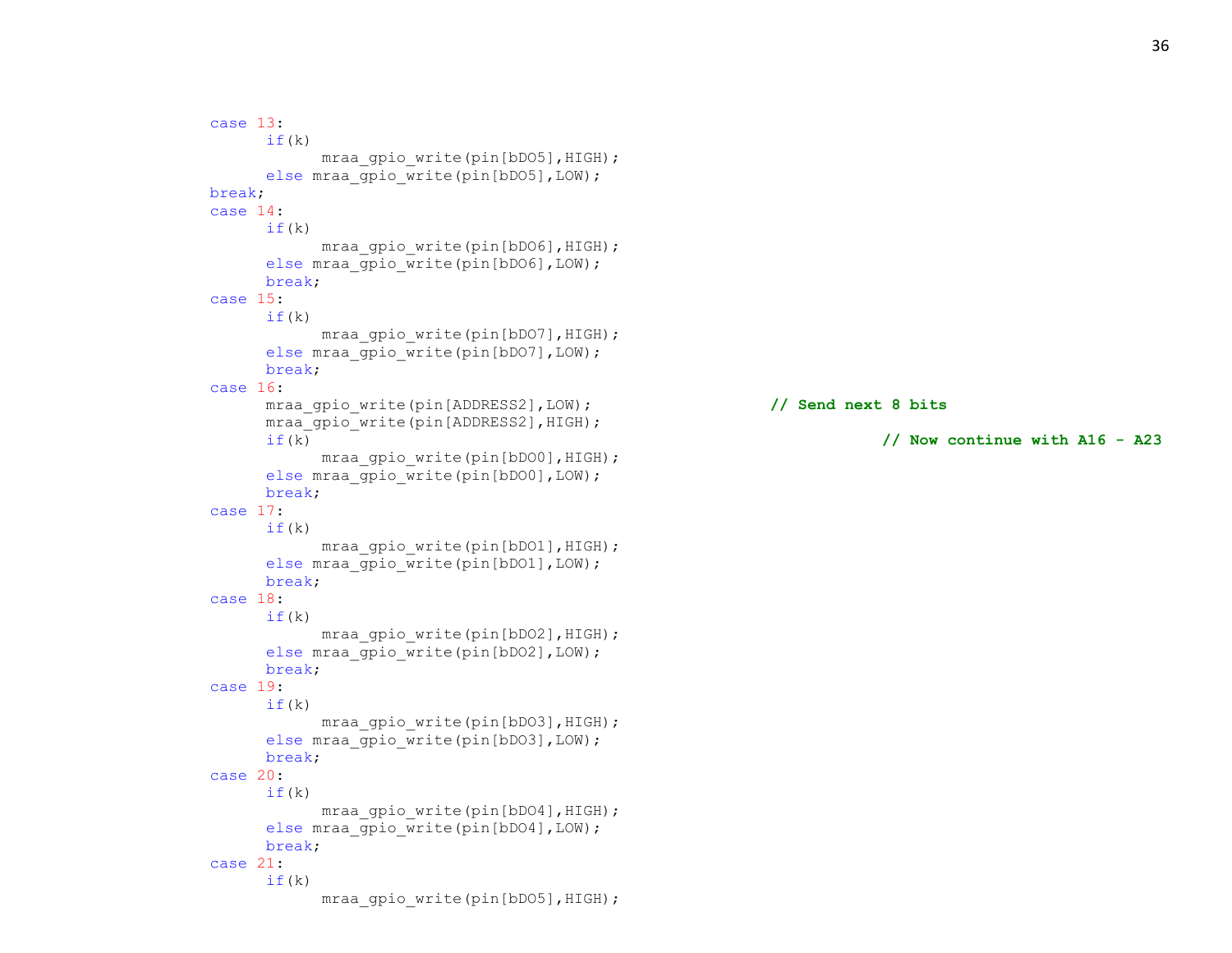```
else mraa qpio write(pin[bDO5], LOW);
                   break;
              case 22:
                   if(k)mraa gpio write(pin[bDO6], HIGH);
                   else mraa gpio write(pin[bDO6], LOW);
                   break;
              case 23:
                   if(k)mraa gpio write(pin[bDO7], HIGH);
                   else mraa qpio write(pin[bDO7], LOW);
                   mraa_gpio_write(pin[ADDRESS3],LOW); // Send top 8 bits
                   mraa gpio write(pin[ADDRESS3], HIGH);
                        break;
              }
          }
                                                                         // For testing, if you want to 
debug/see the address lines displayed on the
                                                                     // SMB using ONLY the 
SetRAMAddress() routine then the following
                                                                         // 3 lines need to be 
activated. Normally they are inactive.
//Send_sMEMR(); // Send pSync and raise sMEMR status 
line on S100 bus (will stay up).
//Send_pDBIN(); // Send pDBIN pulse to S100 bus
//EndBusCycle(); // Also Clear the S100 Bus Status Line
}
void WriteRAM(long RAM_address, int value)
{
    int i;
    int k=0;
    SetRAMAddress(RAM_address); // First set the RAM location
    for(i=0; i < 8; i++)
         {
         k = ((value >> i) & 1);
         switch(i)
              {
              case 0:
                   if(k)
                        mraa gpio write(pin[bDO0], HIGH);
                   else mraa gpio write(pin[bDO0], LOW);
                   break;
```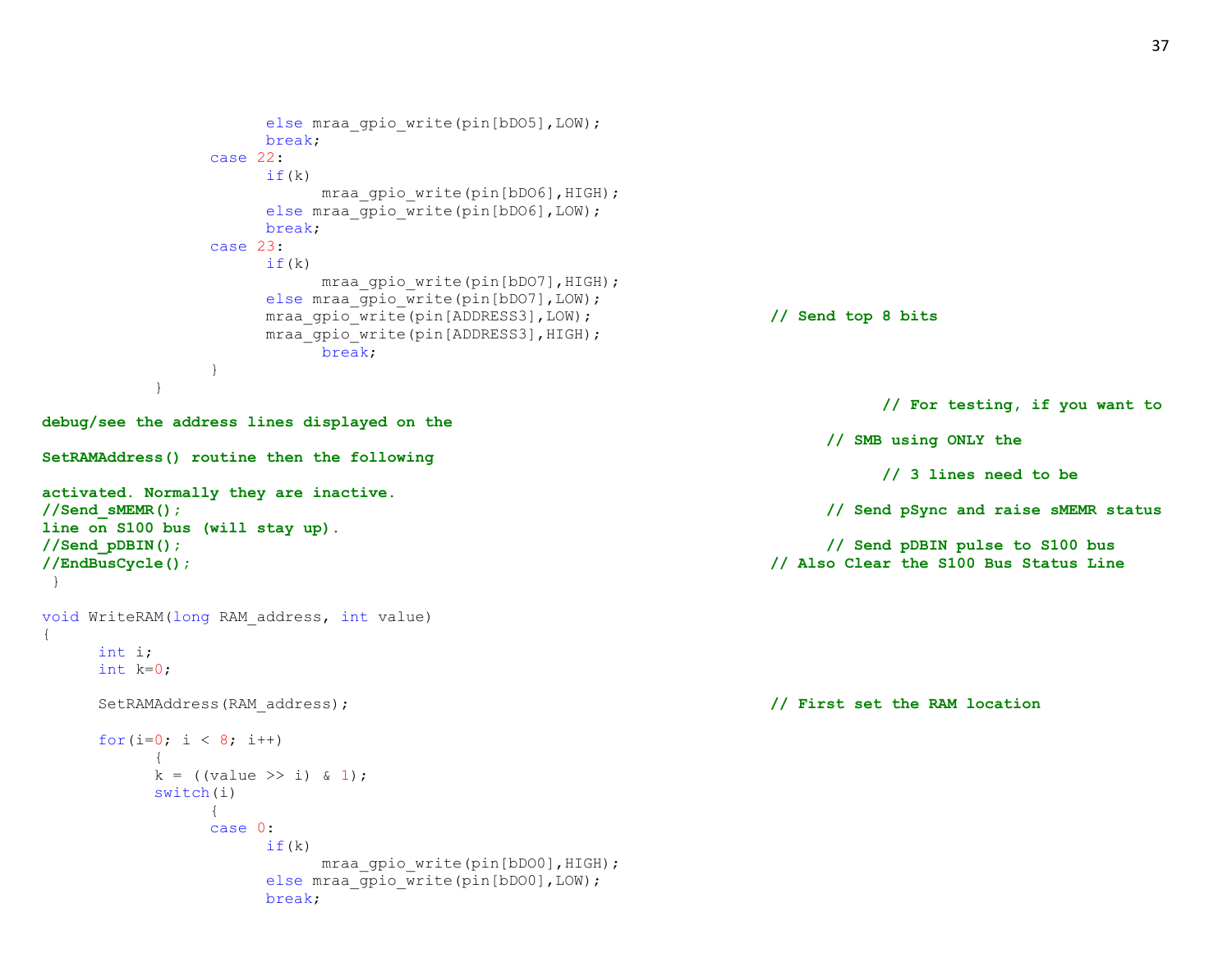```
case 1:
                 if(k)mraa gpio write(pin[bDO1], HIGH);
                 else mraa gpio write(pin[bDO1], LOW);
                 break;
           case 2:
                 if(k)mraa gpio write(pin[bDO2], HIGH);
                 else mraa gpio write(pin[bDO2], LOW);
                 break;
           case 3:
                 if(k)mraa gpio write(pin[bDO3], HIGH);
                 else mraa gpio write(pin[bDO3], LOW);
                 break;
           case 4:
                 if(k)mraa gpio write(pin[bDO4], HIGH);
                 else mraa gpio write(pin[bDO4], LOW);
                 break;
           case 5:
                 if(k)
                      mraa gpio write(pin[bDO5], HIGH);
                 else mraa_gpio_write(pin[bDO5],LOW);
                 break;
           case 6:
                 if(k)mraa gpio write(pin[bDO6], HIGH);
                 else mraa gpio write(pin[bDO6], LOW);
                 break;
           case 7:
                 if(k)mraa gpio write(pin[bDO7], HIGH);
                 else mraa gpio write(pin[bDO7], LOW);
                 break;
           }
Send MWRT();
Send pWR(); // Send pWR* pulse to S100 bus
```
**Line**

return;

}

}

EndBusCycle(); **// Also Clear the S100 Bus Status**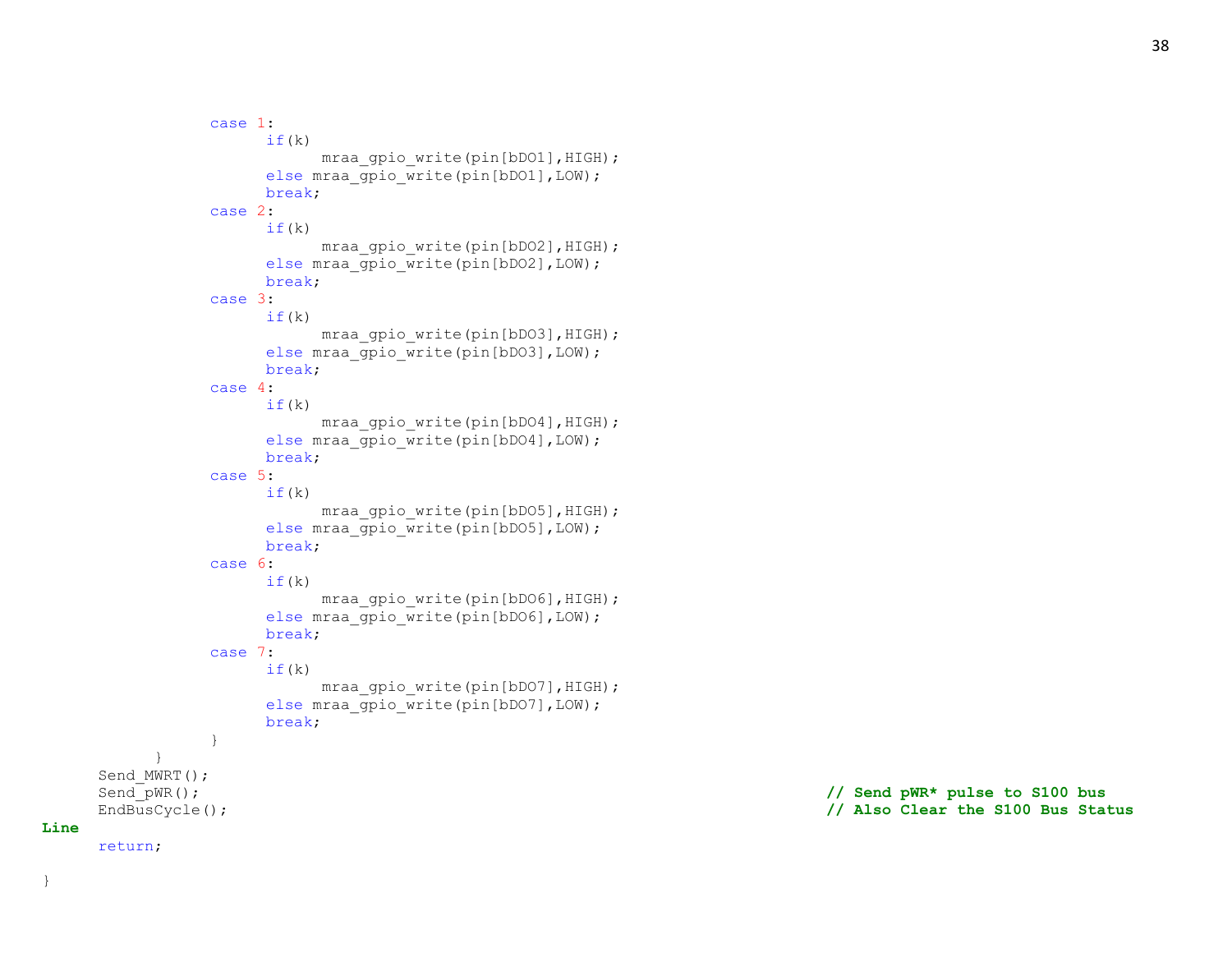```
int i;
    int k=0;
    SetRAMAddress(RAM_address);
    Send sMEMR(); // Raise sMEMR status line on S100
bus (will stay up).
    Send_pDBIN(); // Send pDBIN pulse to S100 bus
    for(i=0; i < 8; i++) // First set direction of Edison Bits to 
              {
              switch(i)
                   {
                   case 0:
                        if(mraa_gpio_read(pin[bDI0]))
                             k = 1;else k = 0;
                        break;
                   case 1:
                        if(mraa_gpio_read(pin[bDI1]))
                             k |= 0b00000010;
                        break;
                   case 2:
                        if(mraa_gpio_read(pin[bDI2]))
                             k |= 0b000000100;
                        break;
                   case 3:
                        if(mraa_gpio_read(pin[bDI3]))
                             k |= 0b00001000;
                             break;
                   case 4:
                        if(mraa_gpio_read(pin[bDI4]))
                             k |= 0b00010000;
                        break;
                   case 5:
                        if(mraa_gpio_read(pin[bDI5]))
                             k = 0.000100000;
                        break;
                   case 6:
                        if(mraa_gpio_read(pin[bDI6]))
                             k |= 0b01000000;
                        break;
```
{

**READ**

int ReadRAM(long RAM\_address) **// Read a byte from a Port at 16 bit address**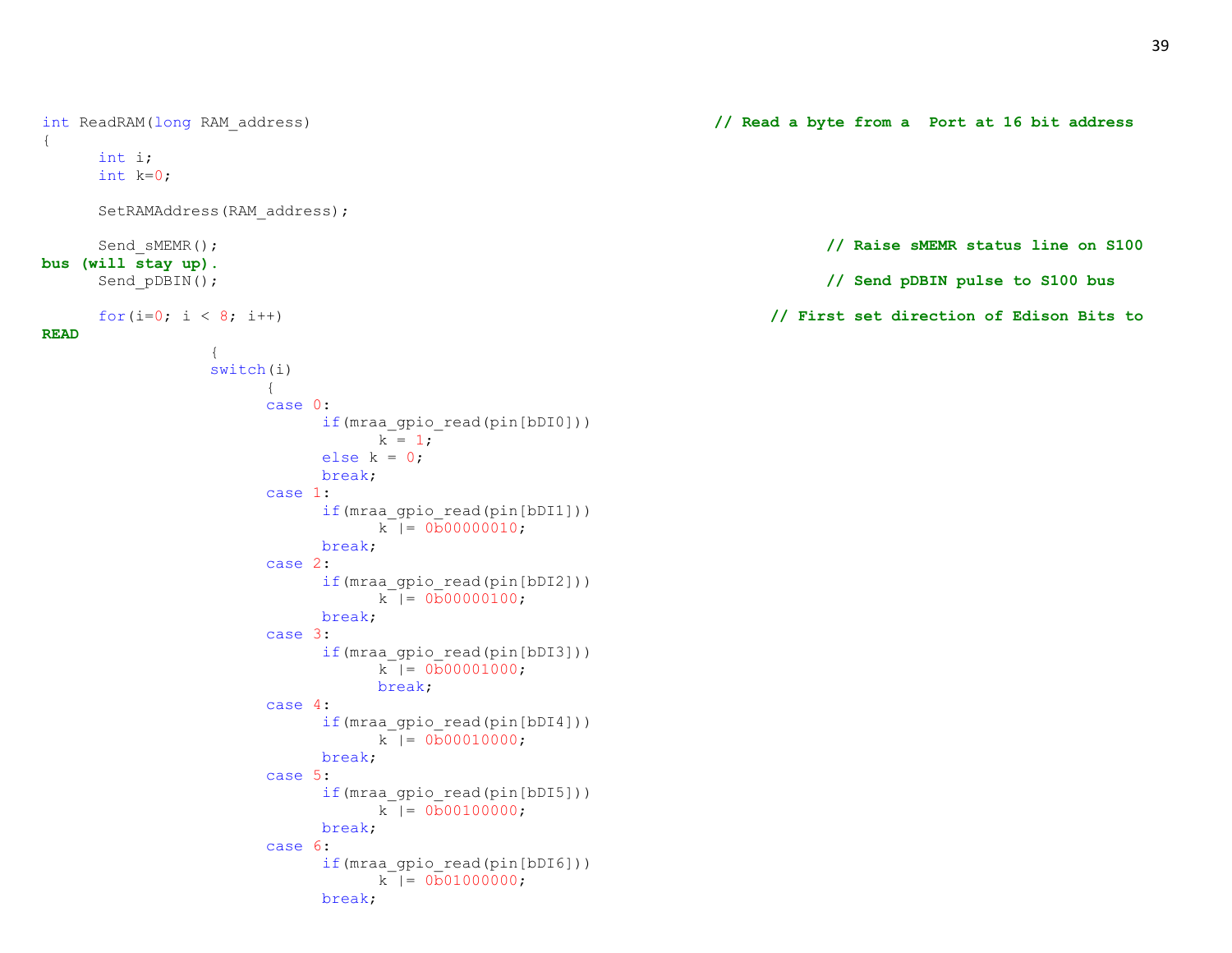```
case 7:
                  if(mraa_gpio_read(pin[bDI7]))
                      k = 0.00000000;
                  break;
               }
           }
   EndBusCycle(); // Also Clear the S100 Bus Status 
Line
   return k;
}
void PrintString(char* TextString) // Print a string on the console
{
   while(*TextString)
   {
       char p;
       p = *TextString++;PutChar(p);
   }
}
void PutCRLF() // Send CR + LF to Console
{
   PutChar(CR);
   PutChar(LF);
}
void PutChar(char c) // Print a character on the Console
{
   while(!(ReadPort(CON STATUS PORT) & 0x04));
   WritePort(CON_OUT_PORT,c);
}
char GetChar() // Get a keyboard character from the 
Console
   {
   char c;
   while(!GetStatus()); // Check if a character is available
   c = ReadPort(CON_IN_PORT); // Check if a character is available
   return c;
   }
int GetStatus() // See if the is a character at the 
Console Status port
   {
```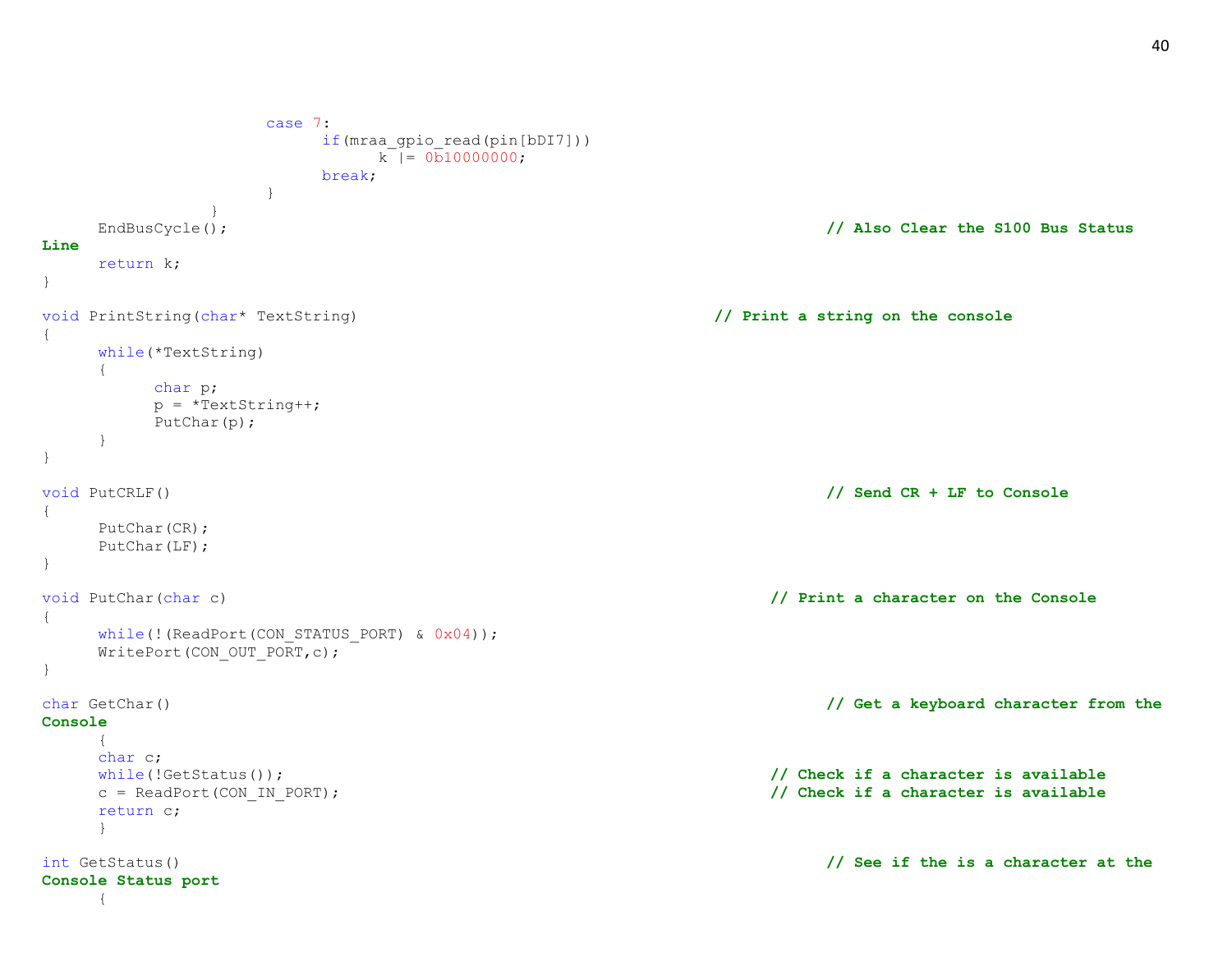```
int c;
     c = ReadPort(CON_STATUS_PORT); // Check if a character is available
     return(c \&= 0 \times 02);
     }
void GetHex3Values(long* first, long* second, long* third)
{
     *first = 0;
     *second = 0;
     *third = 0;*first = GetHexValue();
     if(AbortFlag)
          return;
     *second = GetHexValue();
     if(AbortFlag)
          return;
     *third = GetHexValue();
     return;
}
void GetHex2Values(long* first, long* second)
{
     *first = 0;*second = 0;*first = GetHexValue();
     if(AbortFlag)
          return;
     *second = GetHexValue();
     return;
}
long GetHexValue() // Return a long HEX value from 
keyboard
{
     int i = 0;
     char c;
     char char buffer[256];
     long hex value;
     while(TRUE)
          \{c = \text{GetChar}();
          c = \text{topper}(c);
           switch(c)
```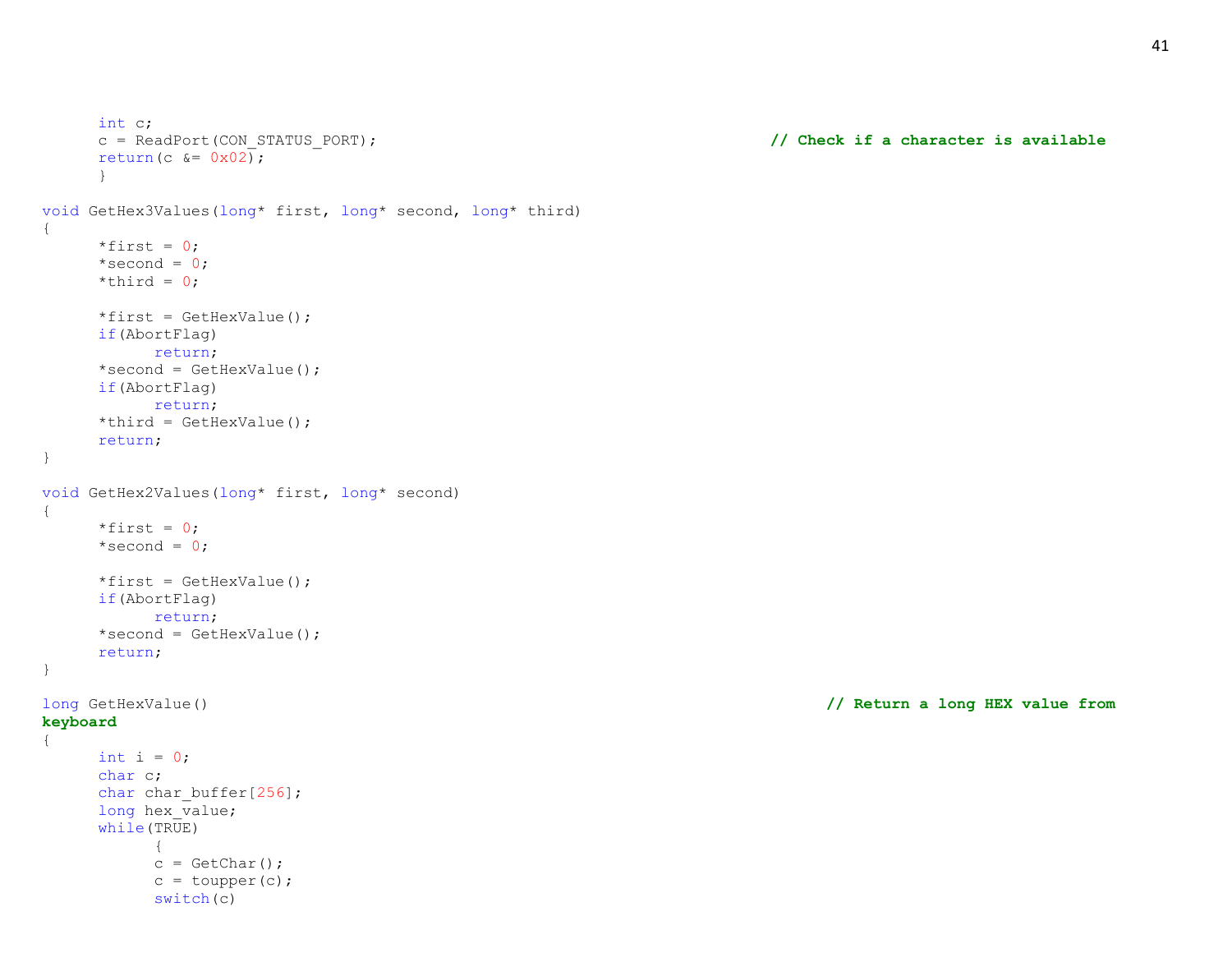```
{
                 case ESC:
                       AbortFlag = TRUE;
                       return(0);
                 case ' ':
                 case ',':
                 case '\n':
                 case '\r':
                       if (c == ', ')PutChar(c);
                       char buffer[i++] = 0;sscanf(char buffer, "%lx", &hex value);
                       return(hex\overline{v}alue);
                       break;
                 case ':':
                 case ';':
                 case '<':
                 case '=':
                 case '>':
                 case '?':
                 case '@':
                       PutChar(BELL);
                       continue;
                 default:
                       if((c < '0') || (c > 'F' ))
                             {
                             PutChar(BELL);
                             continue;
                             }
                       char buffer[i++] = c;PutChar(c);
                 }
           }
long GetDecimalValue() // Return a long decimal value from 
keyboard
     int i = 0;
     char c;
     char char_buffer[256];
     long dec_value;
     while(TRUE)
            {
           c = \text{GetChar}();
```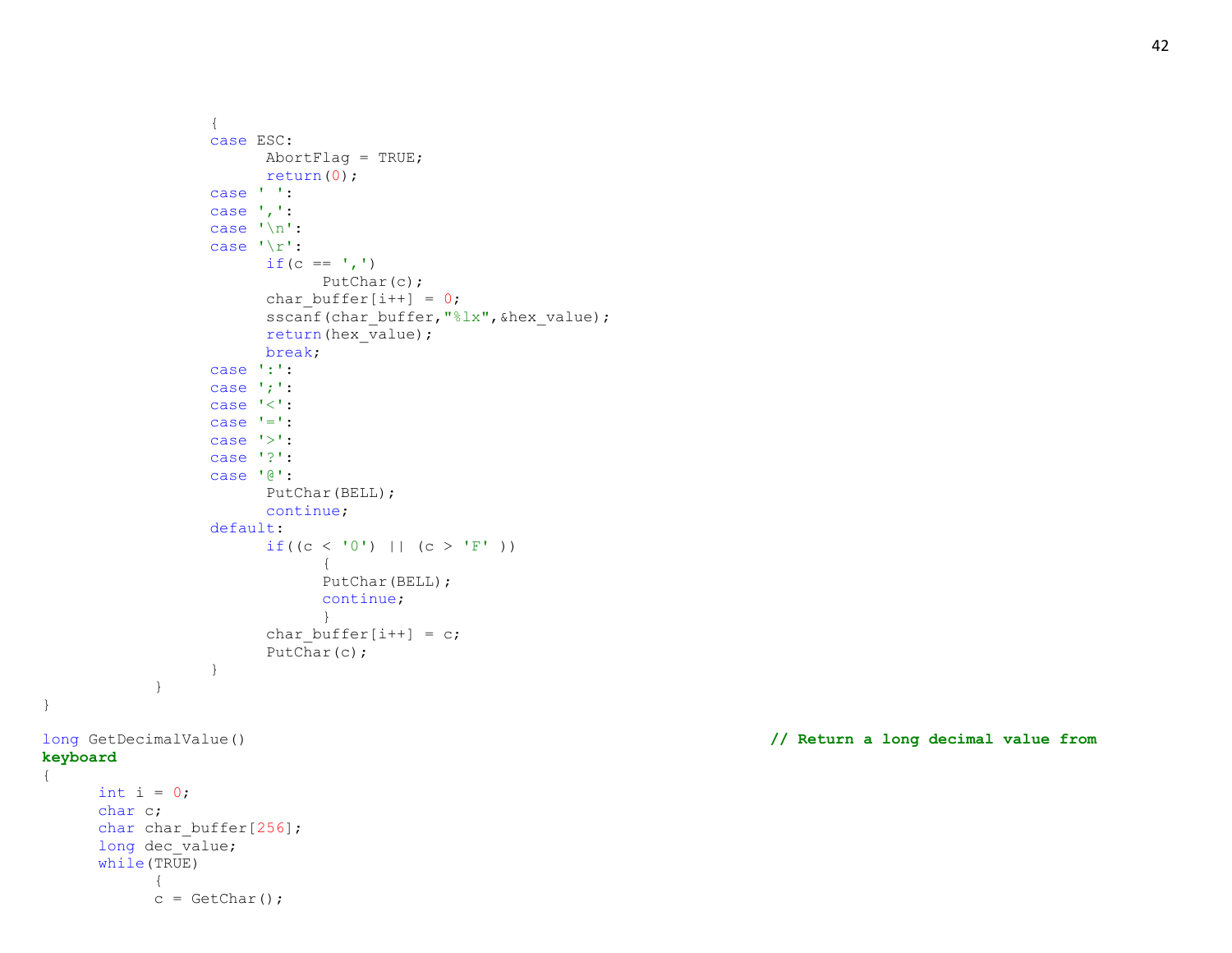```
c = \text{topper}(c);
           switch(c)
                 {
                 case ESC:
                      AbortFlag = TRUE;
                      return(0);
                 case ' ':
                 case ',':
                 case '\n':
                 case '\r':
                      if (c == ', ')PutChar(c);
                      char buffer[i++] = 0;sscanf(char_buffer,"%ld", &dec_value);
                      return(dec_value);
                      break;
                 default:
                      if((c < '0') || (c > '9' ))
                            {
                            PutChar(BELL);
                            continue;
                            }
                      char buffer[i++] = c;PutChar(c);
                 }
           }
void PutBinary(char c)
int n;
     for(n = 8; n ;n--) //Print binary values of a byte
          \left\{ \begin{array}{c} \end{array} \right\} if (c & 0x80)
              PutChar('1');
          else
              PutChar('0');
         c \leq 1;
           }
void InitilizeSerialPort(int base_port)
           WritePort(base_port,0x04); //Point to WR4
```
{

}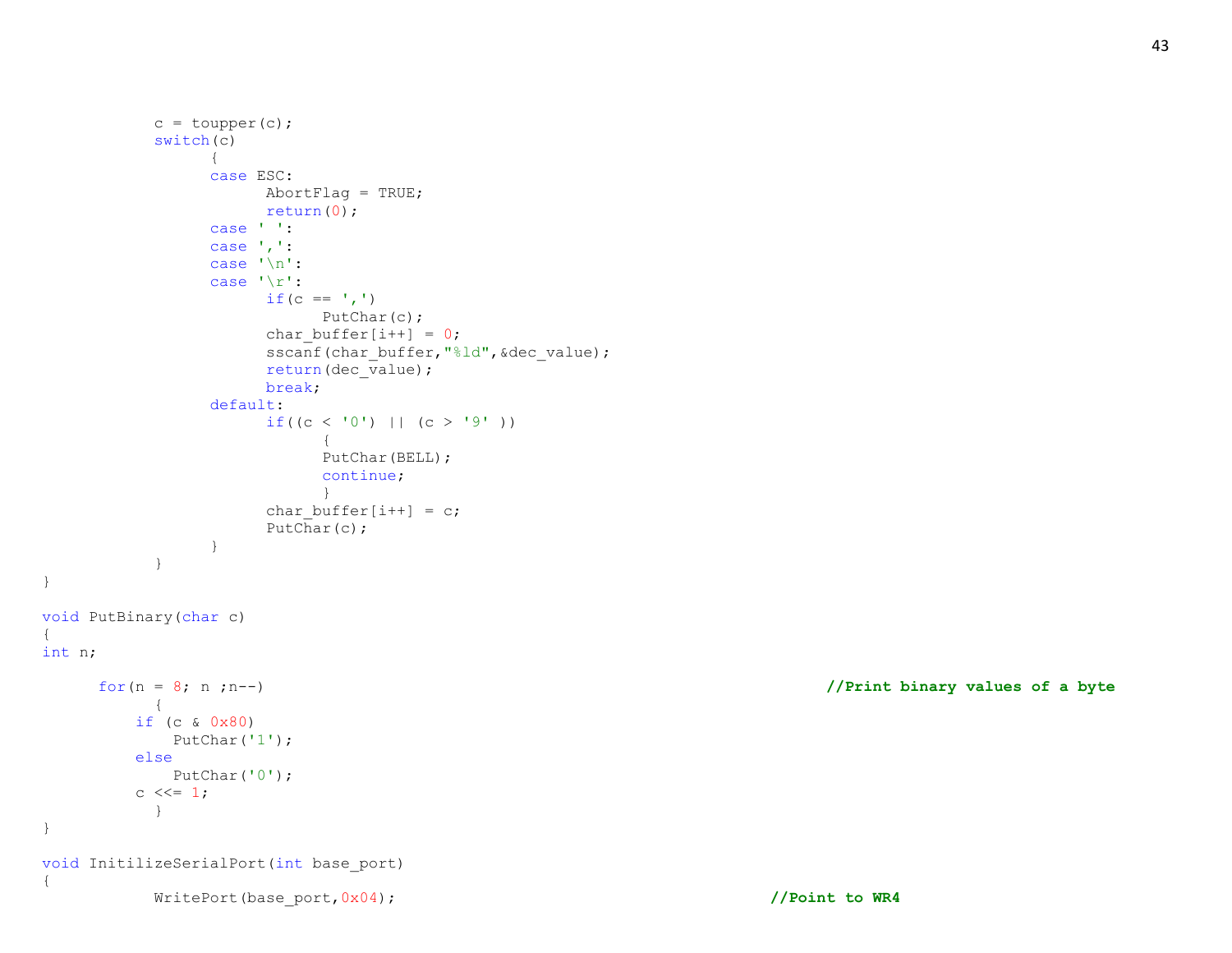```
WritePort(base port,0x44); //X16 clock,1 Stop,NP
        WritePort(base port,0x03); //Point to WR3
        WritePort(base port,0x0C1); //Enable reciever, Auto Enable, Recieve 8 //Enable reciever, Auto Enable, Recieve 8
bits
        WritePort(base port, 0x05); //Point to WR5
        WritePort(base port,0x0EA); //Enable, Transmit 8 bits
        WritePort(base port, 0x0B); //Set RTS, DTR, Enable. Point to WR11
        WritePort(base port,0x56); //Recieve/transmit clock = BRG
        WritePort(base port,0x0C); //Point to WR12
        WritePort(base port, 0x06); //Low byte 19,200 Baud
        WritePort(base port,0x0D); /Point to WR13
        WritePort(base port,0x00); //High byte for Baud
        WritePort(base port, 0x0E); //Point to WR14
        WritePort(base port,0x01); //Use 4.9152 MHz Clock. Note SD Systems
uses a 2.4576 MHz clock, enable BRG
        WritePort(base port,0x0F); //Point to WR15
        WritePort(base port,0x00); //Generate Int. with CTS going high
        return;
}
int SpeakOut(char character)
{
    int c;
    int retry count = 100;
    if(ReadPort(BCTL) == 0xff){
        PrintString("Speech Synthesizer not detected.\r\n");
        PutChar(BELL);
        return 0;
        }
    while(retry count--)
        {
        c = ReadPort (BCTL);
        if((c \&= 0x04))
            {
            WritePort(BDTA, character);
            return 1;
            }
        }
    PrintString("Speech Synthesizer timed out.\r\n");
    PutChar(BELL);
    return 0;
}
```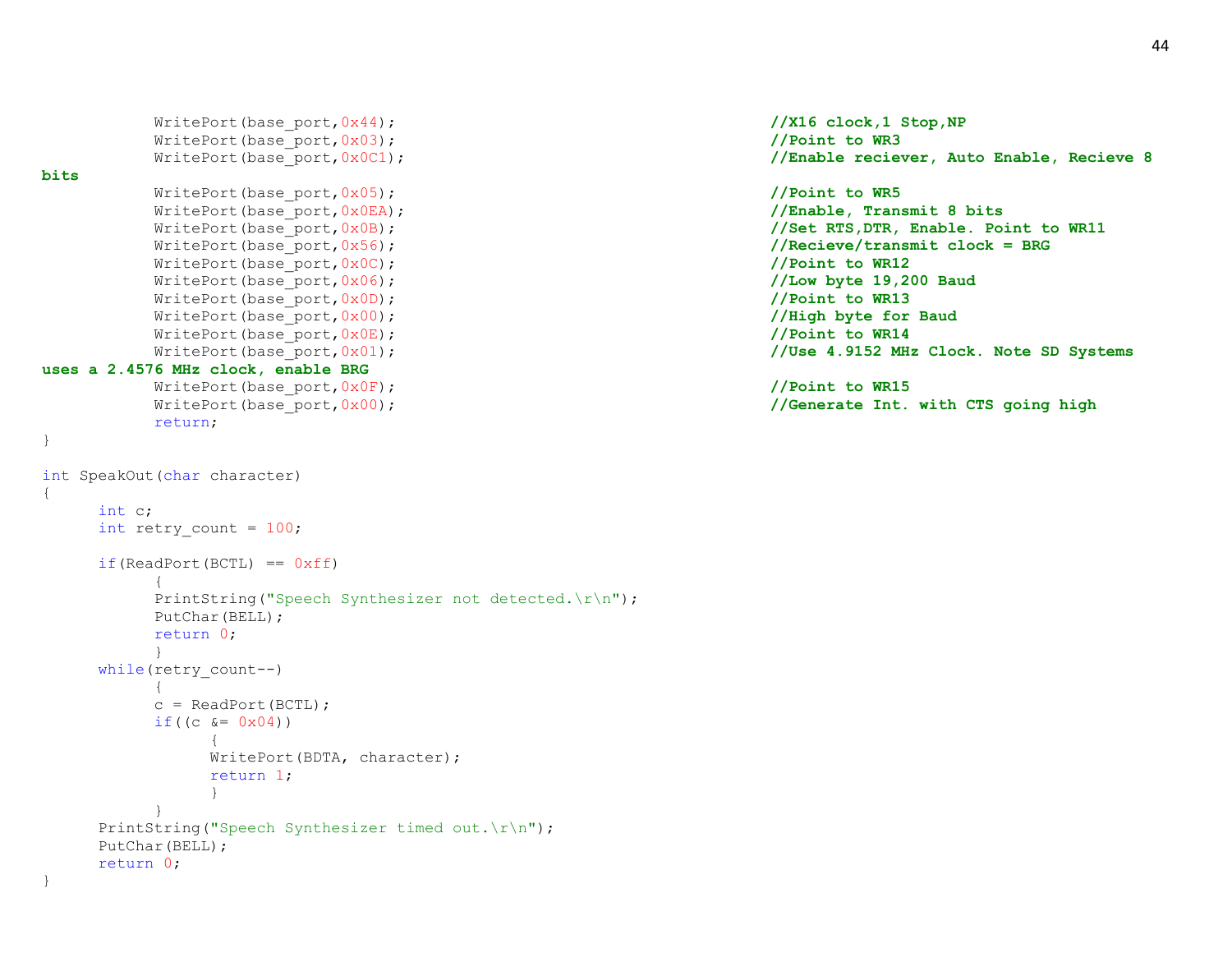```
int SpeakString(char* SpeechString)
{
      char p;
      while((p = *SpeechString++) != '$'){
            if((p < SP) || (p == DEL) || (p == '\n') || (p == '\r')) // Send speech if CR as well
                 break;
           if(!SpeakOut(p))
                  return 0;
            }
     if(!SpeakOut(CR))
           return 0;
     return 1;
}
```
**//////////////////////////////////////////////////////////////////////////////////////////////////////////////////////// //////// ///////////////////////////// LOW LEVEL MONITOR SUPPORT ROUTINES ////////////////////////////////////////////////////////////// //////////////////////////////////////////////////////////////////////////////////////////////////////////////////////// ////////**

```
void Send_pSYNC()
    {
    mraa gpio write(pin[E_PSYNC],LOW); // pSYNC command to the CPLD
    mraa gpio write(pin[E_PSYNC], HIGH);
// printf("Sent pSYNC\n");
    }
void Send_MWRT()
     {
    mraa gpio write(pin[DATA_WR],LOW); // Activate DATA OUT lines on U4 via CPLD
    mraa_gpio_write(pin[E_MEMW],LOW); // Activate the above command with a low pulse 
to the CPLD
    mraa gpio write(pin[E_PSYNC],LOW); // pSYNC command to the CPLD
    mraa qpio write(pin[E_PSYNC], HIGH);
// printf("Sent MWRT\n");
     }
void Send_sMEMR()
     {
    mraa_gpio_write(pin[DATA_RD],LOW); // Activate DATA OUT lines on U4 via CPLD
```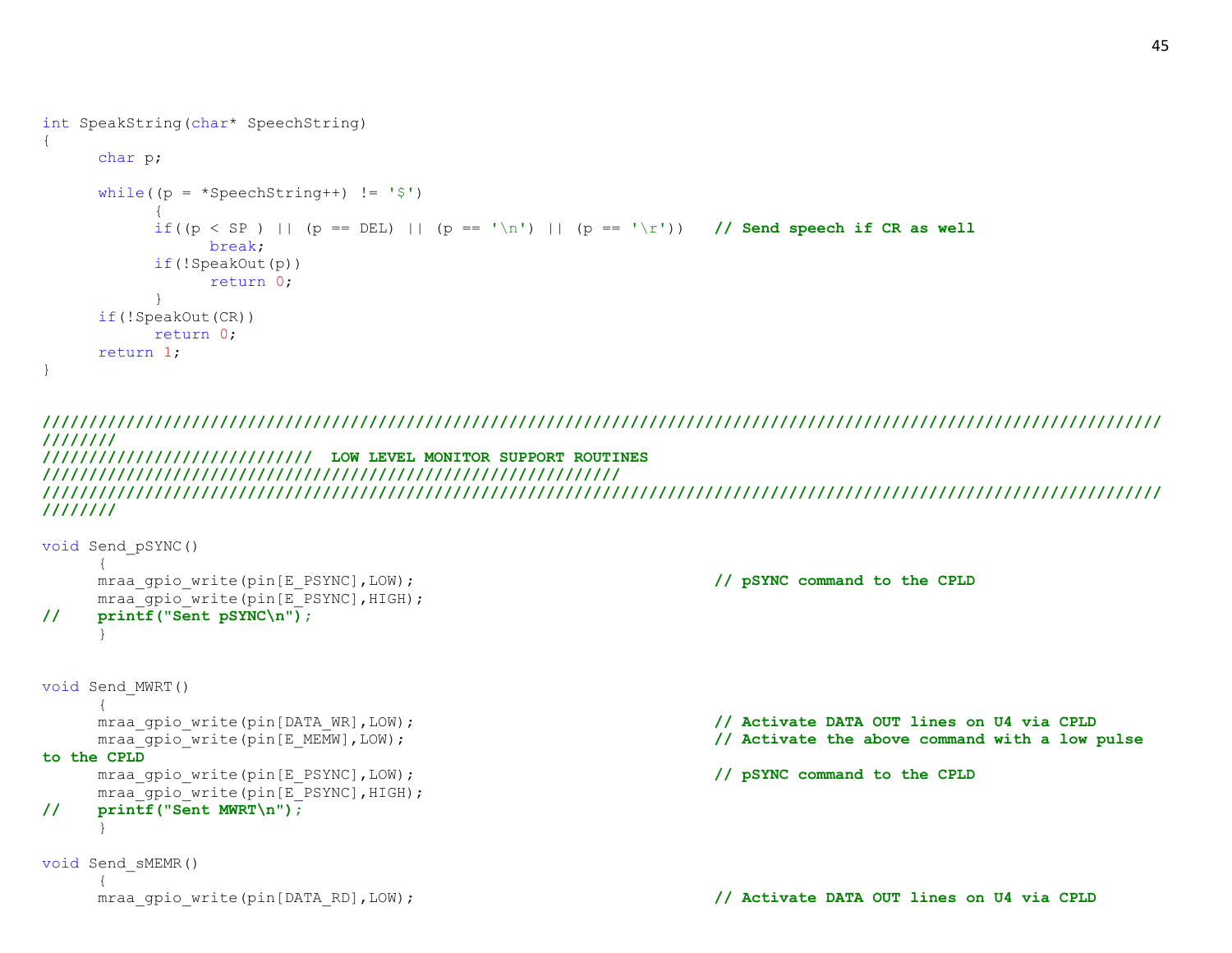```
mraa qpio write(pin[E_MEMR],LOW); // Activate the above command with a low pulse
to the CPLD
    mraa gpio write(pin[E_PSYNC],LOW); // pSYNC command to the CPLD
    mraa gpio write(pin[E_PSYNC], HIGH);
// printf("Sent sMEMR\n");
    }
void Send_sOUT()
    {
    mraa gpio write(pin[DATA_WR],LOW); // Activate DATA OUT lines on U4 via CPLD
    mraa gpio write(pin[E_sOUT],LOW); // Activate the above command with a low pulse
to the CPLD
    mraa gpio write(pin[E_PSYNC],LOW); // pSYNC command to the CPLD
    mraa gpio write(pin[E_PSYNC], HIGH);
// printf("Sent sOUT\n");
    }
void Send_sINP()
    {
    mraa gpio write(pin[DATA_RD],LOW); // Activate DATA IN lines on U5 via CPLD
    mraa gpio write(pin[E_sINP],LOW); // Activate the above command with a low pulse
to the CPLD
    mraa gpio write(pin[E_PSYNC],LOW); // pSYNC command to the CPLD
    mraa qpio write(pin[E_PSYNC], HIGH);
// printf("Sent sINP\n");
    }
void Send_pWR()
    {
    while(Stop Flag);
    mraa gpio write(pin[RW_PULSE],LOW); // Activate the S100 pWR* signal with a low
pulse to the CPLD
// printf("Sent pWR*\n"); // Important! PW_PULSE does not go high 
until EndCycle()
    }
void Send_pDBIN()
    {
    while(Stop Flag);
    mraa gpio write(pin[RW_PULSE],LOW); // Activate the S100 pDBIN signal with a low
pulse to the CPLD
// Printf("Sent pDBIN\n"); // Important! PW_PULSE does not go high 
until EndCycle()
```